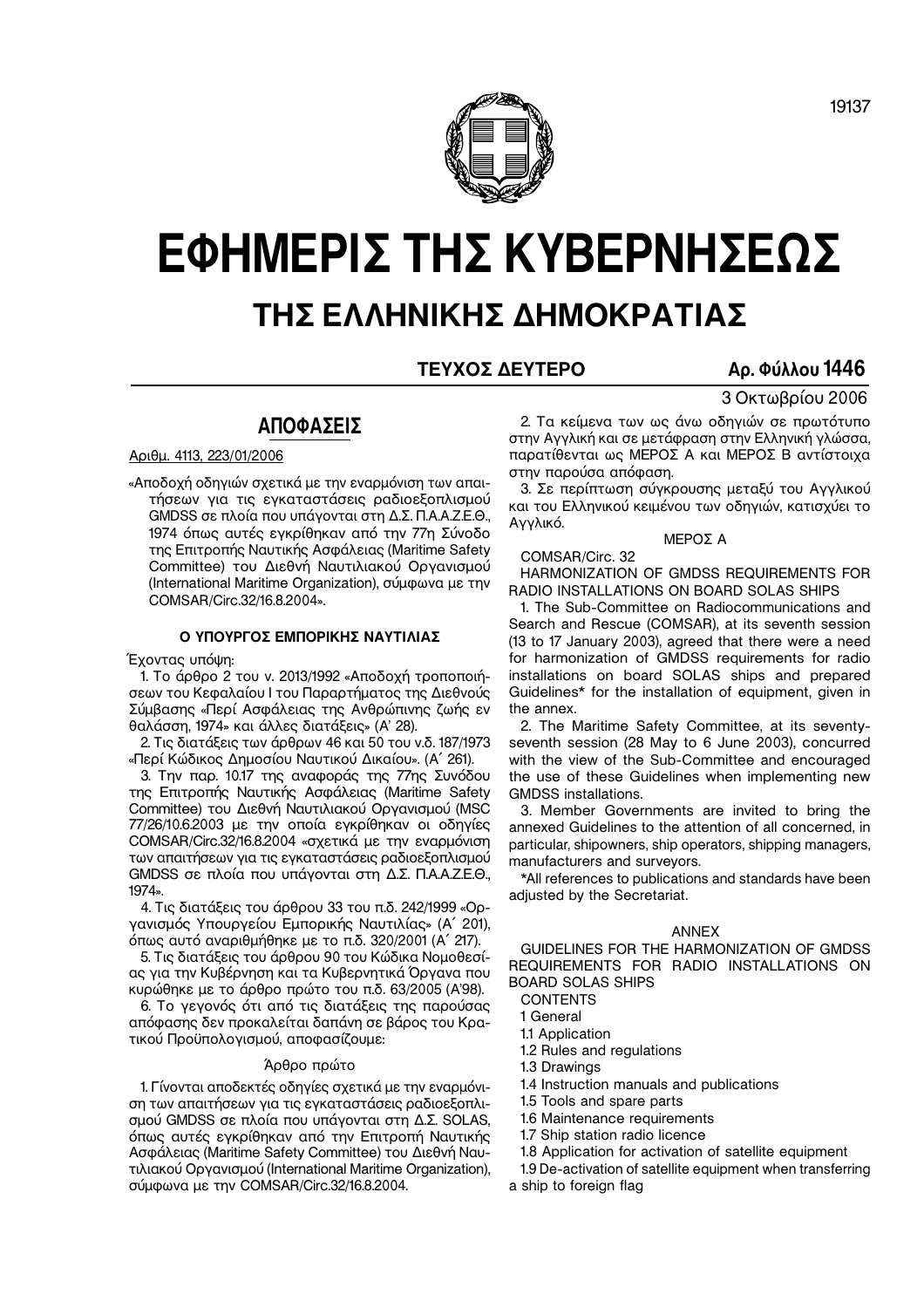1.10 Initial and annual radio survey, issuance, renewal and endorsement of Safety Radio Certificates

2 Functional requirements

2.1 General

2.2 Sea areas (definitions)

2.3 Equipment requirements (including duplication of equipment) for SOLAS ships

3 Basic equipment − supplementary requirements

3.1 General requirements

3.2 Navigational safety VHF

3.3 Marking of radio equipment and notices

3.4 Emergency lights

3.5 Recommended installation

3.6 Ships with integrated bridge system (IBS)

3.7 Ships with integrated radiocommunication systems (IRCS)

4 GMDSS radio equipment

4.1 Location of VHF transceivers and VHF DSC controllers

4.2 Continuous watch on DSC VHF channel 70

4.3 Location of MF/HF transceivers

4.4 Watchkeeping receivers for DSC

4.5 Watchkeeping on MF or MF/HF DSC

4.6 Satellite ship earth station (SES)

4.7 Connection of external located data terminal to mandatory Inmarsat−C ship earth station in

the GMDSS

4.8 Extra requirements for passenger ships

4.9 NAVTEX and EGC (Enhanced Group Call) receiver 4.10 Satellite float−free EPIRB

4.11 Search and rescue radar transponders (SART)

4.12 Hand held (Two−way) GMDSS VHF transceivers

4.13 Hand held VHF transceivers and communications from the wings of the navigation bridge

4.14 Aeronautical mobile emergency radiocommunication equipment

4.15 GNSS−navigational satellite system

4.16 Connections of navigational sensors

5. Antenna installation

5.1 General

5.2 Location of VHF antennas

5.3 Location and choice of MF/HF antennas

5.4 Location of antenna tuner for MF/HF transceiver

5.5 Receiving antennas

5.6 Satellite communication antennas

5.7 Installation of coaxial cables

6. EMC, earthing and screening

6.1 Electromagnetic compatibility (EMC)

6.2 Screening of cables

6.3 Earthing

7. Sources of energy

7.1 Main source of electrical power

7.2 Emergency source of electrical power

7.3 Reserve source of energy

7.4 Radio battery capacity

7.5 Radio batteries

7.6 Uninterruptable power supplies (UPSs)

7.7 Automatic battery chargers

7.8 Protection of circuits for accumulator Batteries

8. Cabling and wiring

8.1 Battery circuits −fuses and breakers

9. Installation of GMDSS radio equipment on board mobile offshore drilling units (MODU)

1. GENERAL

These guidelines were developed in order to provide Administrations, ship owners and marine electronics companies with an unambiguous interpretation of the radio installation requirements in SOLAS chapter IV, as amended, and adopted IMO resolutions. References are also made to IMO circulars, the STCW Convention and ITU Radio Regulations.

The core elements of this document give Guidelines on GMDSS installations on board ships. However, additional useful information is included from other bodies which are involved when maritime radio equipment is installed.

1.1 Application

Radio equipment installed on SOLAS ships should meet the relevant IMO requirements and ITU recommendations and should be of a type approved by the Administration.

These Guidelines are applicable when installing GMDSS radio equipment on board SOLAS ships.

The rules in these Guidelines also apply to radio installations on mobile offshore drilling units as prescribed in the MODU Code.

(See chapter 11 regarding GMDSS requirements offshore)

Cargo ships of less than 300 gross tonnage (gt) and fishing/catching vessels are, as a general rule, not covered by SOLAS requirements. However, if such ships/ vessels are going to install GMDSS radio equipment on a voluntary basis or mandatory basis according to national laws, these Guidelines should be followed as far as practicable.

These Guidelines reflect, to a large extent, unambiguous requirements in accordance with the relevant rules and regulations, see subsection 1.2. below. Other practical installation solutions than the ones emerging from these Guidelines may, however, be accepted as long as the international requirements, as laid down in the SOLAS Convention etc., are met and the installation is considered to be equivalent.

Note: − The marine electronics company which installs the radio equipment should be responsible for giving the radio operators proper familiarisation in the use of the installed radio equipment before it is put into operation. 1.2 Rules and regulations

.1 These Guidelines are prepared in accordance with the following conventions, regulations, instructions and guidelines:

.1 the International Convention for Safety of Life at Sea, SOLAS 1974, as amended;

.2 IMO resolutions (Performance standards) and IMO circulars

.3 ITU (International Telecommunication Union) Radio Regulations (RR);

.4 International Standards − ISO 8468 1990 (E), annex A; and

.5 the STCW Convention (Standard of Training, Certification and Watchkeeping), as amended.

1.3 Drawings

1.3.1 General

Specified drawings (plans of the radio installation) should be prepared out well before the work on a new building or reconstruction of ships or offshore units is started. Insufficient or missing drawings may result in deficiencies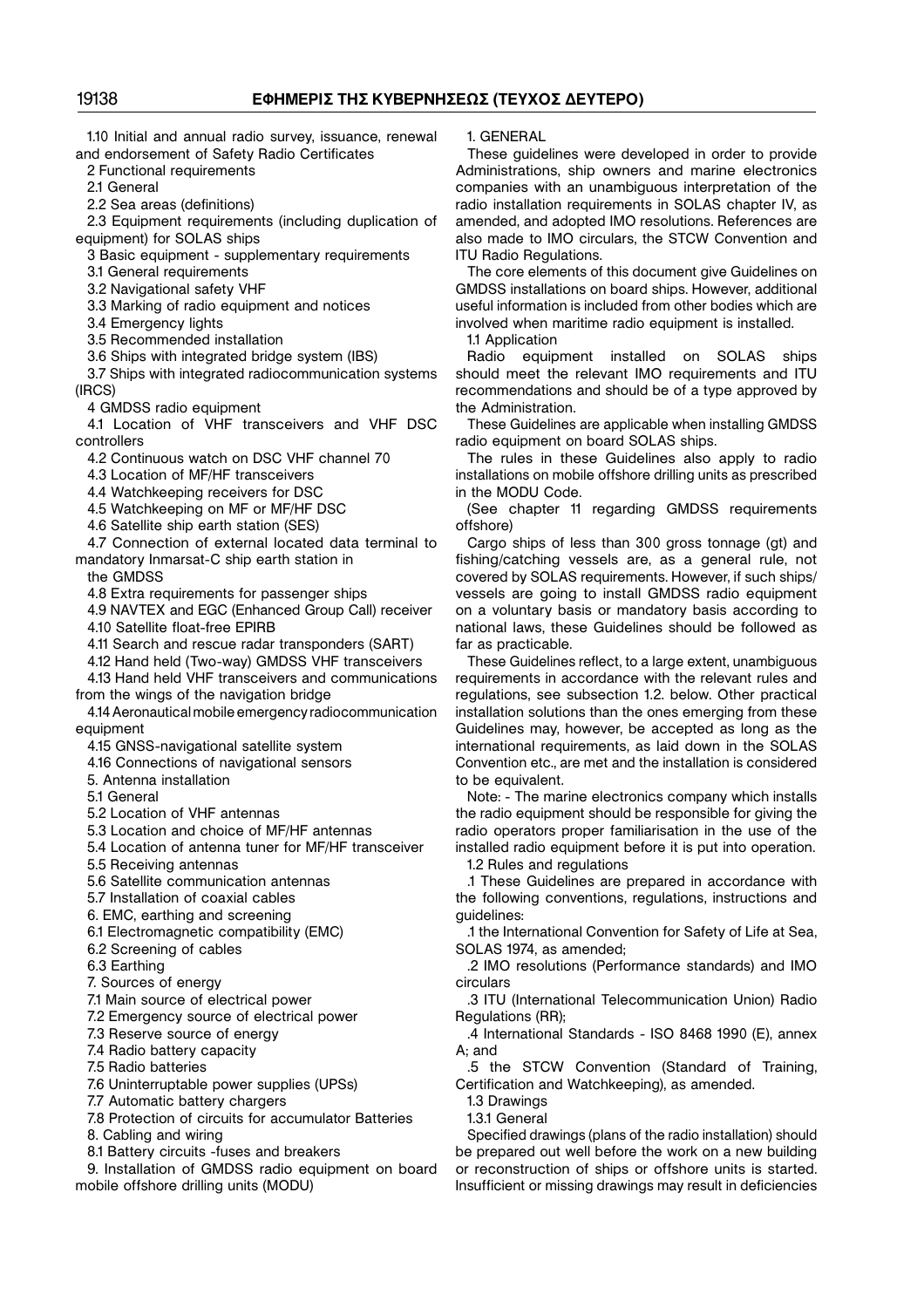during radio survey and could lead to expensive repair costs later (resolution A.746(18), section 8).

For the radio installation the following drawings should be prepared:

.1 antenna drawing;

.2 radio arrangement drawing; and

.3 wiring diagram.

For new buildings the antenna and radio arrangement drawings should at least be of size 1:50.

Approved "as installed" wiring diagram, radio arrangement, as well as antenna drawings, should be kept available on board the ship for presentation during radio survey, etc.

1.3.2 Antenna drawings

Antenna drawings should show all antennas seen from fore or aft position, the port or starboard position and from above. This applies to the following antennas:

.1 all transmitting antennas including location of antenna tuner;

.2 all receiving antennas including GNSS antennas;

.3 radar antennas;

.4 satellite communication antennas; and

.5 the location of float−free EPIRBs.

1.3.3 Changes in the antenna arrangement

When changes are made in the antenna arrangement, modified antenna drawings should be prepared.

1.3.4 Radio arrangement drawings (Lay−out of bridge and communication room)

These drawings should show the location of the following equipment:

.1 controllers for transmitting distress alarm;

.2 VHF radio installations, including any control units;

.3 MF or MF/HF installation, including any control units, telex printers, etc.;

.4 satellite communication equipment, including terminals, printers, etc.;

.5 watchkeeping receivers for VHF ch. 70, 2187.5 kHz, and HF distress channels in 4, 6, 8, 12 and 16 MHz bands;

.6 NAVTEX and EGC receivers;

.7 radar transponders and EPIRBs (if located on the navigating bridge);

.8 hand held (two−way) GMDSS VHF transceivers and their chargers;

.9 emergency light powered from a reserve source of energy to illuminate the mandatory radio equipment;

.10 battery charger (for the reserve source of energy); and .11 fuse box.

1.3.5 Wiring diagram

These drawings should show the following connections etc.:

.1 antenna connections;

.2 connections to telephone exchange (PABX), fax machine, etc.;

.3 connections to the ships mains, emergency source of energy, and the reserve source of energy (batteries), and switching systems for all radio− and radio navigation equipment;

.4 which radio equipment (including emergency light) being connected to each power unit/source;

.5 fuses for all radio equipment;

.6 uninterruptable power supply (UPS) with all connections and fuses, if installed as power for mandatory radio equipment. (Block diagram showing how the UPS

operates, showing the fuses and switch−over connections to alternative power supplies, by−pass switch, etc.);

.7 any connections (interface connections) between satellite navigator/GNSS and GMDSS radio equipment:

.8 battery chargers for the reserve source of energy;

.9 connections to gyro (if applicable);

.10 type of cables used in the installation; and

.11 connections to VDR (if applicable). 1.4 Instruction manuals and publications

The following instruction manuals and publications should be available on board:

.1 users manual (in English) for all radio equipment and battery chargers;

.2 specifications and battery capacity calculations for the installed batteries; and

.3 ITU (International Telecommunication Union) publications according to requirements in the Radio Regulations.

1.5 Tools and spare parts

As a minimum requirement, the ship should have the following tools and spare parts readily available on board:

.1 spare fuses for all radio equipment, battery circuit and main fuses where safety fuse ("melting" fuse) are used;

.2 reserve emergency lamps;

.3 tools necessary for simple servicing;

.4 acid specific density meter if the ship is fitted with lead acid accumulators; and

.5 multi−meter.

If the ship makes use of the "on board maintenance" method, it should be equipped with extensive test equipment and spare parts, which enable maintenance and repairs of all mandatory radio equipment while at sea.

1.6 Maintenance requirements

Ships equipped with GMDSS radio installation should meet specific requirements as to maintenance methods for the radio installation. Irrespective of sea areas, the ship should not leave harbour without being able to transmit distress alert ship−to−shore by at least two separate and independent radio communication systems.(SOLAS 1974, as amended, regulation TV/4.1)

SOLAS ships in sea areas A1 and A2 are required to use at least one of the three specific maintenance methods, whereas SOLAS ships in areas A3 and A4 should use a combination of two methods.(SOLAS 1974, as amended, regulation IV/15 andIMO resolution A. 702(17))

1.6.1 Shore−based maintenance

.1 The shipping company/ship may have a written agreement with a marine electronic company or be able to present a written declaration/plan showing how shore− based maintenance is to be carried out. (IMO resolution A. 702(17), Annex, item 3)

.2 A Radio Safety Certificate issued by an Administration should be, in general, a sufficient proof that satisfied adequate maintenance arrangement has been made.(IMO resolution A. 702(17) and COM/Circ.117)

1.6.2 At−sea electronic maintenance

If the shipowner chooses at−sea electronic maintenance, personnel with necessary qualifications and authorization for servicing the equipment should be present on board. All necessary instruments and spare parts for repair of all radio equipment should also be available when the ship is at sea. (IMO resolution A. 702(17))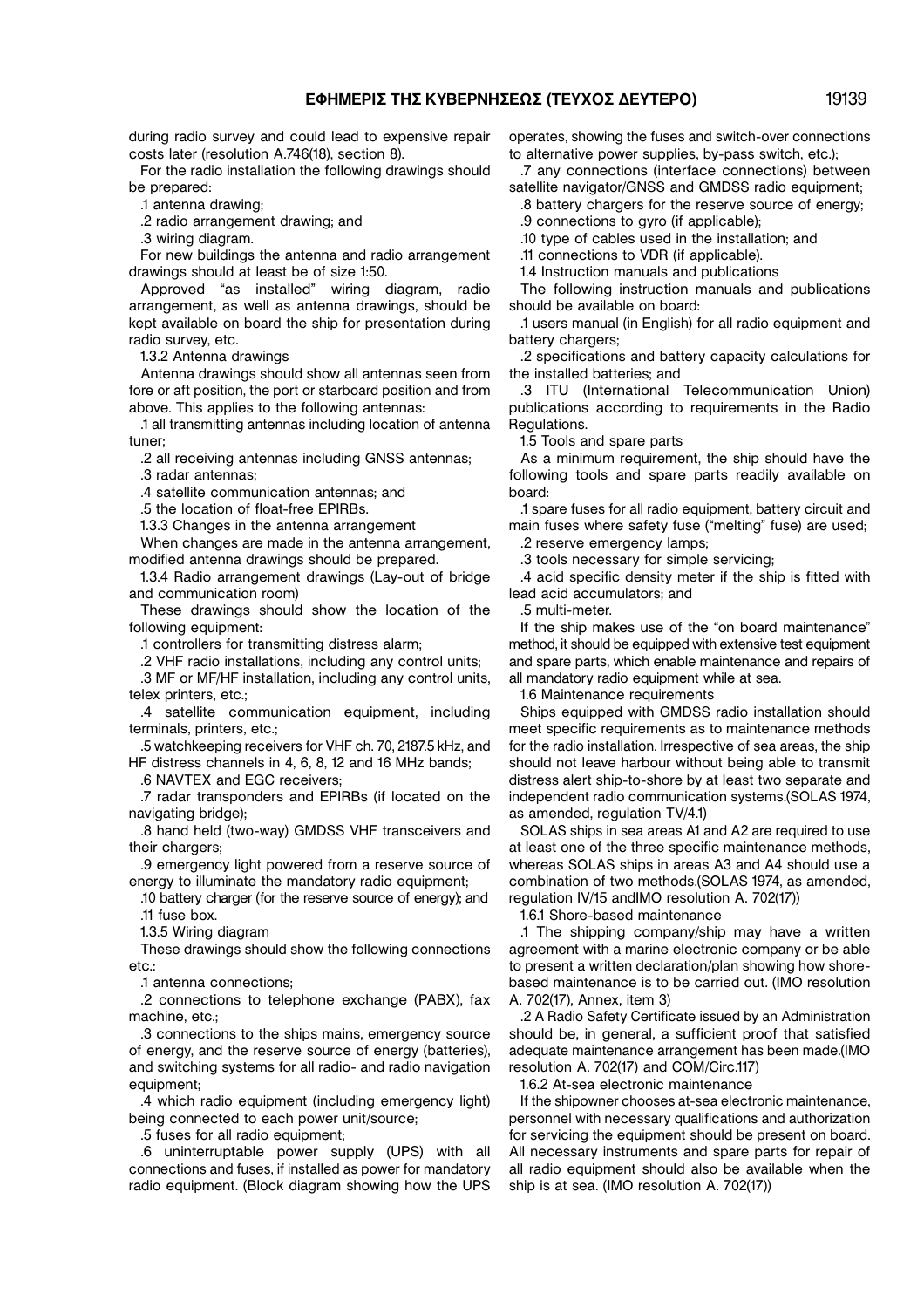1.6.3 Duplication of equipment

The following additional equipment should be installed for sea areas A3 and A4:

.1 VHF with DSC controller

.2 approved satellite ship earth station or complete MF/HF radio telephony station with DSC and NBDP (see note). (IMO resolution A. 702(17))

Note: − Ships in sea areas A3 may choose between duplication with either complete MF/HF transceiver or approved satellite ship earth station. Ships in regular trade in sea areas A4 should duplicate with a complete MF/HF installation. Ships in sea area A4 which are not in regular trade in that area may duplicate with approved satellite ship earth station, provided a MF/HF installation is used as main station.

1.7 Ship Station Radio Licence

.1 A ship station radio licence in accordance with the Radio Regulations should be issued to the ship.

.2 The licensee (normally the shipowner) is responsible for applying for a radio licence in due time before the installation take place. (RR. Article 18)

Note: − The Maritime Mobile Service Identity (MMSI) number stipulated in the radio licence should be coded into the DSC equipment and, if appropriate, also into the satellite EPIRB. If the national authority accepts serial number or call sign for identification of EPIRB s, the correct serial number or call sign should be coded into the EPIRB.

All these identities should be changed when a ship is transferred to another flag, and appropriate steps should be taken to ensure databases held ashore are kept current.

1.8 Application for activation of satellite equipment

The licensee is also responsible for registration and service activation of satellite ship earth station.

1.9 De−activation of satellite equipment when transferring a ship to foreign flag.

When transferring a ship to foreign flag, the licensee/ shipowner should inform the appropriate Licensing Authority immediately concerning de−activation of satellite equipment.

1.10 Initial and annual radio survey, issuance, renewal and endorsement of Safety Radio Certificates.

Survey of radio installations on SOLAS ships should be carried out in accordance with the rules laid down in ΙΜΟ resolution A.948(23) "Revised Survey Guidelines under the harmonized system of survey and certification" R 4 (adopted by ΙΜΟ), and SOLAS 1974, as amended, chapter I, part B. It is important to note the following text:

.1 The radio survey should always be performed by a fully qualified radio surveyor who has adequate knowledge of the ΙΜΟ 's relevant Convention, particularly SOLAS and associated performance standards, and appropriate ITU Radio Regulations. The radio survey should be carried out using suitable test equipment capable of performing all relevant measurements required by these Guidelines.

.2 It is considered as very important that the responsible radio operator (holding a GOC or ROC certificate) are properly instructed and trained in how to use the GMDSS radio equipment.

.3 The International Convention on Standards of Training, Certification and Watchkeeping for Seafarers,

1978, as amended in 1995, requires that the radio operator performing watchkeeping duties should:

.1 ensure that watch is maintained on the frequencies specified in the Radio Regulations and the SOLAS Convention; and

.2 while on duty, regularly check the operation of the radio equipment and its sources of energy and report to the master any failure of this equipment.

.4 The radio licence and certificate for the radio operator/ operators should be checked during the survey.

2 FUNCTIONAL REQUIREMENTS

21 General

.1 The functional requirements of the GMDSS are detailed in SOLAS chapter IV, regulation 4.

It is of great safety importance that all requirements laid down are fulfilled. The most important requirement is that "Every ship, while at sea, should be capable of transmitting ship−to−shore distress alerts by at least two separate and independent means each using a different radio communication service". It should be possible to initiate such alerts from the position from which the ship is normally navigated.

.2 Under certain conditions the satellite EPIRB may be used to meet this requirement if installed close to the navigation bridge or if it can be remotely activated from the bridge.

.3 In addition to the above−mentioned requirements, it should be possible to initiate the transmission of DSC distress alerts from the navigation bridge on VHF, and also on MF or HF, provided that the MF or HF equipment is obligatory in the trade area of the ship.(SOLAS 1974, as amended, regulations IV/8 and 9).

.4 All ships should keep continuous watch on VHF channel 70 by use of a DSC receiver.

.5 Ships with MF requirements should in addition keep continuous watch on MF DSC 2187, 5 kHz and on HF DSC distress and safety channels if required to have HF radio equipment installed (see also subsection 4.2.4 and 4.2.5).

.6 By resolution MSC.131(75) the Organization has decided to require all ships to maintain, when practical, a continuous listening watch on VHF channel 16 until such time as the Maritime Safety Committee may determine the cessation of this requirement, taking into account that a re−assessment will be undertaken by the Organization no later than 2005. The Maritime Safety Committee, at its seventy eighth session (May 2004) agreed that listening watch on VHF channel 16 by SOLAS ships, while at sea, should be required and kept for foreseeable future with a view to providing:

.1 a distress ability and communication channel for non− SOLAS vessels; and

.2 bridge−to−bridge communications for SOLAS ships. .7 Watch should also be kept with NAVTEX and/or with EGC receiver. The watch should be kept at the position from which the ship is normally navigated.(SOLAS 1974, as amended, regulations IV/8, 9 and 12)

2.2 Sea areas (definitions)

.1 Sea area A1 means an area within the radiotelephone coverage of at least one VHF coast station in which continuous DSC alerting is available, as may be defined by a Contracting Government.

.2 Sea area A2 means an area, excluding sea area A1, within the radiotelephone coverage of at least one MF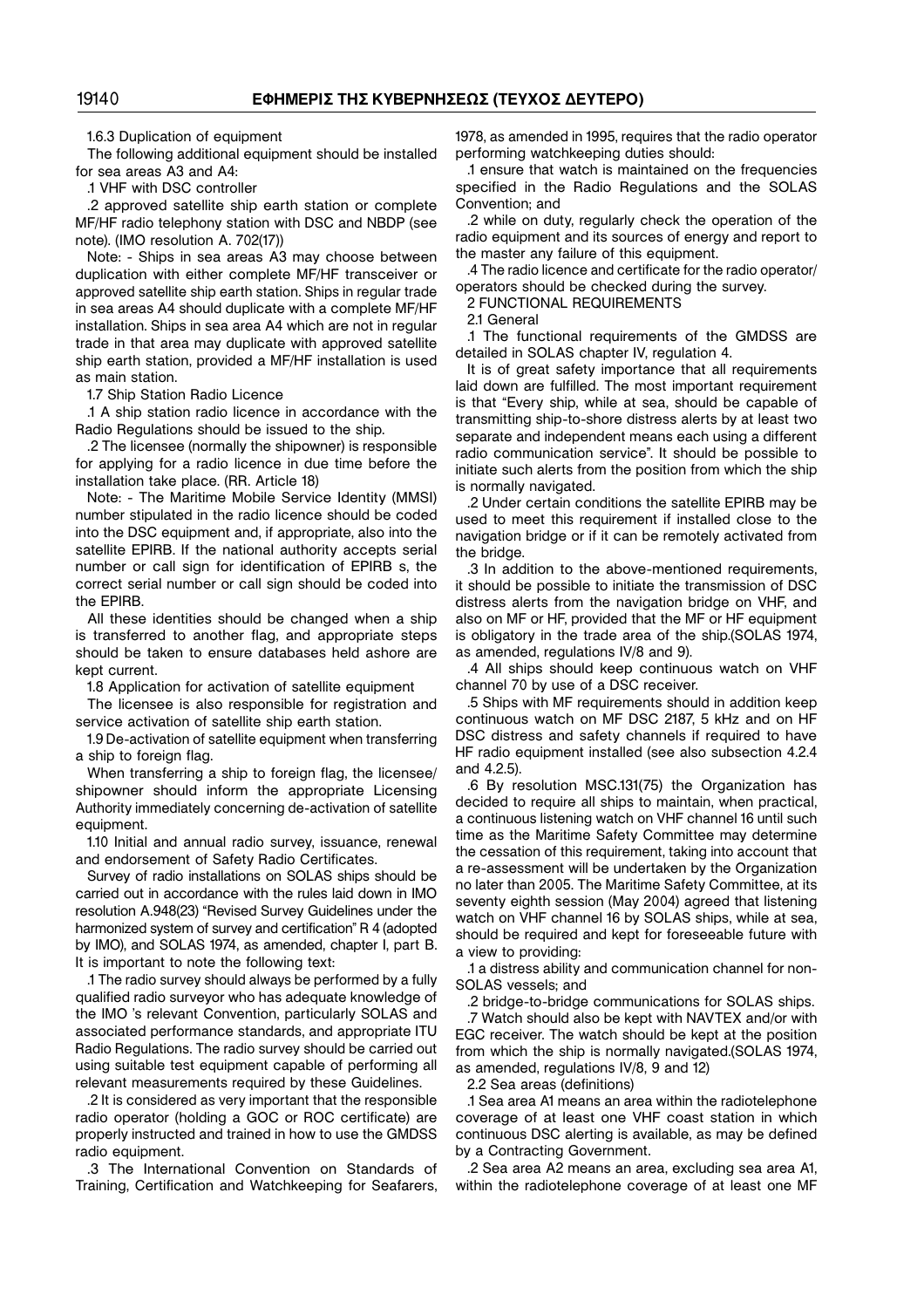coast station in which continuous DSC alerting is available, as may be defined by a Contracting Government.

.3 Sea area A3 means an area, excluding sea areas A1 and A2, within the coverage of an Inmarsat geostationary satellite in which continuous alerting is available (76 °N and 76 °S).

.4 Sea area A4 means an area outside sea areas A1, A2 and A3.

2.3 Equipment requirements (including duplication of equipment) for SOLAS ships

GMDSS equipment requirements in force for all passenger ships in international trade as well as cargo ships of 300 gt. and upwards in international trade:

(SOLAS 1974, as amended, chapter IVandIMO resolution A. 702(17))

| Equipment                                                                                                                                                                                | A1 | A <sub>2</sub>     | A <sub>3</sub><br>Inmarsat<br>solution | A <sub>3</sub> HF<br>solution | A4    |
|------------------------------------------------------------------------------------------------------------------------------------------------------------------------------------------|----|--------------------|----------------------------------------|-------------------------------|-------|
| <b>VHF with DSC</b>                                                                                                                                                                      | x  | X                  | x                                      | x                             | x     |
| DSC watch receiver channel 70                                                                                                                                                            | x  | х                  | x                                      | x                             | x     |
| MF telephony with MF DSC                                                                                                                                                                 |    | X                  | X                                      |                               |       |
| DSC watch receiver MF 2187,5 kHz                                                                                                                                                         |    | х                  | x                                      |                               |       |
| Inmarsat ship earth station with EGC receiver                                                                                                                                            |    |                    | x                                      |                               |       |
| MF/HF telephony with DSC and NBDP                                                                                                                                                        |    |                    |                                        | x                             | x     |
| DSC watch receiver MF/HF                                                                                                                                                                 |    |                    |                                        | x                             | x     |
| Duplicated VHF with DSC                                                                                                                                                                  |    |                    | x                                      | x                             | X     |
| <b>Duplicated Inmarsat SES</b>                                                                                                                                                           |    |                    | x                                      | x                             |       |
| Duplicated MF/HF telephony with DSC and NBDP                                                                                                                                             |    |                    |                                        |                               | x     |
| NAVTEX receiver 518 kHz                                                                                                                                                                  | X  | X                  | X                                      | X                             | X     |
| <b>EGC</b> receiver                                                                                                                                                                      |    | X <sup>1</sup>     |                                        | x                             | x     |
| <b>Float-free satellite EPIRB</b>                                                                                                                                                        |    | x                  | X                                      | x                             | $x^4$ |
| Radar transponder (SART)                                                                                                                                                                 |    | $X^2$              | $X^2$                                  | $X^2$                         | $X^2$ |
| Hand held GMDSS VHF transceivers                                                                                                                                                         |    | $X^3$              | $X^3$                                  | $X^3$                         | $X^3$ |
| For passenger ships the following applies from 01.07.97                                                                                                                                  |    |                    |                                        |                               |       |
| "Distress panel" (SOLAS regulations IV/6.4 and 6.6)                                                                                                                                      |    | X                  | x                                      | x                             | X     |
| Automatic updating of position to all relevant radiocommuni-<br>cation equipment regulation IV/6.5. This also applies for car-<br>go ships from 01.07.02 (chapter IV, new regulation 18) |    | $\pmb{\mathsf{X}}$ | x                                      | $\pmb{\times}$                | x     |
| Two-way-on-scene radiocommunication on 121,5 and 123,1<br>MHz from the navigating bridge. (SOLAS regulation IV/7.5)                                                                      |    | х                  | x                                      | x                             | x     |
| 1) Outside NAVTEX coverage area.<br>2) Cargo ships between 300 and 500 gt: 1 set. Cargo ships of 500 gt. and upwards<br>and passenger ships: 2 sets.                                     |    |                    |                                        |                               |       |

3) Cargo ships between 300 and 500 gt.: 2 sets. Cargo ships of 500 gt.

and upwards and passenger

ships: 3 sets.

4) Inmarsat E−EPIRB cannot be utilized in sea area A4.

3 BASIC EQUIPMENT - SUPPLEMENTARY REQUIREMENTS

3.1 General requirements

Every radio installation should:

.1 be so located that no harmful interference of mechanical, electrical or other origin affects its proper use;

.2 be so located as to ensure electromagnetic compatibility (EMC) and avoid harmful interference to other equipment and systems;

.3 be so located as to ensure the greatest possible degree of safety and operational availability, with warning notice when appropriate;

.4 be protected against the harmful effects of water, extremes of temperature and other adverse environmental conditions;

.5 be provided with emergency lighting, which is independent of the main and emergency sources of electrical power for the illumination of the radio controls;

.6 be clearly marked with the ship's call sign, MMSI number and other identities as appropriate; and

.7 be so located that no magnetic compass lies within the stated Compass Safe Distance of the equipment.(SOLAS 1974, as amended, regulation IV/6.2)

3.2 Use of VHF for navigational safety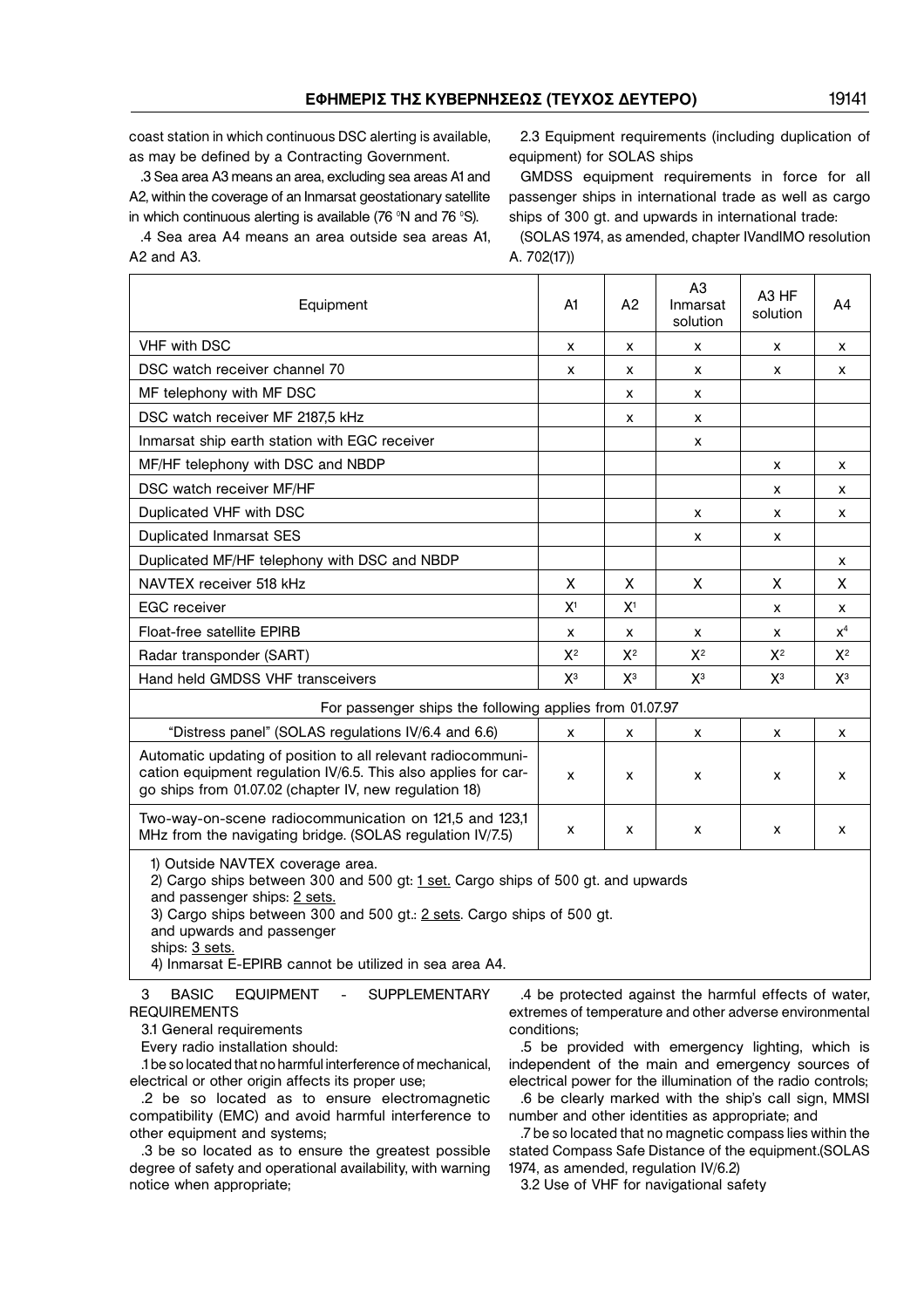Control of the VHF used for navigational safety should be available at the conning position (in the front of the navigation bridge), and where necessary, from the wings of the bridge.

Portable VHF equipment may be used to provide navigational safety from the wings of the bridge. (SOLAS 1974, as amended, regulation IV. 6.3)

3.3 Marking of radio equipment and notices

.1 All radio equipment should be duly marked with type designation. The marking should be clearly visible when the equipment has been installed.

.2 The radio installation should be duly marked with the ship's call sign, the ship's station identity and other codes applicable for the use of the radio equipment.

.3 DSC operation procedures should be posted near the DSC equipment on the navigation bridge. Emergency procedures should be posted near the relevant equipment on the bridge.

.4 "GMDSS operating guidance for masters of ships in distress situations" and the procedure "False alerts", both drawn up by IMO, should be posted on the navigation bridge.

3.4 Emergency lights

.1 All mandatory radio equipment should have reliable emergency lighting powered from a reserve source of energy, which normally is the radio batteries. This light should give adequate illumination of the controls for safe operation of the radio equipment, and the working table for reading and writing.

.2 Means should be provided for dimming any light source on the equipment which is capable of interfering with navigation, i.e. by adjustable light or by use of a curtain etc. during night−time.

.3 For VHF transceivers located openly in the front of the bridge, a screened light concentrating on each single piece of equipment, should by used. Scale illumination (powered from a reserve source of energy) may be accepted provided it is sufficient for the operation of call control devices both on the VHF transceivers and the DSC controllers.

.4 Ceiling light may be used for equipment located in a separate radio workstation, providing it is not dazzling the navigator on watch.(IMO resolution A. 694(17), Annex, paragraph 3.3.)

.5 The emergency light should have its own fuse circuit and fuses in each circuit. These fuses should be connected before of the main fuses in order to prevent blown main fuses to cause interruption of the emergency light.

.6 Switches for emergency lights should be properly marked.

3.5 Recommended installation

In order to meet all requirements and recommendations concerning the location of all units included in a GMDSS radio installation, it is recommended to establish either a "radio work station" in connection with the navigating bridge, or a separate "communication office" outside the navigation bridge with remote controls on the bridge. It must be emphasized, however, that the suggestions in subsections 3.5 − 3.7 below are to be considered as guidelines only. Other solutions and combinations are equally acceptable as long as the general requirements and recommendations outlined are fulfilled.

(SOLAS 1974, as amended, chapter IV, COM/Circ.105 and ISO 8468: 1990(E))

3.5.1 Radio work station

.1 The work station should be located in the aft of the navigation bridge so that the navigator has an over all view of the navigation while operating the radio equipment.

If the work station and the rest of the navigation bridge are separated by a wall it should be made of glass or fitted with windows. There should be no lockable door between the work station and the navigation bridge.

.2 When the work station is being used during night−time, a curtain should be provided in order to avoid dazzling effect from the lights.

.3 All mandatory radio equipment (except mandatory VHF, see subsection 4.1.1.) should be located in the radio work station. Watch receivers may alternatively be located elsewhere on the navigation bridge.

Note: − It is essential that satisfactory watch (clearly audible signals/visual alarms) can be maintained at the position from which the ship is normally navigated. If it is not possible to maintain satisfactory watch, alarm indicators on MF or MF/HF and Inmarsat equipment, including EGC printer, should be located outside this work station.

(IMO resolutions A.664(16); A.807(19), Annex, item 3.2 regarding EGC, and A.610(15), A. 806(19) Annex D item 8 regarding MFand MF/HFDSCrequirements, and SOLAS 1974, as amended, regulation IV.12 regarding watchkeeping requirements)

.4 MF/HF RF power amplifiers should be located in a separate and screened room. Antenna tuners should, as a general rule, be located outdoors below the antenna.

3.5.2 Communication office

.1 The communication office may be located as required by the shipping company, e.g. in connection to the captain's office. It should be possible to make public calls and perform general radiocommunications on MF or HF and/or through satellite from the communication office, if such calls cannot be made from a suitable location elsewhere on the ship.

.2 All equipment for written correspondence, as well as telephone services for MF/HF and Inmarsat, should be located in the communication office.

.3 The remote operation panels for the mandatory equipment should be located in a central position on the navigation bridge, in order to fulfil the requirements for transmitting distress alerts from the navigation bridge.

Note: − Consideration should also be given to the requirements for navigational safety communication and subsequent distress communications on MF or HF. When MF/HF DSC is included in the mandatory basic or duplicated radio equipment, it should be possible to conduct distress and safety communications from the navigating position, and the MF/HF DSC controller should be installed in this position.

(IMO resolutions A.804(19) and A. 806(19), as amended)

.4 Watch receivers and NAVTEX/EGC receivers should be located on the navigation bridge.

.5 VHF transceivers with DSC used for navigational safety should be located in the front of the navigation bridge. 3.6 Ships with integrated bridge system (IBS)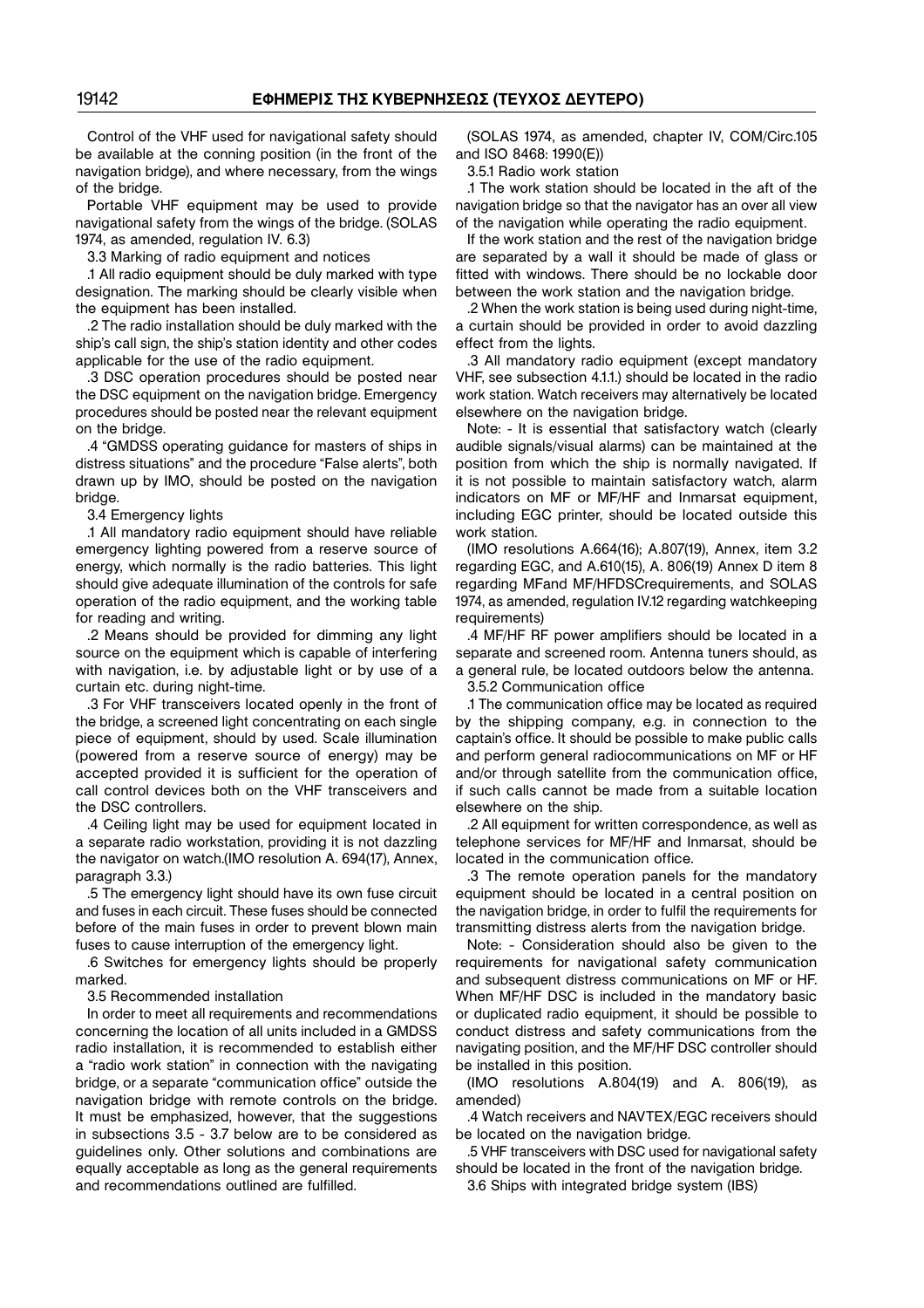.1 Ships constructed to satisfy the IBS requirements for single−manned navigating bridge should have the operation panels for mandatory GMDSS equipment installed as close to the conning position as possible.

.2 Equipment for the transfer of radio telephone calls via radio (VHF, MF or MF/HF) or satellite to other areas of the ship should be placed close to the other GMDSS equipment near the conning position.

.3 It should be possible also to operate printed communications (data communications via radio and/or Inmarsat) from other areas of the ship.

3.7 Ships with integrated radiocommunication systems (IRCS)

.1 The IRCS is a system in which individual radiocommunication equipment and installations are used as sensors, i.e. without the need for their own control units, providing outputs to and accepting inputs from the operator's position, called workstations. Such workstations are called "GMDSS workstations" if they include control and monitoring of all equipment and installations provided on a ship for the GMDSS which are also suitable for general radiocommunications. The IRCS workstation should be installed in a console located in a central position on the navigation bridge. Transmitting and receiving equipment may be located outside the navigation bridge.

.2 The IRCS should comprise at least two GMDSS workstations each connected to each GMDSS radiocommunication sensor over a network or connection system. At least two printers should be installed. All requirements laid down in SOLAS 1974, as amended, chapter IV, should be fulfilled.

(IMO resolutions A.811 (19))

4 GMDSS RADIO EQUIPMENT

4.1 Location of VHF transceivers and VHF DSC controllers

.1 VHF with DSC forming part of the mandatory VHF communication equipment for safety of navigation should be located in the conning position. This equipment may be connected to several remote control units, i.e. on the wings of the navigation bridge, provided that the navigating bridge has priority. If such "combined" equipment is chosen, it should be possible to transmit DSC distress alert from the conning position.

.2 If the ship is equipped with extra VHF transceiver (without DSC) with channels required for navigational safety, located in the conning position, another central location of the mandatory DSC VHF equipment on the navigation bridge (in navigating position) can be accepted.

(SOLAS 1974, as amended, regulations IV/4.1.5, 4.1.9 and 6.3.)

Note: − With regard to the location of equipment and distress alerts, the same requirements also apply to the duplicated DSC VHF equipment for ships in sea areas A3 and A4. The duplicated VHF transceiver can, however, be located in the "navigating position" instead of in the conning position.

(IMO resolution A. 702(17), Annex, item 2.1.)

In order to conduct power measurements, easy access to the antenna output of each equipment should be provided.

(SOLAS 1974, as amended, regulation IV/15.2 and IMO resolution A.948(23))

4.2 Continuous watch on DSC VHF channel 70

Continuous watch on DSC VHF channel 70 can be met by:

.1 a separate VHF channel 70 watch receiver. It should not be muted or interrupted when using other radio equipment, or

.2 a dedicated watch receiver combined with the VHF transceiver. It should be installed so as to maintain watch even when the VHF equipment is used for telephony, or

.3 VHF with DSC permanently locked on channel 70 for reception and transmission of DSC calls only. To deal with other correspondence on other channels, an additional VHF transceiver should be installed, which may be without the DSC function.

(IMO resolutions A. 694(17) andA.803(19), as amended, andCOM/Circ.105)

4.3 Location of MF/HF transceivers

.1 If the equipment is main or duplicated equipment, it should be possible to activate the distress alert from the navigation bridge. If the equipment can be remote operated from other positions on board the ship, priority should be given to the unit on the navigation bridge.

.2 With regard to a MF installation, the requirement for DSC distress alerts on 2187, 5 kHz can also be fulfilled by a remote−activated MF control unit locked on 2187, 5 kHz with alert activated from the navigation bridge.

Note: − DSC on MF is required in sea areas A2, A3 and A4, irrespective of selected radio equipment solution. It should therefore always be possible to activate the DSC distress alerts on 2187, 5 kHz from the navigation bridge.

If combined MF/HF radio equipment is chosen as mandatory GMDSS equipment, it should also be possible to activate the distress alert from the navigating bridge on the mandatory HF DSC frequencies.

If MF/HF installation is chosen as duplicated equipment (Inmarsat option) on a ship for sea area A3, there is no requirement for an extra DSC watch receiver.

(SOLAS 1974, as amended, regulations IV/9.2, 10.3 andCOM/Circ.105)

.3 RF power amplifiers should, as a general rule, not be located in the navigation bridge area. Location in such area may, however, be accepted if it can be granted that the EMC requirements are fulfilled. The antenna tuner should, as a general rule, be located in an outdoor position below and close to the antenna.

(IMO resolution A. 813(19))

.4 The MF or MF/HF transmitter should be equipped with an instrument or other provisions indicating antenna current or power delivered to the antenna.

(IMO resolutions A.804(19) and A.806(19), Annex, paragraph 6.1, as amended)

.5 If the transmitter antenna is not permanently connected to the transmitter, it should be automatically connected before the distress alert is transmitted.

4.4 Watchkeeping receivers for DSC

.1 Depending on the trade area and mandatory radio equipment of the ship, continuous watch is required via separate receivers for DSC channel 70, MF DSC 2187.5kHz and HF DSC 8414.5 kHz, as well as minimum one of the frequencies 4207.5 kHz, 6312 kHz, 12577 kHz and 16804.5 kHz.

(SOLAS 1974, as amended, regulation IV/12)

.2 The watch receiver for VHF DSC channel 70, MF DSC 2187.5 kHz and HF DSC scanning receiver should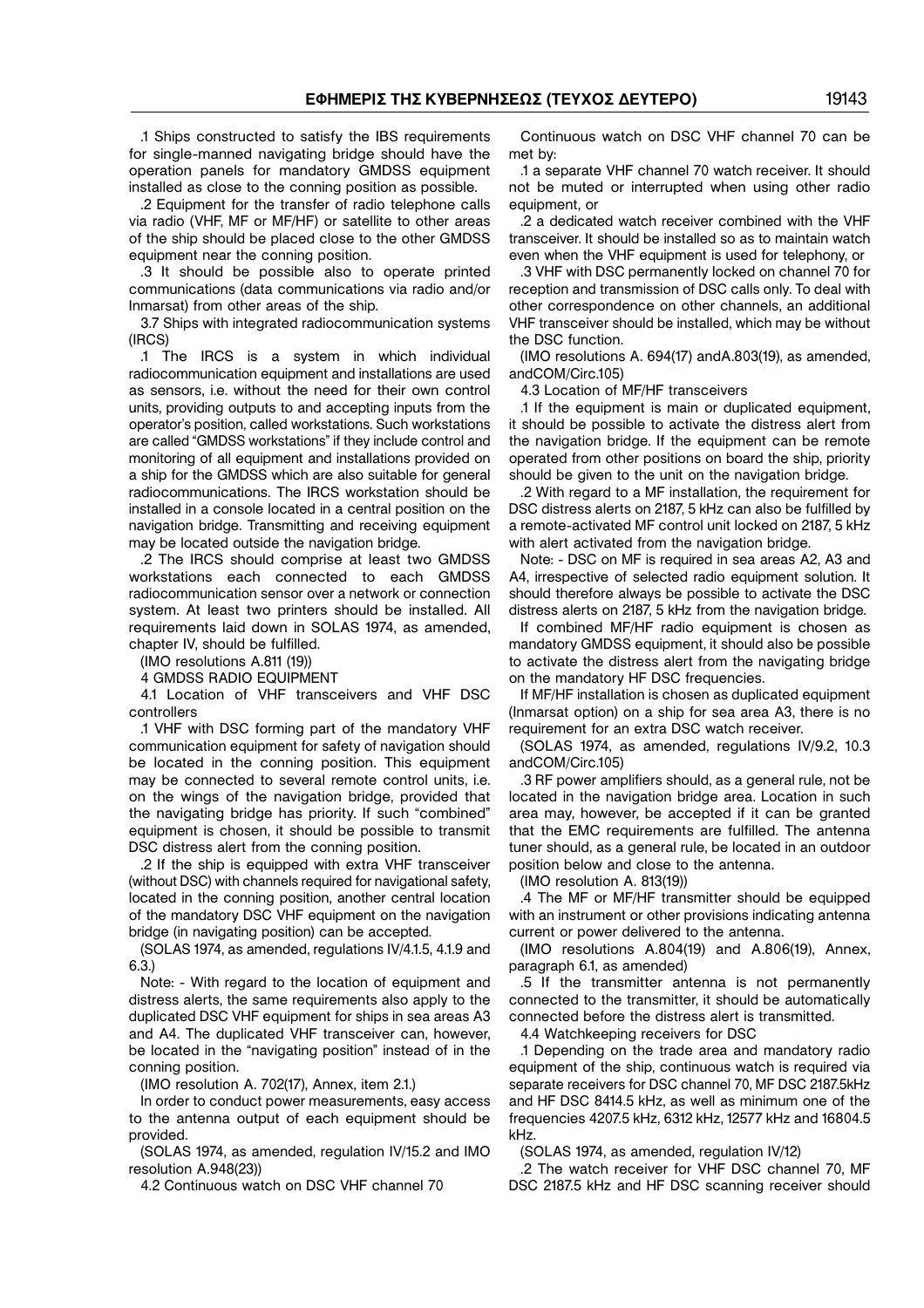be located so that the alarm is clearly audible and visible all over the navigation bridge.

(IMO resolution A.804(19), as amended, and COM/ Circ.105)

.3 It should be possible to read the DSC alert messages on the navigation bridge. The printer (if any) or display etc. may be common for all DSC watch receivers, provided that messages coming in simultaneously are arranged in queue and printed as soon as the printer/display is ready.

(IMO resolutions A.803(19), A.804(19) andA.806(19), as amended)

.4 Easy access to the antenna connector should be possible in order to conduct test of the equipment by means of measuring instruments.

Note: − There is no requirement for a duplicated MF/ HF DSC watch receiver for ships in sea areas A3 or A4 when maintenance method "duplication of equipment" is used.

(IMO resolution A. 702(17), Annex, item 2.1)

4.5 Watchkeeping on MF or MF/HF DSC

4.5.1 Continuous watch on the MF DSC distress frequency 2187.5 kHz to be kept by:

.1 a separate DSC watch receiver locked on 2187.5 kHz; or

.2 a dedicated watch receiver combined with the MF radiotelephone.

Note: − If DSC operation is desirable on other frequencies, an additional scanning receiver should be provided. Other frequencies than those used for distress and safety should not be included in the receiver dedicated for DSC emergency watchkeeping. A single DSC decoder may be used to serve both the DSC watch and the additional scanning receiver. (COM/Circ.105)

4.5.2 Continuous watch on MF/HF DSC distress and safety frequencies to be kept by:

.1 a separate MF/HF DSC scanning receiver for distress and safety frequencies only; or

.2 a dedicated MF/HF DSC scanning watch receiver for distress and safety frequencies only combined with the MF/HF radiotelephone.

(COM/Circ.105)

Note: − If DSC operation is desirable on other frequencies, an additional scanning receiver should be provided. The receiver may be combined with the watch receiver for MF DSC. A single DSC decoder may be used to serve both the DSC distress and safety frequency scanning receiver and the additional scanning receiver only if continuous watch for distress and safety calls can be maintained.

(SOLAS 1974, as amended, regulations IV/2.1.2, 10.2.2, 12.1.3 and COM/Circ.105)

4.5.3 Watchkeeping on DSC calling frequencies

.1 For watchkeeping on other frequencies than distress and safety frequencies (national and international DSC calling frequencies), a separate scanning receiver should be provided.

Note: − According to SOLAS regulation IV/4.1.8, there is a general requirement for transmitting and receiving "General radio communications". Ships in sea areas A2 should, according to this requirement and according to SOLAS regulation IV/9.3, be able to transmit and receive general radiocommunications on MF or MF/HF telephony or NBDP or Inmarsat ship earth station. Ships in sea area A2, which is equipped in accordance with

the minimum SOLAS requirements (i.e. VHF and MF with DSC), should be provided with equipment for listening and calling on national and international MF DSC calling frequencies. Alternatively, they may be provided with Inmarsat equipment in order to fulfil the "general" and "public" correspondence requirements.

According to IMO 's performance standards, resolutions A.804(19) and A.806(19), as amended, it is required that the DSC equipment should have possibilities as to be used also for "public correspondence". For ships in sea areas A3 and A4 the installed equipment (MF/HF or Inmarsat, depending on installation solution) should also be used for common radiocommunications. In these sea areas the requirements for "general" or "public correspondence" are normally fulfilled either by using the HF or Inmarsat equipment.

(SOLAS 1974, as amended, regulations IV/10 and 11)

4.6 Satellite ship earth station (SES)

.1 if the equipment is the main station or duplicated equipment, it should be possible to activate the distress alert from the navigation bridge.

(SOLAS 1974, as amended, regulation IV/10.3)

.2 The terminal and telephone, if any, may be placed in a "radio workstation" in connection with the navigation bridge or in a separate communication office.

.3 The satellite terminal and/or external printers may also be located elsewhere in the ship.

Note: − Attention should be made to IMO resolution A.807(19), as amended, Annex, paragraph 3.2 regarding Inmarsat−C, which has the following text:

"It should be possible to initiate and make distress calls from the position from which the ship is normally navigated and from at least one other position designated for distress alerting".

The words "one other position designated for distress alerting" is only actual for ships which have defined an additional place/room on board to be such "other position". Normally it will be accepted that Inmarsat−C equipment is installed in the "radio work station" if it is provided with facilities for conducting distress alerts from the navigation bridge. It is, however, recommended that the Inmarsat− C terminal, including additional equipment, should be located on the navigation bridge in order to make it possible to conduct follow−up distress communication from this position.

4.7 Connection of external located data terminal to mandatory Inmarsat−C ship earth station in the GMDSS

If the licensee/shipowner wants to connect the mandatory Inmarsat−C terminal i.e. to the ship's PC− network or to an outside located data terminal, all mandatory GMDSS requirements in accordance with SOLAS 1974, as amended, should always be fulfilled.

In that case, the dedicated printer should be connected permanently to the output of the mandatory Inmarsat terminal's printer output. A manually operated and duly marked switch, located near the Inmarsat terminal, should be installed to disconnect the Inmarsat terminal from the external equipment.

4.8 Extra requirements for passenger ships

.1 A distress panel should be installed at the conning position, i.e. within the range of the manoeuvring consol in the front of the navigation bridge.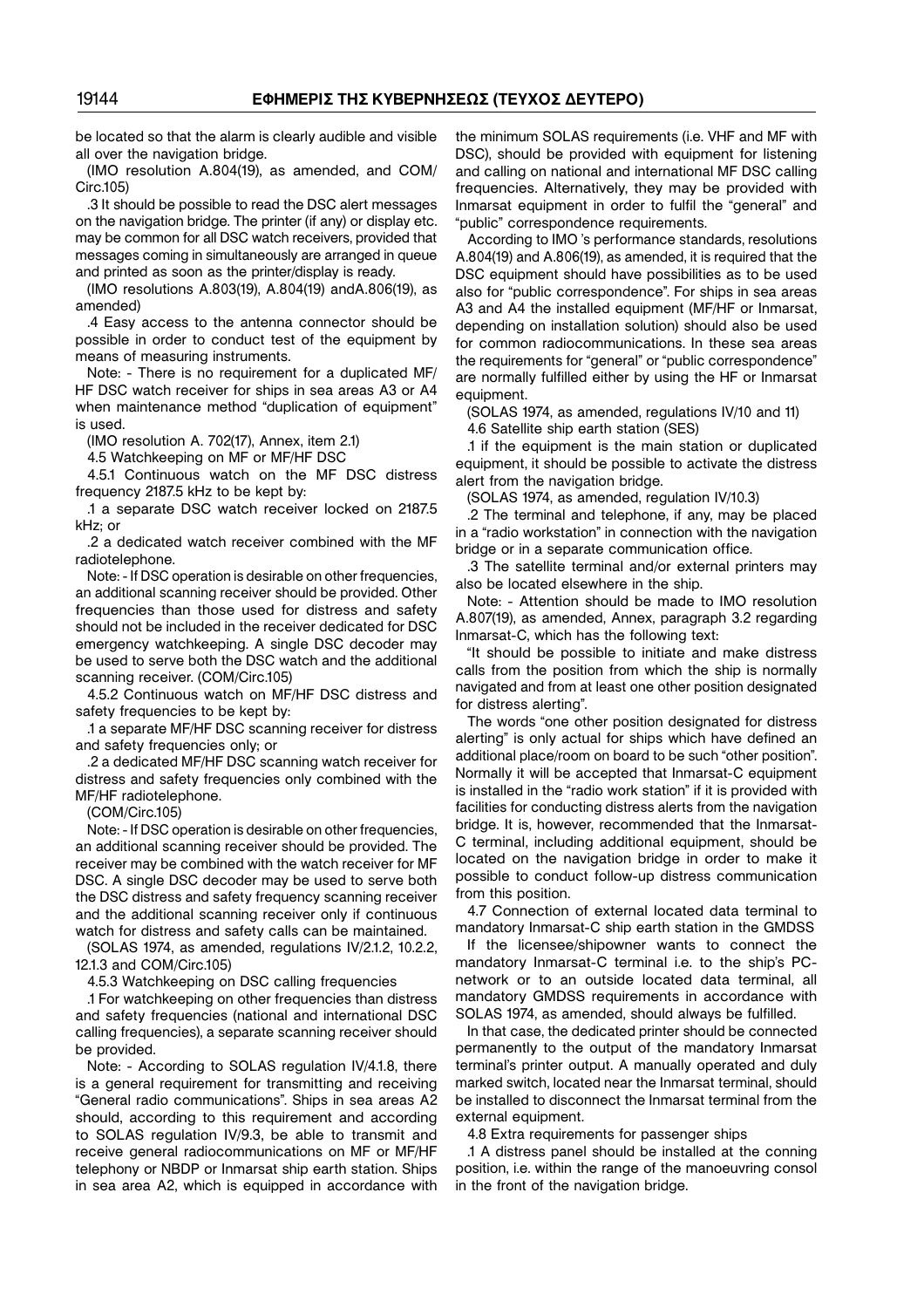#### ΦΕΚ 1446 **ΕΦΗΜΕΡΙΣ ΤΗΣ ΚΥΒΕΡΝΗΣΕΩΣ (ΤΕΥΧΟΣ ΔΕΥΤΕΡΟ)** 19145

|                               | Sea areas       | Equipment                                     |  |
|-------------------------------|-----------------|-----------------------------------------------|--|
| Al                            |                 | VHF DSC, VHF DSC EPIRB or satellite EPIRB     |  |
| $A1+A2$                       |                 | VHF DSC, MF DSC, satellite EPIRB              |  |
| $A1+A2+A3$                    | (alternative 1) | VHF DSC, MF DSC, Inmarsat, satellite EPIRB    |  |
| $A1+A2+A3$<br>(alternative 2) |                 | VHF DSC, MF/HF DSC, satellite EPIRB           |  |
| $A1+A2+A3+A4$                 |                 | VHF DSC, MF/HF DSC, Inmarsat, satellite EPIRB |  |

.2 his panel should contain either one single button which, when pressed, indicates a distress alert using all radiocommunication installation required on board for that purpose; or

.3 One button for each individual radio installation which are installed.

.4 The distress alert panel should clearly and visually indicate whenever any button or buttons have been pressed. Means should be provided to prevent inadvertent activation of the button or buttons.

Note: − The alert button or buttons should be protected against inadvertent activation by use of a spring loaded lid or cover permanently attached by e.g. hinges in order to fulfil the requirement of carrying out "at least two independent actions" when transmitting distress alert; IMO requirements in force from 23 November 1996. (The button or buttons should be pressed for at least 3 seconds before the alarm is activated.)

.5 if the installed satellite EPIRB is used as the secondary (mandatory) means of distress alerting and is not remotely activated, it should be acceptable to have an additional EPIRB (406 MHz or Inmarsat−Ε float−free or manual) installed on the navigation bridge near the conning position.

.6 Information on the ship's position should be continuously and automatically provided to all relevant radiocommunication equipment to be included in the initial distress alert when the button or buttons on the distress panel is pressed (i.e. interface connection from the ship's GNSS receiver should be provided, where GNSS is not integrated).

(SOLAS 1974, as amended, regulation IV/6.4)

.7 The distress alert panel is normally included in the distress panel and should provide visual and aural indication of any distress alert or alerts received on board and should also indicate through which radiocommunication service the distress alerts have been received.

(SOLAS 1974, as amended, regulation IV/6.6)

Note: − The following guidelines (table) should apply with regards to the connection of equipment to the distress panel in order to fulfil the ΙΜΟ requirements concerning ship−to−shore distress alerts by at least two separate and independent means:

Note: − Only radio equipment according to SOLAS 1974, as amended, chapter IV are required to be connected to this distress panel to fulfil the requirement for ship−to− shore distress alerts by means of at least two separate and independent means. The duplicated equipment, as required by IMO resolution A.702(17) for ships in sea areas A3 and A4, are, therefore, in general, not required to be connected to the distress panel if it is granted that distress alert can be transmitted from the duplicated equipment in a position close to the installed distress panel.

4.9 NAVTEX and EGC (Enhanced Group Call) receiver

.1 The printer for NAVTEX and Inmarsat EGC receiver should be located on the navigation bridge. As mandatory equipment in the GMDSS, these receivers should also, as a general rule and in the same way as required for other permanent installed equipment, have their own permanent installed power supplies with fuse circuits/ fuses, cf. subsection 7.19. Antenna and antenna cable should also be permanently installed.

.2 The mandatory requirement for an EGC receiver may be combined with Inmarsat equipment. It is recommended that a dedicated EGC receiver is used, enabling continuous reception of MSI (Maritime Safety Information) messages independent of whether the Inmarsat equipment is being used or not. "Class 3 EGC" is included in the Inmarsat− C, but only shares the antenna with this equipment and functions in parallel with and separate of the Inmarsat−C equipment.

(SOLAS 1974, as amended, regulations IV/7.1.4 and 7.1.5 and IMO resolution A. 701(17))

4.10 Satellite float−free EPIRB

The satellite float−free EPIRB should be located/installed so that the following requirements are fulfilled:

.1 The EPIRB should, with greatest possible probability, float−free and avoid being caught in railings, superstructure, etc., if the ship sinks.

.2 The EPIRB should be located so that it may be easily released manually and brought to the survival craft by one person. It should therefore not be located in a radar mast or any other places which can only be reached by vertical ladder.

(SOLAS 1974, as amended, regulations IV/7.1.6, 8.1.5.2, 9.1.3.1, 10.1.4.1, 10.2.3.1 and IMO resolutions A. 763(18), A.810(19), as amended, and A.812(19))

Note: − A float−free EPIRB may also be used to fulfil the requirements for one piece of equipment (of two), which is capable of transmitting distress alert to shore from or near the navigating bridge of the ship. Under such conditions the float−free EPIRB should fulfil the following additional requirements with regards to location/installation:

.3 The EPIRB must be installed in the vicinity of the navigation bridge, i.e. on the wings of the navigation bridge. Access via vertical ladder should not be accepted. A location on the top of the wheelhouse may be accepted to fulfil the requirement if accessible by stairs; or

(SOLAS 1974, as amended, regulation IV/7 and COM/ Circ.105)

.4 It may be possible to activate the EPIRB remotely from the bridge. If remote activation is used, the EPIRB should be installed so that it has unobstructed hemispherical line of sight to the satellites.

(COM/Circ.105)

Note: − It should be considered that the main function of the EPIRB is float−free activation. If the additional requirements mentioned above cannot be met without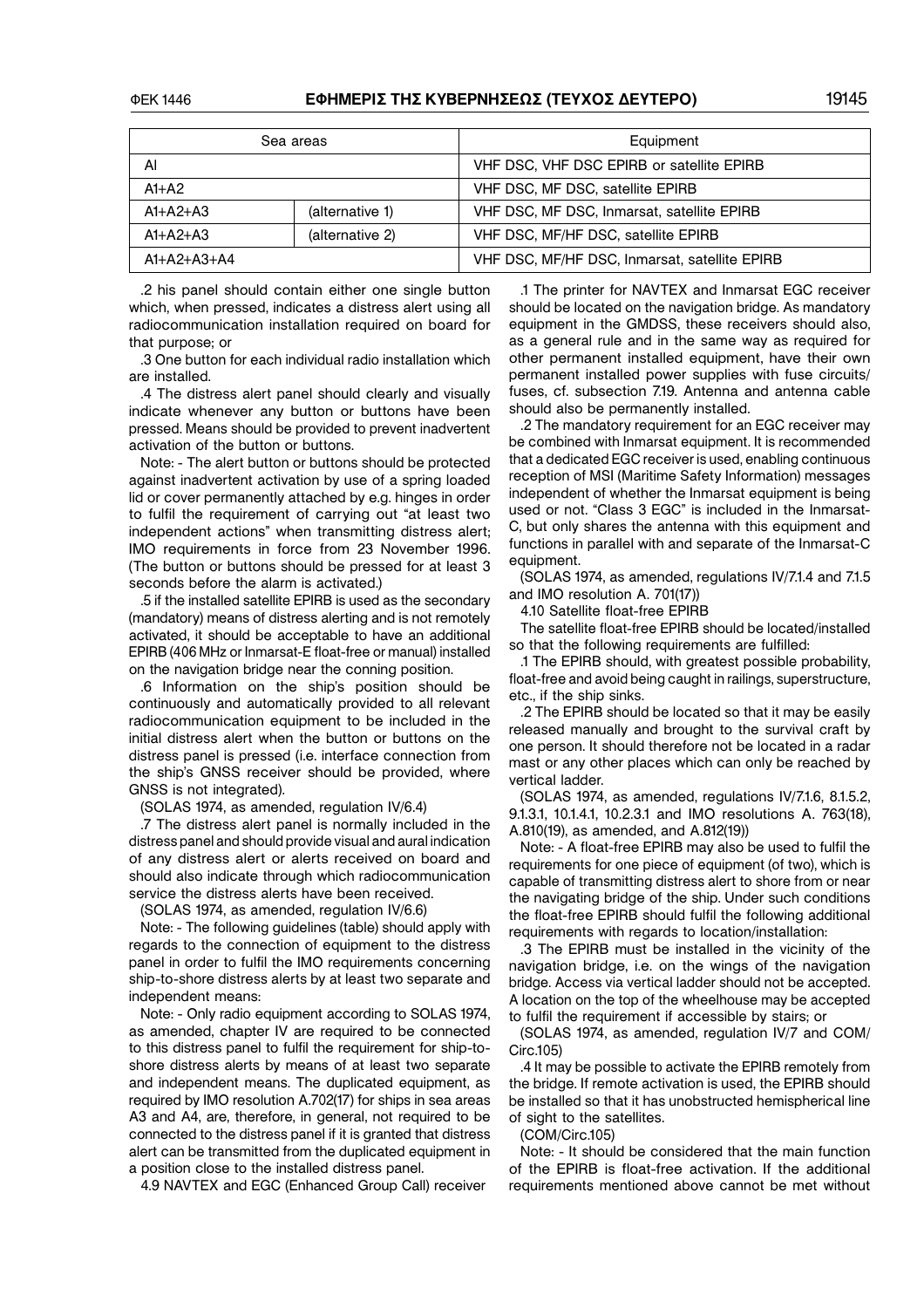reducing the reliability of the float−free activation, priority should be given to this requirement. Alternatively, two float−free EPIRBs should be installed.

.5 The EPIRB should be equipped with a buoyant lanyard suitable for use as a tether to life raft etc. Such buoyant lanyard should be so arranged as to prevent its being trapped in the ship's structure.

(IMO resolutions A.810(19) and A.812 (19), as amended)

.6 The EPIRB should be marked with the ship's call sign, serial number of EPIRB, MMSI number (if applicable), 15 Hex ID, and battery expiry date.

4.11 Search and rescue radar transponders (SART)

.1 The search and rescue radar transponders should be placed in brackets on both sides of the ship and preferably visible from the navigation bridge. It should be easy to bring the transponders to the lifeboats or life−rafts. A visible location inside the navigation bridge, close to the outer doors, is recommended.

Alternatively one radar transponder should be placed in bracket in each survival craft (normally covered lifeboats) if such location permits rapidly replacing of the SARTs into any survival crafts which may be used in emergency situations.

The SART should be provided with a pole or other arrangement compatible with the antenna pocket in the survival craft in order to fulfil the required height of at least 1 metre above sea level.

.2 On ships carrying at least two radar transponders and equipped with free−fall lifeboats one of the radar transponders should be stowed in a free−fall lifeboat and the other located in the immediate vicinity of the navigation bridge so it can be utilized on board and ready for transfer to any of the other survival craft.

(SOLAS 1974, as amended, regulation III/6.2.2 and lMO resolution A.802(19))

.3 The SARTs should have waterproof marking with operational instructions, battery expiry date and the ship's name and call sign.

4.12 Hand−held (Two−way) GMDSS VHF transceivers

.1 Obligatory hand−held VHF transceivers including their emergency batteries (primary batteries normally of Lithium type) should be located in a central and easily accessible position on the navigation bridge. If such equipment is placed in a lockable cabinet, it should be possible to get easy access to the hand−held VHF transceivers without the use of tools.

.2 Primary batteries should be sealed for use only in emergency situations and marked by the supplier with battery expiry date. The battery will be considered as exhausted and used if its seal is broken, and a new battery will be requested during radio survey, cf. the IMO requirement for 8-hours operation in emergency situations.

.3 If hand−held VHF with re−chargeable NiCd batteries (secondary batteries) are used for on−board communications, chargers for these batteries should be provided.

(SOLAS 1974, as amended, regulation III/6.2.1 and IMO resolutions A. 762(18), A.809(19) and MSC.149(77))

.4 Hand−held VHF transceivers should have waterproof marking with the ship's name and call sign. The primary battery should be marked with expire date. Channel numbers should be stated on the equipment.

4.13 Hand−held VHF transceivers and communications from the wings of the navigation bridge.

Requirements for radiocommumcations from the wings of the navigation bridge are laid down in the SOLAS Convention. In order to fulfil this requirement, mandatory hand−held GMDSS VHF can be used, (see subsection 4.10). Alternatively a simplex VHF transceiver (single frequency only) or remote controlled units with channel selector, loudspeaker and microphone may be installed in these positions. These remote controlled units should be controlled by a VHF installed in the front of the navigation bridge.

(SOLAS 1974, as amended, regulation IV/6.3 and COM/ Circ.105)

4.14 Aeronautical mobile emergency radiocommunication equipment

.1 All passenger ships should be provided with means for two−way on−scene radio communications for search and rescue purposes using the aeronautical frequencies 121.5 MHz and 123.1 MHz from the navigation bridge.

Such equipment should be marked with the ship 's name and call sign. The primary battery should be marked with expiry date.

(SOLAS 1974, as amended, regulation IV/7.2)

.2 Approved equipment may be of a fixed type or a hand−held type. The equipment should be provided with the frequencies 121.5 MHz and 123.1 MHz only.

(IMO resolution MSC. 80(70))

4.15 GNSS − global navigational satellite system

.1 In passenger ships irrespective of size, information on the ship's position should be continuously and automatically provided to all relevant radiocommunication equipment. With such connections the ship's position will be included in the initial distress alerts.

(SOLAS 1974, as amended, regulations IV/6.5 and V/19)

.2 In cargo ships, where GNSS should be installed in accordance with new regulation V/19, automatic updating of the ship's position into the DSC equipment and Inmarsat equipment should be possible. If such automatic updating is not possible, it is required to enter the ship's position manually into relevant GMDSS equipment at intervals not exceeding 4 hours whenever the ship is under way.

(SOLAS 1974, as amended, regulation IV/18)

If the GNSS is connected to the GMDSS equipment, it should (similar to the mandatory GMDSS equipment) be supplied with energy from the reserve source of energy/ batteries.

(SOLAS 1974, as amended, regulation IV/13.8)

4.16 Connections of navigational sensors

4.16.1 GNSS − Receiver

A GNSS receiver should be connected to the relevant radio communication equipment (DSC controller, GMDSS satellite equipment) in order to provide information on the ship's position continuously and automatically to the radio equipment.

The GNSS receiver should (similar to the mandatory GMDSS equipment) also be supplied with energy from the reserve source of energy/batteries.

4.16.2 Heading sensor

If the GMDSS satellite equipment requires automatic antenna adjustment according to ship's heading, the heading sensor (GYRO) should be connected.

In this case the GYRO should also be supplied with energy from the reserve source of energy/batteries.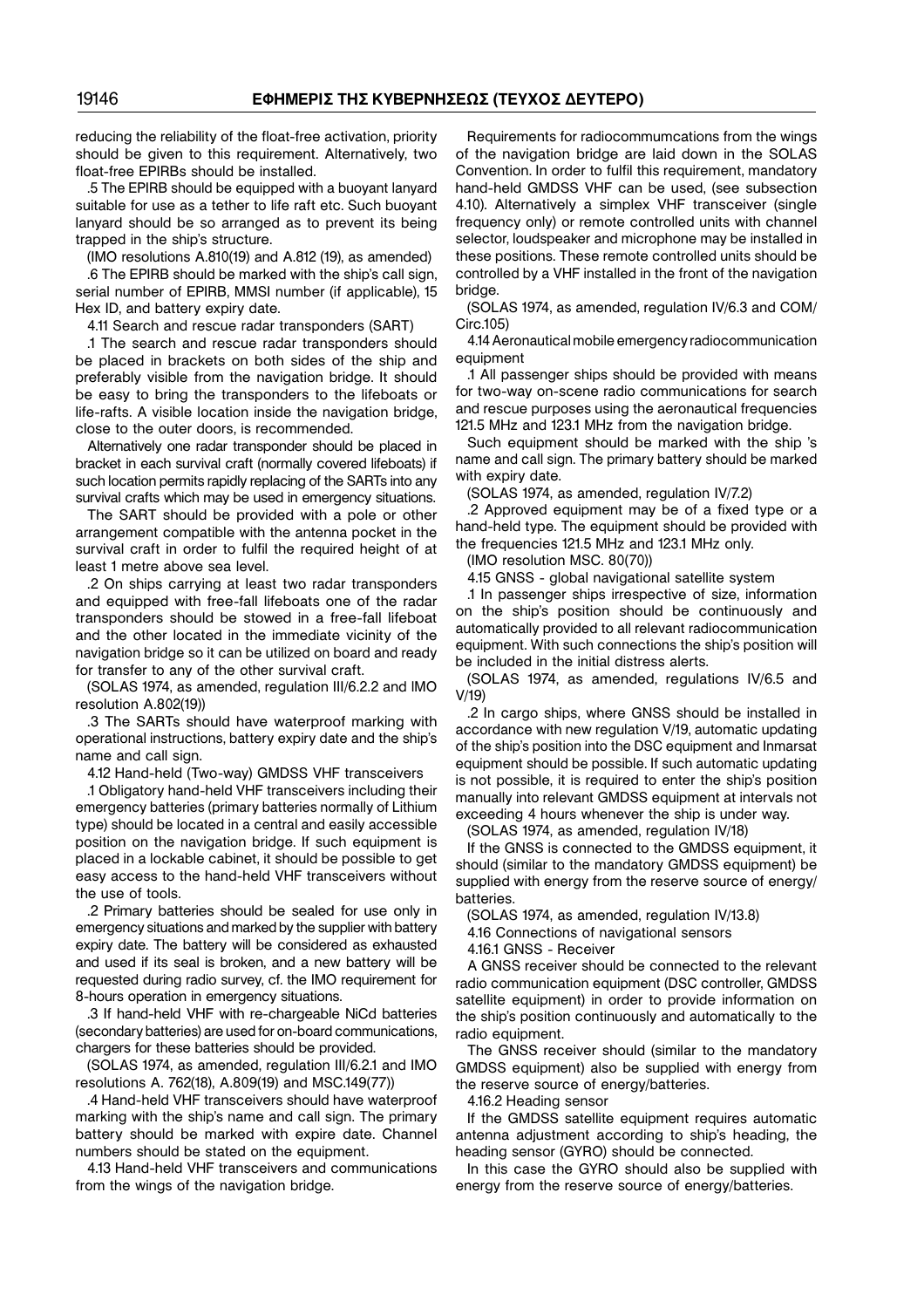#### 5 ANTENNA INSTALLATION

5.1 General

Special attention should be paid to the location and installation of the different antennas on a ship in order to ensure effective and efficient communication. Incorrect installed antennas will degrade the performance of the radio equipment and will reduce the range of radiocommunications.

5.2 Location of VHF antennas

.1 VHF antennas should be placed in a position which is as elevated and free as possible, with at least 2 metres horizontal separation from constructions made by conductive materials.

.2 VHF antennas should have a vertical polarisation.

.3 Ideally there should not be more than one antenna on the same level.

.4 The location of mandatory VHF antennas should be given priority compared with mobile telephone antennas. If they are located on the same level, the distance between them should be at least 5 metres.

.5 It is recommended to use double screened cable with a maximum loss of 3 dB.

.6 All outdoor installed connectors on the coaxial cables should be watertight by design in order to give protection against water penetration into the antenna cable.

.7 AIS VHF antenna should be installed safely away from interfering high−power energy sources like radar and other transmitting radio antennas, preferably at least 3 metres away from and out of the transmitting beam.

. 8 The AIS VHF antenna should be mounted directly above or below the ship's primary VHF radiotelephone antenna, with no horizontal separation and with minimum 2 metres vertical separation. If it is located on the same level as other antennas, the distance apart should be at least 5 metres.

5.3 Location and choice of MF/HF antennas

.1 The mounting arrangement of the antenna or pedestal should be constructed in order to withstand the strain from swaying and vibration. The transmitting whip antenna should be installed as vertical as possible.

.2 Wire antennas should be protected against breakage by having a weak link installed.

.3 Whip antennas should be installed as vertical as possible and located in an elevated position on the ship at least 1 metre away from conductive structures.

.4 Attention should be paid to self−supportive vertical antennas and their swaying radius.

.5 The recommended minimum length of the antenna is 8 metres.

.6 The down lead from the base of the antenna to the antenna tuner should be insulated and run as vertically as possible and not less than 45° towards the horizontal plane.

.7 The transmitting antenna should have an insulation resistance to earth which is recommended to be of more than 50 MΩ in dry weather and of no less than 5 MΩ in humid weather (transmitter to be disconnected when measuring).

5.4 Location of antenna tuner for MF/HF transceiver

The antenna tuner should normally be located externally (outdoor) and as close to the antenna as possible, and so that the down lead wire/cable from the antenna should be as vertical as possible.

5.5 Receiving antennas

.1 As a general rule, all receivers including watchkeeping receivers should have their own separate antenna.

.2 Antennas for watchkeeping receivers should be located as far away as possible from MF/HF transmitting antennas in order to minimise receiver blocking.

5.6 Satellite communication antennas

5.6.1 General

.1 In general, satellite antennas should be located so that they have a 360° free view for the satellite at all times. In practice terms this can be difficult to achieve due to shadow sectors from nearby structures.

.2 It is recommended for Inmarsat−Α, Β and F−77 antennas (stabilized directional antennas) that communication should be maintained with the satellite down to an elevation of minus 5°. For Inmarsat−C (omni−directional antenna) it is recommended that communication should be maintained with the satellite down to an elevation of minus 5° in the fore and aft direction and minus 15° in the port and starboard direction.

5.6.2 Satellite communication antenna installation

The following guidelines should be observed in order to fulfil the above recommendations:

.1 The antenna should be located at the top of the radar mast; or

. 2 On a pedestal, in the radar mast, or on the top deck so that:

• for directive antennas; shadows from constructions, especially within a distance of 10 metres, is maximum 6°;

• for omnidirectional antennas; shadows from constructions, especially within a distance of 1 metre, is maximum 2°.

.3 Antennas should be installed in a readily accessible location.

.4 Satellite antennas should not be located in an area where they can be damaged by heat and smoke.

.5 The satellite antenna should not be located on the same plane as the ships' radar antenna.

.6 GNSS antennas should not be located close to or on the same plane as the Inmarsat antenna.

.7 Consideration should be given to installing the Inmarsat antenna on a suitable pedestal.

(IMO resolutions A.663(16), A.698(17), A.807(19), as amended, A.808(19) and MSC.130 (75) and Inmarsat Design and Installation Guidelines)

Note: − The mast/or pedestal should be constructed so that vibrations are reduced as much as possible.

5.6.3 Safe antenna distances

The following "safe distance" from Inmarsat antennas to other antennas and to the compass are recommended:

.1 Distance to the HF antenna should be more than 5 metres.

.2 Distance to VHF antennas should be more than 4 metres.

.3 Distance to the magnetic compass should be more than 3 metres. (The installation manual for the equipment and Inmarsat guidelines)

5.6.4 Inmarsat−C antenna

The antenna should be constructed so as to function up to 15° pitch and roll. In order to obtain this result, the antenna should be located in such position that no objects or constructions down to 15° below the horizon are degrading the performance of the equipment.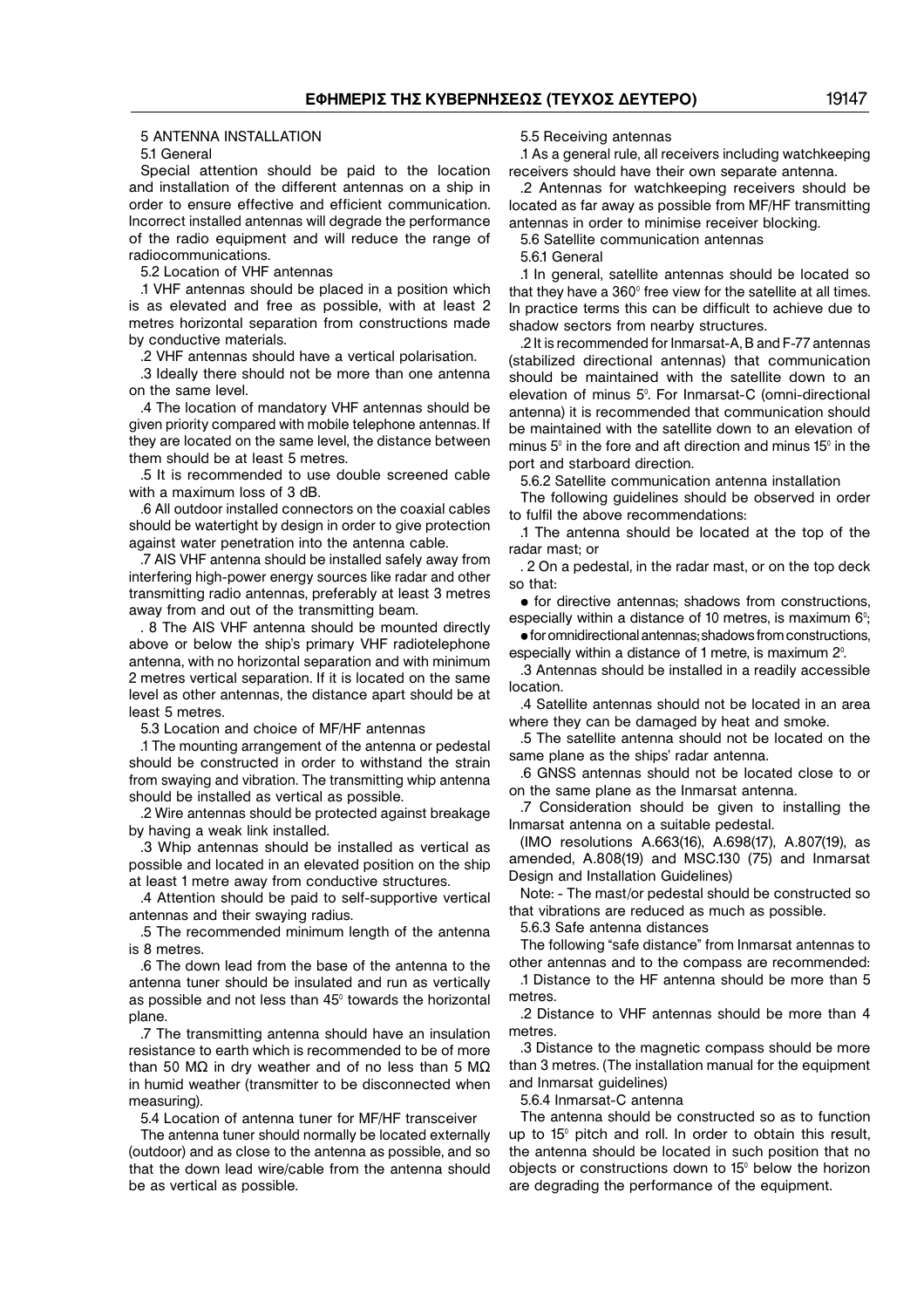Note: − As it may be difficult to fulfil this recommendation in fore−and−aft, the free area in this direction may be reduced to 5° below the horizon.

(IMO resolutions A.663(16) and A.807(19), as amended)



5.6.5 Calculation of distance to obstructions:

If obstructions such as i.e. mast, funnel etc. is unavoidable, the following guidelines should apply:

The distance to the obstruction should be so that the obstruction only covers a 2° sector.

Note: − In such case the safe distance will be the following: 20  $\times$  the diameter of the obstruction (in metres).



If two Inmarsat−C antennas are installed the vertical distance between them should be at least 1 metre to eliminate interference.

5.6.6 Antenna cable

The manufacturers specifications regarding total attenuation and maximum DC resistance (short−circuit in one end) should be complied with. Only double−screened cable should be used.

5.6.7 Antennas for voluntary radio equipment

Antennas for voluntary radio equipment may be located on deck, provided its use does not interfere with antennas of mandatory radio equipment. When mobile telephone is installed on board ships, special attention should be made to the facts that some types of mobile telephones (especially GSM telephone equipment) may interfere with the ship's navigational equipment (especially GNSS) and other electronic equipment.

5.7 Installation of coaxial cables

Coaxial cables should be installed in separate ducting and at least 10 cm away from power supply cables.

Incorrect installation of cables may change their characteristic impedance resulting in power reflections, which will attenuate the RF signal and reduce the efficiency of the radio equipment.

In VHF antennas the reflected power should not be greater than 10% of the measured output power.

The following guidelines should be applied when bending coaxial cables:

.1 Cables should be crossed at right angles.

.2 Where there is one bend in a permanent fixture the bending radius should be 5 times the cables' outside diameter.

.3 Where there are several bends, the bending radius should be 10 times the outside diameter of the cable.

.4 When using flexible cable the bending radius should be 20 times the outside diameter of the cable.

6 EMC, EARTHING AND SCREENING

6.1 Electromagnetic Compatibility (EMC) 6.1.1 General

All reasonable and practical steps should be taken to ensure EMC compatibility between the equipment concerned and other radio communication and navigational equipment carried on board in compliance with the relevant requirements of chapters IV and V of the SOLAS Convention, as amended. In order to avoid interference the following rules apply:

.1 Radio installations should not cause harmful interference to other electronic, electrical or navigational systems on board ships.

.2 However, other systems should not cause harmful interference to the radio installation.

.3 In order to avoid electromagnetic noise interference it is essential that manufacturers guidelines relating to EMC, screening and earthing are correctly followed.

(SOLAS 1974, as amended, regulations IV/6.2.1 and V/17 and IMO resolutions A. 694(17) and A.813(19))

6.1.2 Voluntary radio equipment

Additional, voluntarily carried non−GMDSS radio equipment may be as follows:

• mobile telephone;

• radio amateur stations; and

• satellite stations.

Operation of such equipment is at the discretion of the master. It may be installed on the bridge provided that the EMC requirements are fulfilled and navigation and radio communication is not degraded.

6.2 Screening of cables

In order to avoid interference the following guidelines should apply with regards to screening of cables:

.1 Coaxial down leads should be used for all receiving antennas and the coax screen should be connected to ground on at least one end.

.2 All cables within a distance of 2 metres from a transmitting antenna should be screened and the screen properly earthed in a metal tube or duct.

6.3 Earthing

Earthing of radio equipment should be carried out in accordance with appropriate guidelines for Earthing in Maritime Installations required in international standards. Great care should be taken in order to fulfil the following rules:

.1 Each unit of radio equipment should have a separated earth connection.

.2 MF/HF antenna tuners should be earthed with either a copper bar or copper band.

.3 The earthing bar or strap should be as short as possible, should not be more than one metre in length, and should be at least 60 mm in width.

.4 For earthing straps up to 5 metres in length the width should be at least 100 mm (May be relevant on board vessels made of wood or synthetic materials).

. 5 It should be noted that a long earthing strap or bar will act as an antenna and radiate energy.

.6 Copper bars and straps should be brazed to the steel bulkhead in order to eliminate corrosion and vibration and make a good earth connection.

.7 Great care should be taken when earthing radio equipment on ships with aluminium superstructures in order to avoid galvanic corrosion. An approved and acceptable method of earthing should be used on such ships.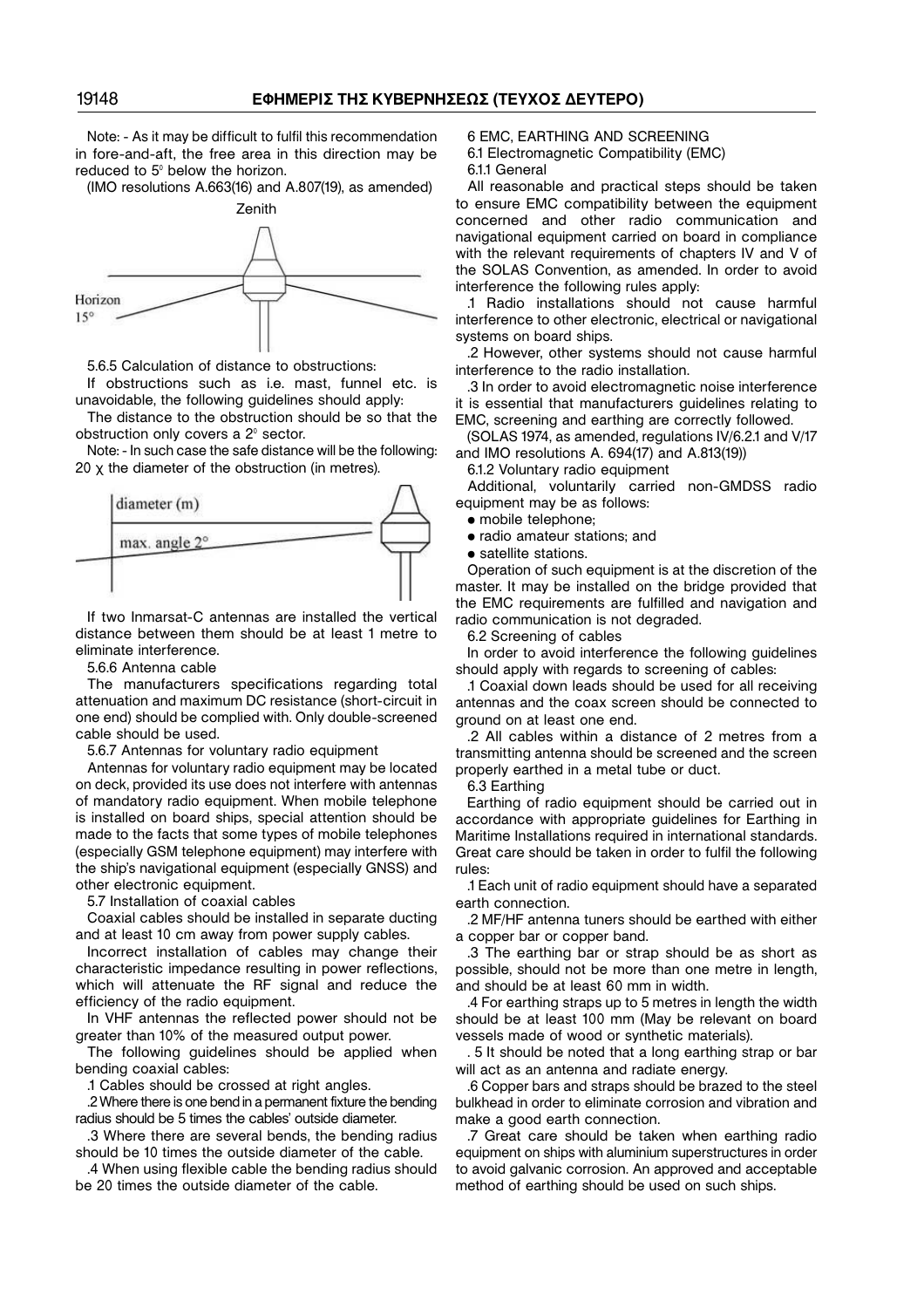Note: − Insufficient earthing of the power amplifier may lead to capacitive and inductive connections between power cables etc. and cause interference to fire alarms, navigational equipment, inter−communication and other equipment. The transmitter output power may also be reduced.

7 SOURCES OF ENERGY

7.1 Main source of electrical power

The main source of electrical power is defined as the ship's mains. All the basic and duplicated equipment should have an independent power supply from the ship 's mains. The battery charging arrangement used to charge any batteries associated with the reserve source of energy should also have an independent supply from the ship 's mains.

It is not advisable to provide the main source of electrical power to the GMDSS communication equipment through the battery charger. If a fault occurs in the battery charger, which renders it defective, it may not be possible to operate the equipment from the ship's mains. Batteries used in the reserve source of energy will become discharged eventually leading to loss of all power supplies.

(SOLAS 1974, as amended, chapter II and IMO resolution A. 702(17), Annex, item. 2.3)

7.2 Emergency source of electrical power

The emergency source of electrical power is defined as the emergency supply and is usually taken from the ship's emergency generator. SOLAS requirements for the emergency source do not apply to cargo ships of less than 500 gross tonnage (gt). All other SOLAS ships constructed on or after 1 July 1986 are required to have an emergency source of electrical power. It should be observed that the GMDSS requirements concerning the emergency source have been made compulsory only for ships constructed later than 1 February 1995.

The emergency source should be adequate to operate both the basic and duplicated equipment (if applicable) for the duration as specified in SOLAS chapter II, i.e.18 hours on cargo ship and for 36 hours on passenger ship.

(SOLAS 1974, as amended, regulations II−1/42 and 43) 7.3 Reserve source of energy

.1 The radio reserve source or sources of energy should meet the requirements set out in regulation IV/13 of SOLAS 1974, as amended, and in EVIO resolutions A.694(17) and A.702(17), as applicable. It usually consist of rechargeable batteries and is used to supply the communication equipment in the event of failure of the ship's mains and emergency source of electrical power.

All passenger ships irrespective of size and cargo ships of 300 gt. and upwards should have a reserve source or sources of energy for the operation of the basic equipment, and the duplicated equipment if such equipment is required.

.2 The changeover from the ship's mains or emergency supply to the reserve source of energy should be done automatically and in such a manner that both the basic and duplicated communication equipment will be connected simultaneously. Where the changeover is done manually, the switch should be readily accessible to the radio operator, clearly labelled and located on the navigation bridge. Such changeover should not result in the loss of data stored in memories.

.3 One bank of batteries may be acceptable if the capacity is sufficient to operate both the basic and duplicated radio equipment simultaneously. The battery capacity should also be sufficient to operate the gyro (if applicable), GNSS and emergency light.

.4 Any fault in the radio batteries or the battery charger should not affect both the basic and duplicated radio equipment and should not prevent the operation of the radio equipment from the ship's mains or emergency supply.

. 5 The reserve source of energy should be capable of operating the radio installation for at least:

.1 1 hour on ships provided with an emergency supply which is adequate to operate the radiocommunication equipment for a period of 18 hours on cargo ships and 36 hours on passenger ships; or

.2 6 hours on ships not provided with an emergency supply as outlined in.1 above.

(SOLAS 1974, as amended, regulations IV/13.2, 13.4, 13.5, 13.8 and IMO resolutions A.694(17), A. 702(17), Annex, item 2.3 and COMSAR/Circ.16)

7.4 Radio battery capacity

When defining the minimum required battery capacity, consideration should be given to the expected extreme temperatures for the location of the battery and reduction of its capacity during its lifetime in addition to the loads which are to be connected to it.

.1 The batteries should have enough capacity to operate all the GMDSS radio equipment for the specific times outlined in subsection 7.3.5 above. The total load for the entire radio installation should be calculated prior to the installation of any radio batteries for the reserve supply.

.2 Where the basic and duplicated radio equipment cannot be operated simultaneously, the battery capacity should be sufficient to operate the equipment with the highest power consumption.

.3 Where the basic and duplicated radio equipment are connected simultaneously the battery capacity should be sufficient to meet the average consumption of all connected equipment including any additional loads such as printers, VDUs etc.

.4 If the capacity requirement of radio batteries is to be maintained over their normal life cycle, an extra 40% capacity should be added to the minimum calculated capacity.

.5 When calculating discharge time the following guidelines may be of assistance:

.1 the capacity of a lead acid battery is normally quoted at 20 hours of discharge at an operational temperature of  $20^{\circ}$ C:

.2 the capacity at 1 hour discharge is approximately 50% of the capacity at 20 hours discharge;

.3 the capacity at 6 hours discharge is approximately 80% of the capacity at 20 hours discharge; and

.4 for batteries other than the lead acid type the capacity at 1 hour discharge is approximately 60% of the capacity at 10 hours discharge and 6 hours discharge will be approximately 92% of the capacity at 10 hours discharge.

.6 The capacity of the radio batteries should be checked at intervals not exceeding 12 months when the ship is not at sea. One method of checking the capacity is to fully discharge and recharge the batteries using normal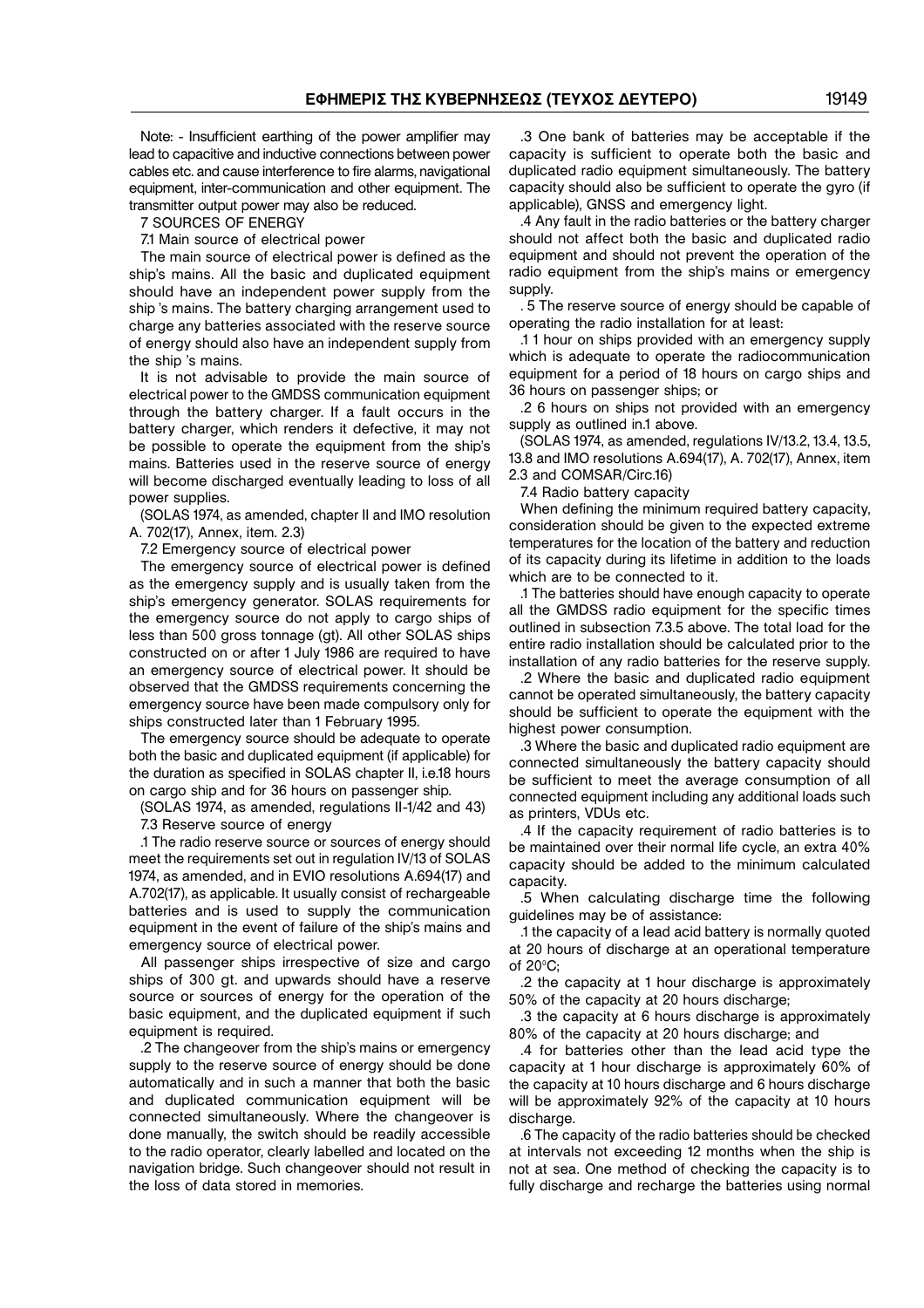operation current over a period of 10 hours. Assessment of the charge condition can be made at any time, but it should be done without significant discharge of the battery when the ship is at sea. Another method could be to check the capacity by means of a battery tester, e.g. in connection with a radio survey.

(SOLAS 1974, as amended, regulation IV/13, IMO resolution A. 702(17) and COMSAR/Circ.16)

Note: − When determining the battery capacity the following should also be taken into consideration:

• the battery is normally not fully charged;

• reduction of capacity due to ageing;

• reduction of capacity due to high or low temperatures; and

• reduction of capacity due to rapid discharge.

7.5 Radio batteries

The batteries should be properly marked with type or construction, rated capacity, and installation date. The marking should be visible when the batteries have been installed and during their lifetime a label warning of explosion danger should be displayed near the installed batteries.

.1 Any type or construction of batteries (e.g. lead acid, alkaline, maintenance free, traction, semi−traction, etc.) may be used as reserve source or sources of energy, taking into consideration the environmental conditions of the location where they are installed.

.2 The battery should maintain its rated capacity when inclined at any angle up to 22 V2<sup>0</sup> in any orientation.

.3 All battery units should be securely braced so that they will not be dislocated by movement of the ship.

.4 An instruction manual which contains all necessary specifications of the batteries should be available on board. The information should include at least:

.1 capacity and temperature range within which the stated capacity is maintained for the specific operation period i.e.1 hour or 6 hours;

.2 charging voltage and current limits in order to keep batteries fully charged while preventing overcharging:

. 3 actual specific gravity of the electrolyte and/or cell voltages or the voltage of the fully charged battery;

.4 guidelines on how to carry out a controlled discharge test;

.5 methods of determining the condition of charge of the battery, e.g. check of specific gravity of electrolyte (acid density) or check of battery cell voltage/battery voltages by using an accurate measuring instrument in according with the battery manufacturer's specifications;

.6 requirement for ventilation; and

.7 requirement for maintenance.

. 5 Equipment requiring a lower voltage than the total voltage of the battery bank should not be connected to a part of the battery bank.

.6 The batteries should be installed in the upper part of the ship, in an elevated position and as close to the radio equipment as possible.

.7 An outdoor located battery case should be avoided due to considerable temperature variation.

Note: − Ideal location for the radio batteries is in a battery room with a constant temperature of approx. 20°C.

The location should in general satisfy the manufacturers specifications with regards to temperature tolerance and environmental strain in accordance with IEC 60945 or other equivalent standards.

.8 Batteries of different types, different cell constructions, different capacities or different manufacturers should not be mixed in a battery bank.

.9 Batteries of different types and different cell construction should not be installed in the same location if they can affect each other.

.10 Sufficient ventilation for batteries should be provided, as required by the battery manufacturer.

.11 Electrical installations including battery chargers, located in the battery room, should be intrinsically safe.

.12 Sufficient space between batteries or battery banks should be provided in order to enable inspections and maintenance.

.13 The cabling from the batteries should be protected against earth and short−circuits and be appropriately fused and installed according to recognized international standards (IEC 60092−101 and IEC 60533). Battery cables should have sufficient dimensions to prevent voltage reduction at peak current consumption.

(SOLAS 1974, as amended, regulation V/13 and COMSAR/ Circ.16)

7.6 Uninterruptable power supplies (UPS)

A UPS is defined as a device which for a specific period of time supplies continuous power to radio equipment independent of any power failures in the ship's main or emergency source of electric energy. The UPS, installed as the reserve source or sources of energy, should meet the general requirements set out in regulation IV/13 of the SOLAS 1974, as amended, and in resolution A.694(17), as applicable, and should also comply with the following requirements:

.1 Comprise an automatic charger, complying with requirements set out in SOLAS regulation IV/13.

.2 Comprise rechargeable accumulator batteries, complying with the guidelines regarding automatic chargers.

.3 Provisions should be made for an aural alarm and visual indication at the position from which the ship is normally navigated, indicating any failure in the UPS which is not monitored by the alarm and indicators required by the guidelines regarding automatic chargers.

.4 The UPS should be operational within 5 seconds of switching on.

.5 The UPS should be so designed and constructed that it is protected against damage resulting from disconnecting the batteries or, with the battery disconnected, short− circuiting the UPS battery connections. If this protection is provided by electronic means it should automatically reset following removal of the open or short−circuit conditions.

(COMSAR/Circ.16)

Note: − If the UPS does not fulfil the requirements in accordance with SOLAS regulation IV/13 and IMO resolution A.702(17), two separate UPS systems should be installed; one for the basic radio equipment and one for the duplicated equipment.

The capacity of batteries used in UPS systems is normally stated at a discharge time of 10 hours. When discharging such batteries at shorter time, i.e.1 hour in accordance with the GMDSS requirements, it will only be possible to utilize approx. 60% of the battery capacity. It is therefore recommended to dimension such batteries to be one and a half times larger than the total load.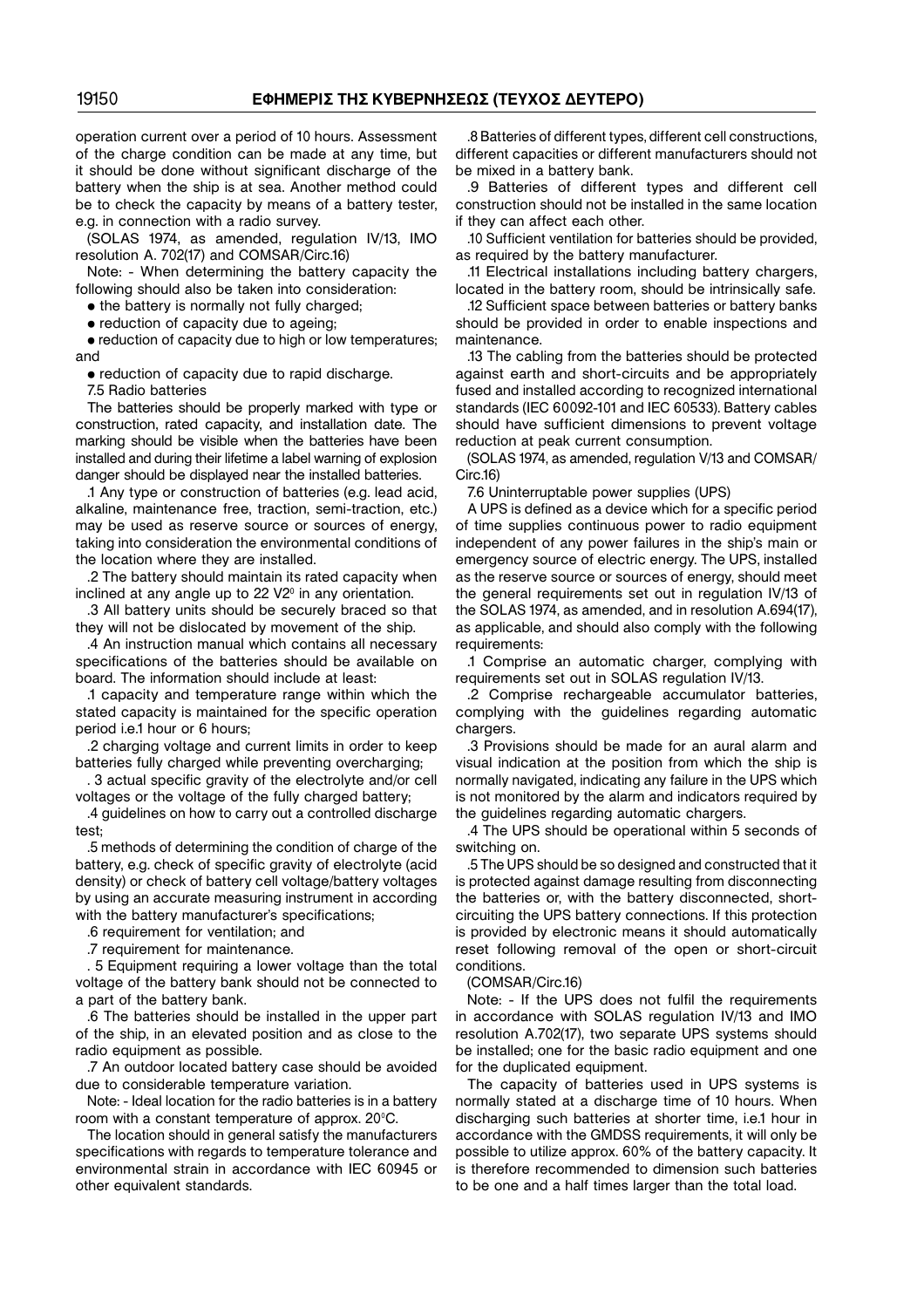#### 7.7 Automatic battery chargers

Automatic chargers for radio batteries should meet the general requirements set out in regulation IV/13 of SOLAS 1974, as amended, and IMO resolution A.694(17) and should also comply with the following requirements:

.1 The charger should be capable of recharging the completely discharged accumulator batteries to the minimum required capacity within 10 hours.

.2 The charger should be capable of keeping the batteries appropriately charged as prescribed by the manufacturer for permanent charging.

.3 The supplied voltage and current should always be within the tolerance limits prescribed by the battery manufacturer, taking into account the environmental temperature of the battery, likely to be experienced in ship. A protection should be provided against over charging or discharging of batteries from a possible fault in the charger.

.4 The automatic charger should be provided with a visual indication that it is switched on. An indication of the battery voltage and charge/discharge current should be available on the navigation bridge.

.5 Provisions should be made for an aural alarm and visual indication at the position from which the ship is normally navigated, indicating when the charging voltage or current is outside the limits given by the manufacturer. It should not be possible to disable this alarm and indication and it should only be possible to acknowledge and silence the alarm manually. Both the alarm condition and indication should reset automatically when normal charging condition has been restored. Failure of the alarm system should not interrupt the charging or discharging of batteries.

.6 The automatic charger should be operational within 5 seconds of switching on or after a power supply interruption.

.7 The automatic charger should be so designed and constructed that it is protected against damage resulting from disconnection the batteries or, with the battery disconnected, short−circuiting the battery connection. If this protection is provided by electronic means it should automatically reset following removal of the open or short−circuit conditions.

(SOLAS 1974, as amended, regulation IV/13.6.1 and COMSAR/Circ.16)

Note: − As said in subsection 7.1 above, it is not advisable to provide the main source of energy to the GMDSS equipment through the battery charger. However, if the battery charger is used to supply parts of the GMDSS installation directly, i.e. the MF/HF transceiver, the capacity of the charger should be dimensioned for simultaneous supply of connected equipment and maintaining a sufficient charging of the batteries in accordance with SOLAS 1974, as amended, regulation IV/13.2.

7.8 Protection of circuits for accumulator batteries

.1 Battery circuits (i.e. the cables from battery case/ room) should be protected against short−circuit and overload. The protection device is to be installed as near as possible to the batteries.

.2 When conductors from the batteries are not protected against short−circuit and overload, they are to be installed so as to be proof against short circuit and earth faults. The requirements for short−circuit protection also apply to charge current circuits.

Note: − For certain applications it may be necessary to establish measures which may conflict with these requirements. As an example, screening of battery cables can be required to avoid electro−magnetic interference, e.g. by using single−core insulated cables without screening installed in separate metal pipes which are properly earthed. Special measures should then be established to reduce the possibility of mechanical damage to the cables.

Equivalent solutions may be accepted, e.g. by using double−screened cables in the battery room with explosion−proof fuses. The inner screen should be treated according to Ex−rules, but the outer screen can be treated according to what is necessary to achieve good EMC− screening. The outer screen can e.g. be earthed at both ends to protect against High Frequency EMC−fields.

8 CABLING AND WIRING

.1 The cabling and wiring in the radio installation should be designed so as to prevent electrical interference to radio and navigational equipment.

.2 Cables should have the correct dimension to prevent voltage reduction to radio equipment when full load. The voltage reduction in copper conductors is calculated as follows: Voltage drop = 0, 035  $\chi$  length (m)  $\chi$  total load (A) divided by the cross section in squared mm.

.3 In order to reduce interference it is essential to have good separation between signal cables and those cables carrying higher voltages.

.4 All cabling and wiring should be of a type approved and suitable for use on board ships.

8.1 Battery circuits - fuses and breakers

.1 Each radio system should have separate fuses for both AC and DC voltages to which it is connected. AC and DC fuse boards should be located on the bridge or in close proximity to the bridge.

.2 A single fault in one of the power units should not affect both the basic and duplicated radio equipment.

.3 All fuses and breakers should be clearly marked and labelled to clearly indicate which equipment is being protected.

Note: − A VHF with DSC, a MF/HF DSC transceiver, a NBDP with printer and Inmarsat equipment with a VDU and printer are each considered as a "radio system".

9 Installation of GMDSS radio equipment on board mobile offshore drilling units

#### (MODUs)

Mobile offshore drilling units should, fulfil the GMDSS requirements laid down EVICT s MODU Code, as revised in 1991. This revision introduced provisions based on the GMDSS requirements. All GMDSS requirements should, as a general rule, be fulfilled. However, for drilling units the requirement for duplication may be considered as fulfilled if the radio installation complies with regulation 11.5.2 of the MODU Code as follows:

.1 Each unit while stationary at the site, including when engaged in drilling operations, should comply with all requirements prescribed in chapter IV of the SOLAS Convention, 1974, as amended, that are applicable to ship sailing through the same area.

.2 Taking into account the different types of accident which may occur on the MODU, additional radio equipment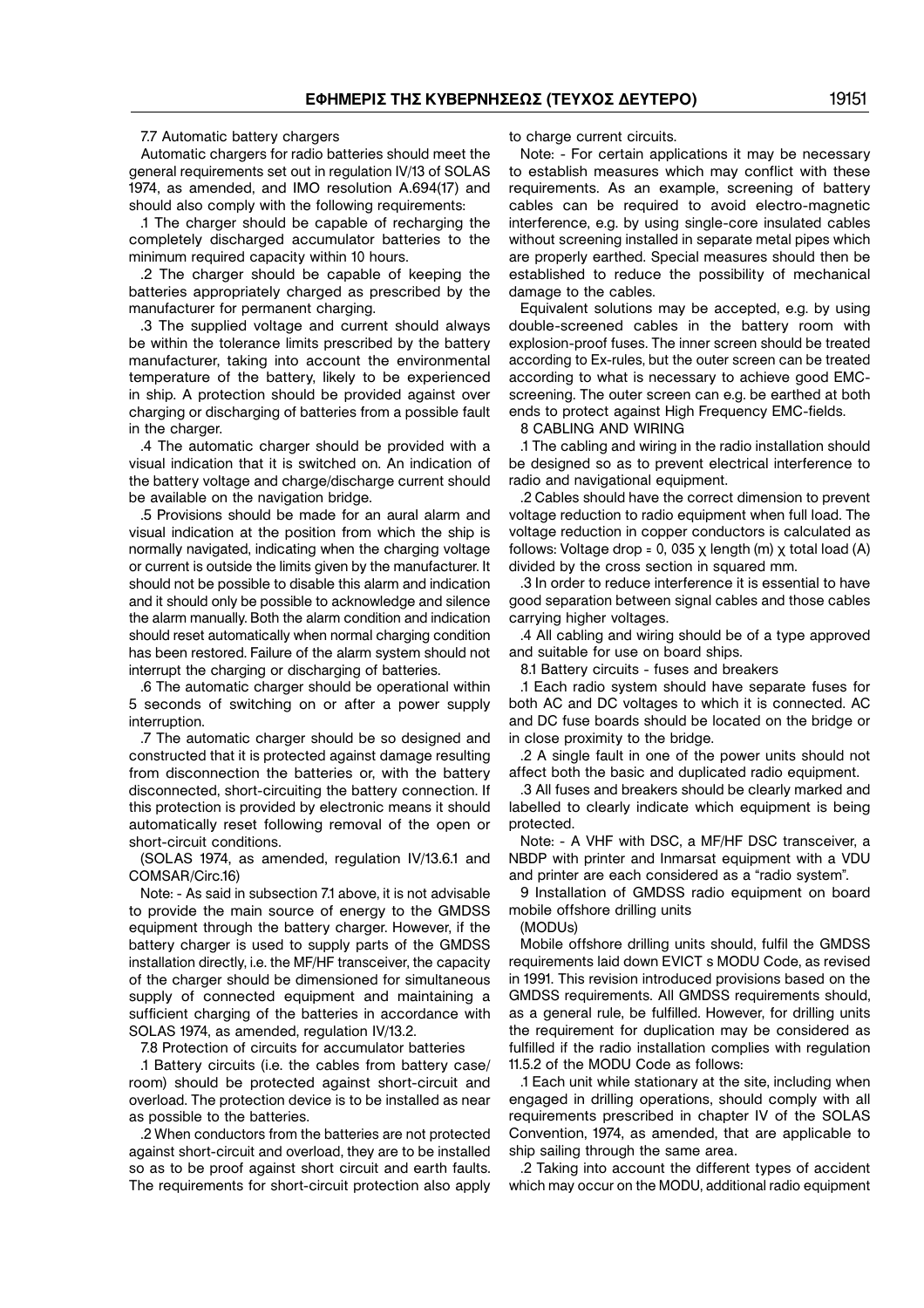should be installed in a room or position, which could be the bridge or emergency control room, situated as far as practical from the radio equipment fitted in compliance with section 11.5.1, so that a single accident in any part of the MODU could deprive the MODU of all facilities for radiocommunications.

.3 The additional radio equipment should comply with the following regulations of the 1988 SOLAS amendment for MODUs drilling in:

.1 sea area A1, the equipment prescribed in regulation IV/7.1.1;

.2 sea area A2, the equipment prescribed by regulations IV/7.1.1 and IV/9.1.1;

.3 sea area A3, the equipment prescribed by regulations IV/7.1.1 and IV/10.1.1, plus 10.2; or alternatively, as required by regulations IV/7.1.1 and 10.2.1; and

.4 sea area A4, the equipment prescribed by regulations IV/7.1.1 and IV/10.2.1.

.4 If the acoustic noise level in a room fitted with operating controls for radio equipment is so high or could be so high, during particular operating conditions, that it may disturb or prevent proper use of the radio equipment, adequate noise protection should be provided by mechanical or other means, in association with the operating controls for the radio equipment.

Note: − All requirements of chapter IV of the 1988 SOLAS amendments referring to "from the position the ship is normally navigated" should be applied as meaning "from a position (or from the positions), which is continuously manned and which is controlling the MODU. Watchkeeping on DSC and other emergency and calling channels should be kept from a position which is continuously manned. Watchkeeping and the operation of all radio equipment which are required on board should be carried out by a person holding a GOC/GMDSS or ROC/GMDSS (if only A1 installation) radio operator certificate.

#### ΜΕΡΟΣ Β'

COMSAR/Circ. 32

16 Αυγούστου 2004

OΔΗΓΙΕΣ ΓΙΑ ΤΗΝ ΕΝΑΡΜΟΝΙΣΗ ΤΩΝ ΑΠΑΙΤHΣΕΩΝ ΓΙΑ ΤΙΣ ΕΓΚΑΤΑΣΤΑΣΕΙΣ ΡΑΔΙΟΕΞΟΠΛΙΣΜΟΥ GMDSS ΣΕ ΠΛΟΙΑ ΠΟΥ ΥΠΑΓΟΝΤΑΙ ΣΤΗ Δ.Σ. Π.Α.Α.Ζ.Ε.Θ. 1974

1. H Υποεπιτροπή Ραδιοεπικοινωνιών και έρευνας και διάσωσης (COMSAR), στην έβδομη σύνοδό της (13 έως 17 Ιανουαρίου 2003), συμφώνησε ότι υπήρχε ανάγκη για την εναρμόνιση των απαιτήσεων για τις εγκαταστάσεις ρα− διοεξοπλισμού GMDSS σε πλοία που υπάγονται στη Δ.Σ. Π.Α.Α.Ζ.Ε.Θ. 1974 και εξέδωσε οδηγίες \* για την εγκατά− σταση του εξοπλισμού, που δίδονται στο παράρτημα.

2. H Eπιτροπή Ναυτικής Ασφαλείας, στην 77η σύνοδό της (28 Μαίου έως 6 Ιουνίου 2003), συμφώνησε με την άποψη της Υποεπιτροπής και ενθάρρυνε την χρήση των Οδηγιών αυτών στις νέες εγκαταστάσεις GMDSS.

3. Οι Κυβερνήσεις μέλη καλούνται να θέσουν το παράρ− τημα των οδηγιών στην προσοχή όλων των ενδιαφερομέ− νων, ειδικότερα, πλοιοκτητών, διαχειριστών πλοίων, ναυτι− λιακών εταιρειών, κατασκευαστών και επιθεωρητών.

\* Όλες οι αναφορές στις δημοσιεύσεις και τα πρότυ− πα έχουν ρυθμιστεί απο τη γραμματεία.



#### ΠΑΡΑΡΤΗΜΑ

OΔΗΓΙΕΣ ΓΙΑ ΤΗΝ ΕΝΑΡΜΟΝΙΣΗ ΤΩΝ ΑΠΑΙΤΗΣΕΩΝ ΓΙΑ ΤΙΣ ΕΓΚΑΤΑΣΤΑΣΕΙΣ ΡΑΔΙΟΕΞΟΠΛΙΣΜΟΥ GMDSS ΣΕ ΠΛΟΙΑ ΠΟΥ ΥΠΑΓΟΝΤΑΙ ΣΤΗ Δ.Σ. SOLAS ΠΕΡΙΕΧΟΜΕΝΑ

1. Γενικά 1.1 Εφαρμογή

1.2 Κανόνες και Κανονισμοί

1.3 Σχέδια

1.4 Εγχειρίδια οδηγιών και υπηρεσιακά δημοσιεύματα

1.5 Εργαλεία και ανταλλακτικά

1.6 Απαιτήσεις συντήρησης

1.7 Άδεια σταθμού

1.8 Αίτηση για την ενεργοποίηση του δορυφορικού εξοπλισμού

1.9 Απενεργοποίηση του δορυφορικού εξοπλισμού κατά τη μεταφορά πλοίου σε ξένη σημαία

1.10 Αρχικές και ετήσιες επιθεωρήσεις, έκδοση, ανα− νέωση και θεώρηση των πιστοποιητικών ασφάλειας Ραδιοεπικοινωνιών.

2. Λειτουργικές απαιτήσεις

2.1 Γενικά

2.2 Θαλάσσιες περιοχές (ορισμοί)

2.3 Απαιτήσεις εξοπλισμού (συμπεριλαμβανομένου του πρόσθετου εξοπλισμού) για πλοία SOLAS

3. Βασικός εξοπλισμός − συμπληρωματικές απαιτήσεις 3.1 Γενικές απαιτήσεις

3.2 Χρήση του VHF για την ασφάλεια ναυσιπλοΐας

3.3 Σήμανση του ραδιοεξοπλισμού και σημειώσεις

3.4 Φωτισμός ανάγκης

3.5 Συνιστώμενη εγκατάσταση

3.6 Πλοία με ενσωματωμένο σύστημα γέφυρας (IBS)

3.7 Πλοία με ενσωματωμένα συστήματα ραδιοεπι−

κοινωνιών (IRCS) 4. Ραδιοεξοπλισμός GMDSS

4.1 Θέση των πομποδεκτών VHF και των μονάδων ελέγχου VHF DSC

4.2 Συνεχής ακρόαση στο δίαυλο 70 VHF/DSC

4.3 Θέση των πομποδεκτών MF/HF

4.4 Δέκτες φυλακής για Ψηφιακή επιλογική κλήση (DSC)

4.5 Φυλακή στα MF ή MF/ HF DSC

4.6 Επίγειος δορυφορικός σταθμός πλοίου (SES)

4.7 Σύνδεση εξωτερικής τερματικής μονάδας δεδομέ−

νων στον υποχρεωτικό για το GMDSS επίγειο σταθμό INMARSAT C.

4.8 Πρόσθετες απαιτήσεις για τα επιβατηγά πλοία

4.9 Δέκτης NAVTEX και EGC(Enhanced Group Call)

4.10 Δορυφορικός Ραδιοφάρος ένδειξης θέσης κινδύ− νου ελεύθερης πλεύσης (float−free EPIRB)

4.11 Αναμεταδότες ραντάρ έρευνας και διάσωσης (SART)

4.12 Φορητοί (αμφίδρομοι) πομποδέκτες VHF **GMDSS** 

4.13 Φορητοί πομποδέκτες VHF για επικοινωνίες από τα φτερά της γέφυρας ναυσιπλοΐας

4.14 Αεροναυτικός κινητός εξοπλισμός ραδιοεπικοι− νωνίας έκτακτης ανάγκης

4.15 Εξοπλισμός παγκόσμιου δορυφορικού συστήμα− τος ναυσιπλοϊας GNSS

4.16 Συνδέσεις των αισθητήρων ναυσιπλοϊας

5. Εγκατάσταση κεραιών

5.1 Γενικά

5.2 Θέση των κεραιών VHF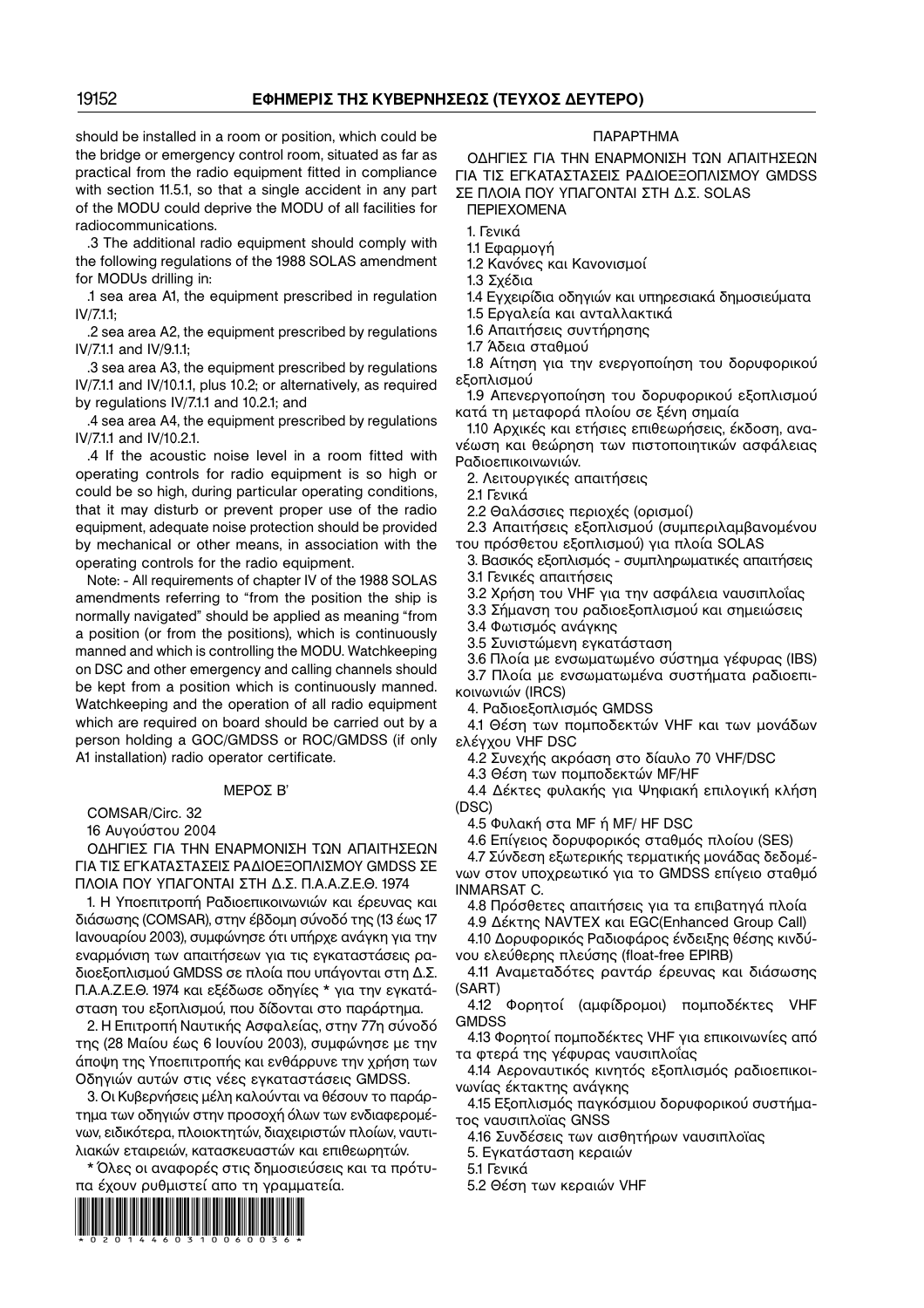5.3 Θέση και επιλογή των κεραιών MF/HF

5.4 Θέση του συντονιστή κεραίας για τον πομποδέ− κτη MF/HF

5.5 Κεραίες λήψης

5.6 Κεραίες δορυφορικών επικοινωνιών

5.7 Εγκατάσταση ομοαξονικών καλωδίων

6. Ηλεκτρομαγνητική συμβατότητα, γείωση και θω− ράκιση καλωδίων

6.1 Ηλεκτρομαγνητική συμβατότητα (EMC)

6.2 Θωράκιση των καλωδίων

6.3 Γείωση

7. Πηγές ενέργειας

7.1 Κύρια πηγή ηλεκτρικής ενέργειας

7.2 Πηγή ηλεκτρικής ενέργειας έκτακτης ανάγκης

7.3 Πηγή εφεδρικής ενέργειας

7.4 Χωρητικότητα συσσωρευτών εγκατάστασης ρα− διοεπικοινωνιών

7.5 Συσσωρευτές εγκατάστασης ραδιοεπικοινωνιών 7.6 Μονάδες αδιάλειπτης παροχής ηλεκτρικού ρεύ− ματος (UPSs)

7.7 Αυτόματοι φορτιστές συσσωρευτών

7.8 Προστασία των κυκλωμάτων σε συστοιχίες συσ− σωρευτών

8. Καλωδιώσεις και διευθέτηση καλωδίων

8.1 Κυκλώματα συσσωρευτών − ασφάλειες και δια− κόπτες

9. Εγκατάσταση ραδιοεξοπλισμού GMDSS στις κινη− τές μονάδες υπεράκτιων γεωτρήσεων (MODU)

1. ΓΕΝΙΚΑ

Αυτές οι οδηγίες αναπτύχθηκαν προκειμένου να παρασχεθεί σε Αρχές, πλοιοκτήτες και επιχειρήσεις ηλεκτρονικών θαλάσσης μια σαφής ερμηνεία των απαι− τήσεων για τις ραδιοεγκαταστάσεις του Κεφαλαίου IV της Δ.Σ. SOLAS όπως τροποποιήθηκε και εγκεκριμένων ψηφισμάτων του ΙΜΟ. Αναφορές γίνονται επίσης σε εγκυκλίους ΙΜΟ, την Σύμβαση STCW και τους Κανονι− σμούς Ραδιοεπικοινωνιών της Διεθνούς Ένωσης Ραδι− οεπικοινωνιών (ITU).

Τα βασικά στοιχεία του παρόντος εγγράφου πα− ρέχουν οδηγίες για τις εγκαταστάσεις GMDSS στα πλοία. Εντούτοις συμπεριλαμβάνονται πρόσθετες χρήσιμες πληροφορίες από άλλους οργανισμούς οι οποίοι εμπλέκονται όταν εγκαθίσταται ναυτιλιακός ραδιοεξοπλισμός.

1.1 Εφαρμογή

Ο ραδιοεξοπλισμός που εγκαθίσταται σε πλοία SOLAS πρέπει να καλύπτει τις σχετικές απαιτήσεις του IΜΟ και τις συστάσεις της ITU και να είναι τύπου εγκεκριμένου από την Αρχή.

Αυτές οι οδηγίες ισχύουν κατά την εγκατάσταση του ραδιοεξοπλισμού GMDSS σε πλοία SOLAS.

Οι κανόνες αυτών των οδηγιών ισχύουν επίσης για ραδιοεγκαταστάσεις στις κινητές μονάδες υπεράκτιων γεωτρήσεων όπως ορίζονται στον κώδικα MODU(βλέπε κεφάλαιο ΙΙ σχετικά με απαιτήσεις GMDSS για τις κι− νητές μονάδες υπεράκτιων γεωτρήσεων).

Φορτηγά πλοία λιγότερο από 300 κόρους ολικής χωρη− τικότητας (gt) και αλιευτικά κατά γενικό κανόνα δεν κα− λύπτονται από τις απαιτήσεις της Δ.Σ. SOLAS. Εντούτοις, εάν τέτοια σκάφη/πλοία πρόκειται να εγκαταστήσουν ραδιοεξοπλισμό GMDSS σε προαιρετική βάση ή υποχρε− ωτική βάση σύμφωνα με τις εθνικές νομοθεσίες, αυτές οι οδηγίες πρέπει να ακολουθηθούν όσο είναι δυνατό.

Αυτές οι οδηγίες απεικονίζουν, σε μεγάλο βαθμό, σα− φείς απαιτήσεις σύμφωνα με τους σχετικούς κανόνες και κανονισμούς (βλέπε υποενότητα 1.2. κατωτέρω).

Άλλες πρακτικές λύσεις εγκαταστάσεων πέρα από αυτές που προκύπτουν από αυτές τις οδηγίες μπορούν, εντούτοις, να γίνουν αποδεκτές εφ' όσον καλύπτονται οι διεθνείς απαιτήσεις, όπως καθορίζονται στη Δ.Σ. SOLAS κ.λπ., και η εγκατάσταση θεωρείται ισοδύναμη.

Σημείωση: − Η εταιρεία ναυτιλιακών ηλεκτρονικών που εγκαθιστά το ραδιοεξοπλισμό πρέπει να είναι υπεύθυ− νη για την εξοικείωση των χειριστών στη χρήση του εγκατεστημένου ραδιοεξοπλισμού προτού να τεθεί σε λειτουργία.

1.2 Κανόνες και Κανονισμοί

1.2.1 Αυτές οι οδηγίες προετοιμάσθηκαν σύμφωνα με τις ακόλουθες Συμβάσεις, Κανονισμούς, εντολές και οδηγίες:

.1 την Διεθνή Σύμβαση για την ασφάλεια της ανθρώ− πινης ζωής στη θάλασσα, SOLAS 1974, όπως τροπο− ποιήθηκε.

.2 Ψηφίσματα του Διεθνούς Ναυτιλιακού Οργανισμού − ΙΜΟ (λειτουργικά πρότυπα) και εγκυκλίους ΙΜΟ

.3 τους Κανονισμούς Ραδιοεπικοινωνιών της Διεθνούς Ένωσης Τηλεπικοινωνιών (ITU)

.4 τα Διεθνή πρότυπα − ISO 8468.1990 (E), προσάρ− τημα Α και

.5 την Διεθνή Σύμβαση για τα πρότυπα εκπαίδευσης, πι− στοποίησης και φυλακών (STCW) όπως τροποποιήθηκε.

1.3 Σχέδια

1.3.1 Γενικά

Τα ειδικά σχέδια (σχέδια της ραδιο−εγκατάστασης) πρέπει να προετοιμάζονται πολύ πρίν την έναρξη των εργασιών για την κατασκευή ή ανακατασκευή των πλοί− ων ή των υπεράκτιων μονάδων. Τα ανεπαρκή ή ελλειπή σχέδια μπορούν να οδηγήσουν σε ελαττώματα κατα την επιθεώρηση του ραδιοεξοπλισμού και θα μπορού− σαν να οδηγήσουν σε δαπανηρές επισκευές αργότερα (Ψήφισμα A.746 (18), τμήμα 8).

Για την ραδιοεγκατάσταση, πρέπει να προετοιμα− στούν τα ακόλουθα σχέδια:

.1 σχέδιο κεραιών

.2 σχέδιο ταξινόμησης ραδιοεγκατάστασης και

.3 διάγραμμα καλωδίωσης.

Για τις νέες κατασκευές τα σχέδια κεραιών, ταξινόμη− σης ραδιοεγκατάστασης και το διάγραμμα καλωδίωσης πρέπει τουλάχιστον να είναι μεγέθους 1:50.

Εγκεκριμένα σχέδια «ως εγκατεστημένο» διάγραμμα καλωδίωσης, ταξινόμησης ραδιοεγκατάστασης, καθώς επίσης και σχέδιο κεραιών, πρέπει να υπάρχουν διαθέ− σιμα στο πλοίο για παρουσίαση κατά τη διάρκεια των επιθεωρήσεων, κ.λπ.

1.3.2 Σχέδια κεραιών

Τα σχέδια κεραιών πρέπει να παρουσιάζουν όλες τις κεραίες, όπως φαίνονται από πρόσθια ή οπίσθια θέση, αριστερή ή δεξιά θέση και από πάνω. Αυτό ισχύει για τις ακόλουθες κεραίες:

.1 όλες τις κεραίες εκπομπής συμπεριλαμβανόμενης της θέσης του συντονιστή κεραίας «antenna tuner»

.2 όλες τις κεραίες λήψης συμπεριλαμβανομένων των κεραιών GNSS

.3 κεραίες ραντάρ

.4 κεραίες δορυφορικών επικοινωνιών και

.5 την θέση των δορυφορικών ραδιοφάρων ελεύθερης πλεύσης (float−free EPIRBs).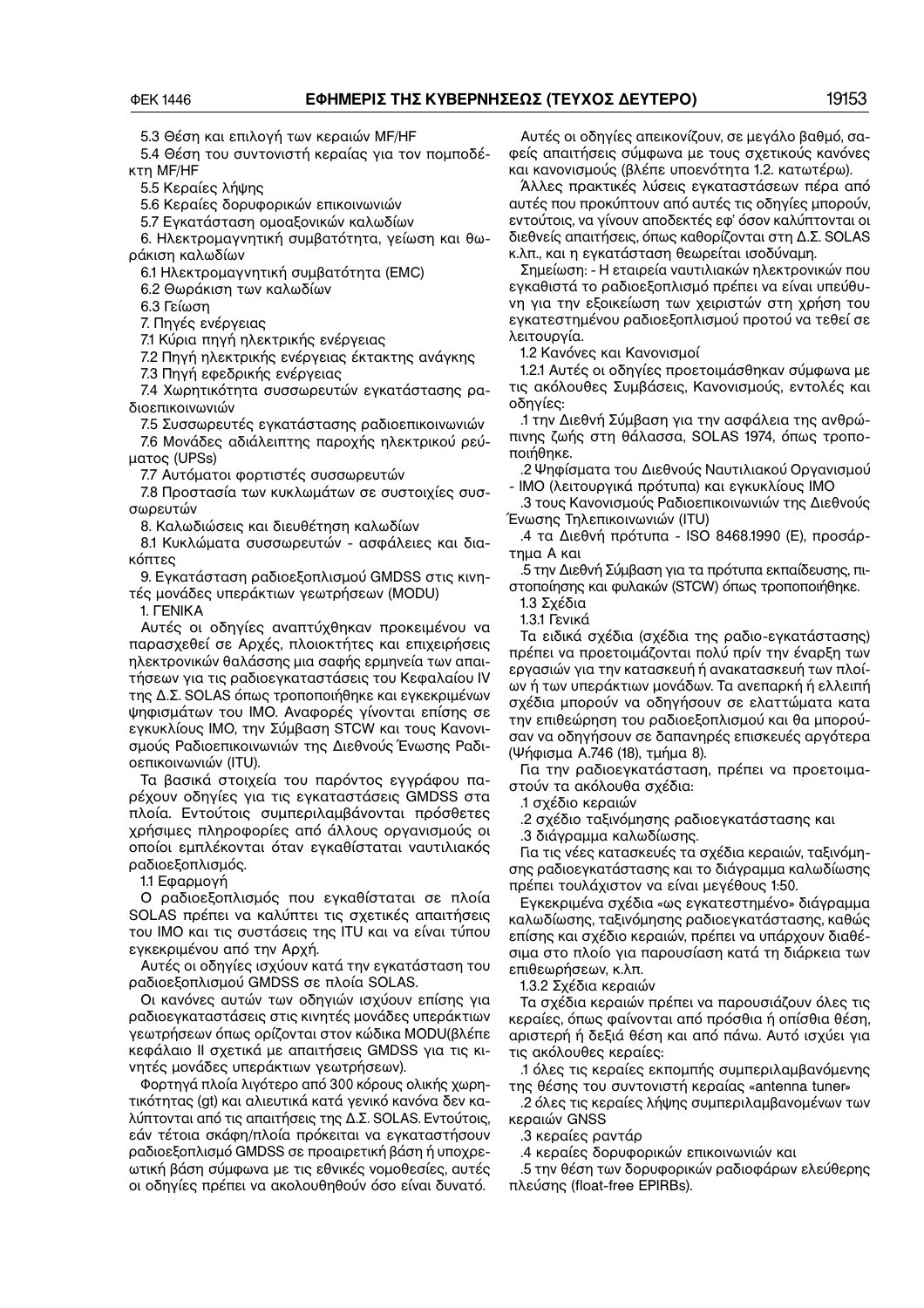1.3.3 Αλλαγές στη θέση κεραιών

Όταν γίνονται αλλαγές στη θέση κεραιών, πρέπει να συντάσονται τροποποιημένα σχέδια κεραιών.

1.3.4 Ταξινόμηση ραδιοεγκατάστασης (σχεδιάγραμμα του χώρου γέφυρας και ραδιοεπικοινωνιών)

Αυτά τα σχέδια πρέπει να παρουσιάζουν τη θέση του ακόλουθου εξοπλισμού:

.1 κομβία για την εκπομπή συναγερμού κινδύνου «DISTRESS ALARM»

.2 ραδιοεγκατάστασεις VHF, συμπεριλαμβανομένων των οποιωνδήποτε μονάδων ελέγχου.

.3 ραδιοεγκατάσταση MF ή MF/HF, συμπεριλαμβανο− μένων των οποιωνδήποτε μονάδων ελέγχου, εκτυπωτές τυλετύπου, κ.λπ.

.4 εξοπλισμό δορυφορικών επικοινωνιών, συμπεριλαμ− βανομένων των τερματικών, εκτυπωτών, κ.λπ.

.5 δέκτες φυλακής για VHF CH 70, MF 2187.5 kHz, και HF διαύλους κινδύνου στους 4, 6, 8, 12 και 16 MHz

.6 δέκτες NAVTEX και EGC

.7 αναμεταδότες ραντάρ και EPIRBs (εάν βρίσκονται στην γέφυρα ναυσιπλοΐας)

.8 φορητούς (αμφίδρομους) πομποδέκτες VHF GMDSS και τους φορτιστές τους

.9 φωτισμό έκτακτης ανάγκης που τροφοδοτείται από την πηγή εφεδρικής ενέργειας για τον φωτισμό του υποχρεωτικού ραδιοεξοπλισμού.

.10 φορτιστή συσσωρευτών (για την πηγή εφεδρικής ενέργειας) και

.11 κιβώτιο ασφαλειών.

1.3.5 Διάγραμμα καλωδίωσης

Αυτά τα σχέδια πρέπει να εμφανίζουν τις ακόλουθες συνδέσεις κ.λπ.:

.1 συνδέσεις κεραιών.

.2 συνδέσεις στο τηλεφωνικό κέντρο (PABX), συσκευή fax, κ.λπ.

.3 συνδέσεις στην κύρια πηγή ενέργειας, στην πηγή ενέργειας έκτακτης ανάγκης, και στην πηγή εφεδρικής ενέργειας (συσσωρευτές), και στα συστήματα μεταγω− γής για όλη την ραδιοεγκατάσταση και τον ραδιοναυ− τιλιακό εξοπλισμό.

.4 ποίες ραδιοσυσκευές (συμπεριλαμβανομένου του φωτισμού έκτακτης ανάγκης) συνδέονται με κάθε μο− νάδα ηλεκτρικής τροφοδότησης/ πηγή ηλεκτρικής ενέργειας.

.5 ασφάλειες για όλο το ραδιοεξοπλισμό

.6 μονάδα αδιάλειπτης παροχής ηλεκτρικού ρεύμα− τος (UPS) με όλες τις συνδέσεις και τις ασφάλειες, εάν είναι εγκαταστημένη ως πηγή ενέργειας για τον υποχρεωτικό ραδιοεξοπλισμό. (Γενικό διάγραμμα που επιδεικνύει πώς λειτουργεί το UPS, παρουσιάζοντας τις ασφάλειες και τις συνδέσεις μεταστροφής στις εναλλακτικές παροχές ηλεκτρικού ρεύματος, διακόπτη παράκαμψης, κ.λ.π.)

.7 οποιεσδήποτε συνδέσεις (συνδέσεις διεπαφών) με− ταξύ του δορυφορικού συστήματος πλοήγησης/ GNSS και του ραδιοεξοπλισμού GMDSS

.8 φορτιστές συσσωρευτών για την πηγή εφεδρικής ενέργειας

.9 συνδέσεις στην γυροπυξίδα (εφόσον εφαρμόζεται) .10 τύπους καλωδίων που χρησιμοποιούνται στην εγκατάσταση και

.11 συνδέσεις σε VDR (εφόσον εφαρμόζεται).

1.4 Εγχειρίδια οδηγιών και υπηρεσιακά δημοσιεύματα Τα ακόλουθα εγχειρίδια οδηγιών και υπηρεσιακά δη− μοσιεύματα πρέπει να είναι διαθέσιμα επί του πλοίου:

.1 εγχειρίδιο χρήσης (στα αγγλικά) για όλες τις ρα− διοσυσκευές και τους φορτιστές συσσωρευτών ραδι− οεξοπλισμού

.2 προδιαγραφές και υπολογισμοί χωρητικότητας συσ− σωρευτών για τους εγκατεστημένους συσσωρευτές και

.3 δημοσιεύματα της ITU (Διεθνής Ένωση Τηλεπικοι− νωνιών) σύμφωνα με τις απαιτήσεις των Κανονισμών Ραδιοεπικοινωνιών.

1.5 Εργαλεία και ανταλλακτικά

Σαν ελάχιστη απαίτηση, το πλοίο πρέπει να έχει τα ακόλουθα εργαλεία και ανταλλακτικά άμεσα διαθέσιμα επί του πλοίου:

.1 αμοιβές ασφάλειες για όλες τις ραδιοσυσκευές, το κύκλωμα συσσωρευτών και κύριες ηλεκτρικές ασφά− λειες όπου χρησιμοποιούνται ασφάλειες ταχείας τήξης (melting fuse).

.2 λαμπτήρες φωτισμού έκτακτης ανάγκης.

.3 εργαλεία απαραίτητα για απλή συντήρηση.

.4 ειδικό πυκνόμετρο οξέως εάν το πλοίο είναι εξο− πλισμένο με συσσωρευτές μολύβδου και

.5 Πολύμετρο.

Εάν το πλοίο χρησιμοποιεί τη μέθοδο «συντήρησης εν πλώ», πρέπει να είναι εξοπλισμένο με εκτενή εξο− πλισμό δοκιμών και τα ανταλλακτικά, που επιτρέπουν την συντήρηση και τις επισκευές εν πλω όλου του υποχρεωτικού ραδιοεξοπλισμού.

1.6 Απαιτήσεις συντήρησης

Τα πλοία που εξοπλίζονται με ραδιοεγκατάσταση GMDSS πρέπει να πληρούν τις συγκεκριμένες απαι− τήσεις ως προς τις μεθόδους συντήρησης για την ρα− διοεγκατάσταση.

Ανεξάρτητα από τις θαλάσσιες περιοχές, το πλοίο δεν πρέπει να αποπλεύσει από το λιμάνι χωρίς να είναι σε θέση να εκπέμψει συναγερμό κινδύνου «πλοίου−προς− ξηρά» από τουλάχιστον δύο χωριστά και ανεξάρτητα συστήματα ραδιοεπικοινωνίας.

(Κανονισμός IV/4.1 Δ.Σ. SOLAS 1974, όπως τροποποι− ήθηκε)

Τα πλοία SOLAS στις θαλάσσιες περιοχές Α1 και A2 απαιτείται να χρησιμοποιούν τουλάχιστον μια από τις τρεις συγκεκριμένες μεθόδους συντήρησης, ενώ στις περιοχές A3 και A4 πρέπει να χρησιμοποιούν συνδυα− σμό δύο μεθόδων.

(Κανονισμός IV/15 Δ.Σ. SOLAS 1974, όπως τροποποιή− θηκε, και ψήφισμα IMO Α. 702 (17)).

1.6.1 Συντήρηση ξηράς.

.1 Η ναυτιλιακή εταιρία/πλοίο μπορεί να έχει μια γρα− πτή συμφωνία με μια εταιρεία ναυτιλιακών ηλεκτρο− νικών ή να είναι σε θέση να παρουσιάσει μια γραπτή δήλωση/σχέδιο που αποδεικνύει πώς θα πραγματοποι− είται η «συντήρηση ξηράς». (Ψήφισμα ΙΜΟ Α. 702 (17), παράρτημα, στοιχείο 3)

.2 Ένα Πιστοποιητικό Ασφαλείας Ραδιοεπικοινωνιών που έχει εκδοθεί από μια Αρχή είναι, γενικά, μια ικανο− ποιητική απόδειξη ότι υπάρχει επαρκής ρύθμιση της συ− ντήρησης. (Ψήφισμα ΙΜΟ Α. 702 (17) και COM/Circ.117)

1.6.2 Συντήρηση εν πλώ

Εάν ο πλοιοκτήτης επιλέξει την μέθοδο ηλεκτρονικής συντήρησης εν πλώ, πρέπει να είναι παρόν στο πλοίο το προσωπικό με τα απαραίτητα προσόντα και την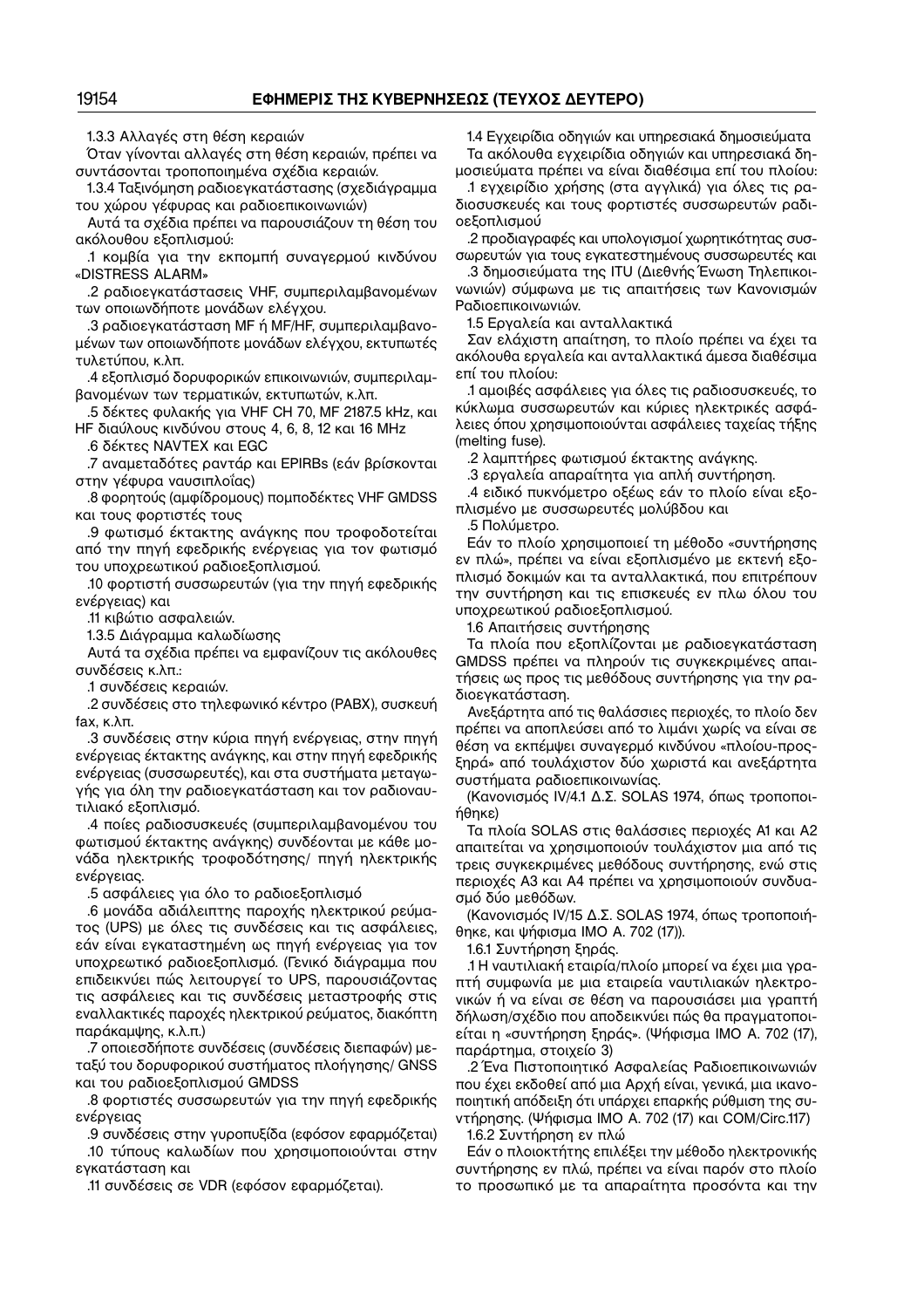εξουσιοδότηση για τη συντήρηση του ραδιοεξοπλι− σμού. Όλα τα απαραίτητα όργανα και τα ανταλλακτικά για την επισκευή όλου του ραδιοεξοπλισμού πρέπει επί− σης να είναι διαθέσιμα όταν το πλοίο είναι εν πλω.

(Ψήφισμα IΜΟ Α. 702 (17))

1.6.3 Πρόσθετες συσκευές

Ο ακόλουθος πρόσθετος εξοπλισμός πρέπει να εγκα− ταθίσταται για τις θαλάσσιες περιοχές A3 και A4:

.1 VHF με ελεγκτή ψηφιακής επιλογικής κλήσης (DSC Controller).

.2 δορυφορικός επίγειος σταθμός πλοίου εγκεκριμέ− νου τύπου ή πλήρης σταθμός ραδιοτηλεφωνίας MF/HF με ψηφιακή επιλογική κλήση και τηλετυπία (βλ. ση− μείωση).

(Ψήφισμα IMO A. 702(17))

Σημείωση: − Για τα πλοία στις θαλάσσιες περιοχές A3 μπορεί να επιλεγεί μεταξύ των πρόσθετων συσκευών είτε πλήρης σταθμός ραδιοτηλεφώνου MF/HF με ψηφι− ακή επιλογική κλήση και τηλετυπία, είτε εγκεκριμένος δορυφορικός επίγειος σταθμός πλοίου.

Τα πλοία που δραστηριοποιούνται στην θαλάσσια περιοχή A4 πρέπει να είναι εφοδιασμένα με μια ακόμα πλήρη εγκατάσταση σταθμού ραδιοτηλεφώνου MF/HF με ψηφιακή επιλογική κλήση και τηλετυπία.

Τα πλοία στην θαλάσσια περιοχή A4, που δραστηριο− ποιούνται παροδικά σε εκείνη την περιοχή, μπορεί να δια− θέτουν ως πρόσθετο εξοπλισμό εγκεκριμένο δορυφορικό επίγειο σταθμό πλοίου, υπό τον όρο ότι ως κύριος σταθ− μός χρησιμοποιείται πλήρης σταθμός ραδιοτηλεφώνου MF/HF με ψηφιακή επιλογική κλήση και τηλετυπία.

1.7 Άδεια σταθμού ραδιοεπικοινωνιών.

.1 Πρέπει να εκδίδεται για το πλοίο Άδεια σταθμού ραδιοεπικοινωνιών σύμφωνα με τους Κανονισμούς Ρα− διοεπικοινωνιών.

.2 Ο υπόχρεος άδειας (κανονικά ο πλοιοκτήτης) είναι υπεύθυνος να υποβάλει αίτηση για έκδοση άδειας σε εύθετο χρόνο προτού να πραγματοποιηθεί η εγκατά− σταση. (RR Άρθρο 18)

Σημείωση:

Το Διακριτικό Σταθμού Πλοίου (ΔΣΠ−MMSI) που καθο− ρίζεται στην άδεια σταθμού ραδιοεπικοινωνιών πλοίου πρέπει να κωδικοποιείται στον εξοπλισμό DSC και, εάν εφαρμόζεται, στο δορυφορικό EPIRB.

Εάν η εθνική Αρχή δέχεται τον αριθμό σειράς ή το Δ.Δ.Σ. για την κωδικοποίηση των EPIRBs, ο σωστός σειριακός αριθμός ή Δ.Δ.Σ. πρέπει να κωδικοποιείται στο EPIRB.

Όλες οι ταυτότητες πρέπει να αλλάζουν όταν μετα− φέρεται το πλοίο σε άλλη σημαία, και τα κατάλληλα μέτρα πρέπει να λαμβάνονται για να εξασφαλισθεί ότι οι βάσεις δεδομένων που τηρούνται στην ξηρά είναι ενημερωμένες.

1.8 Αίτηση για την ενεργοποίηση του δορυφορικού εξοπλισμού

Ο κάτοχος άδειας είναι επίσης αρμόδιος για την εγ− γραφή και την υπηρεσιακή ενεργοποίηση του δορυφο− ρικού επίγειου σταθμού πλοίου.

1.9 Απενεργοποίηση του δορυφορικού εξοπλισμού κατά τη μεταφορά πλοίου σε ξένη σημαία

Όταν μεταφέρεται πλοίο σε ξένη σημαία, ο κάτοχος της άδειας πρέπει να ενημερώνει άμεσα την κατάλληλη εξουσιοδοτούσα Αρχή σχετικά με την απενεργοποίηση του δορυφορικού εξοπλισμού.

1.10 Αρχικές και ετήσιες επιθεωρήσεις, έκδοση, ανα− νέωση και θεώρηση του πιστοποιητικού ασφάλειας ραδιοεπικοινωνιών.

Η επιθεώρηση των εγκαταστάσεων ραδιοεπικοινω− νιών στα πλοία SOLAS πρέπει να πραγματοποιείται σύμφωνα με τους κανόνες που έχουν καθορισθεί από τον IΜΟ στο ψήφισμα A.948 (23) «Αναθεωρημένες οδη− γίες επιθεωρήσεων στα πλαίσια του εναρμονισμένου συστήματος επιθεώρησης και πιστοποίησης» R4 (που υιοθετήθηκε από τον ΙΜΟ), και την Δ.Σ. SOLAS 1974, όπως τροποποιήθηκε (κεφάλαιο Ι, μέρος Β).

Είναι σημαντικό να σημειωθεί το ακόλουθο κείμενο:

.1 Η επιθεώρηση ραδιοεπικοινωνιών πρέπει πάντα να εκτελείται από έναν πλήρως καταρτισμένο επιθεωρητή ραδιοεπικοινωνιών που έχει επαρκή γνώση της σχετι− κής Σύμβασης του ΙΜΟ, ιδιαίτερα της Δ.Σ. SOLAS, των σχετικών προτύπων απόδοσης των συσκευών, και των κατάλληλων Κανονισμών Ραδιοεπικοινωνιών της ITU. Η επιθεώρηση ραδιοεπικοινωνιών πρέπει να πραγματο− ποιείται χρησιμοποιώντας τον κατάλληλο εξοπλισμό δοκιμών ικανό για όλες τις σχετικές μετρήσεις που απαιτούνται από αυτές τις οδηγίες.

.2 Θεωρείται ως πολύ σημαντικό ότι ο υπεύθυνος χειριστής ραδιοεπικοινωνιών (κάτοχος πιστοποιητικού GOC ή ROC) καθοδηγείται κατάλληλα και εκπαιδεύεται στην χρήση του ραδιοεξοπλισμού GMDSS.

.3 Η Διεθνής Σύμβαση για τα πρότυπα εκπαίδευσης, πιστοποίησης και φυλακών, για τους ναυτικούς (STCW), του 1978, όπως τροποποιήθηκε το 1995, προβλέπει ότι ο χειριστής ραδιοεπικοινωνιών που εκτελεί καθήκοντα φυλακής πρέπει:

.1 Να εξασφαλίζει ότι τηρείται ακρόαση στις συχνό− τητες που καθορίζονται στους Κανονισμούς Ραδιοεπι− κοινωνιών και στη Δ.Σ. SOLAS και

.2 Κατά την εκτέλεση των καθηκόντων του, ελέγχει τακτικά τη λειτουργία του ραδιοεξοπλισμού και των πηγών ενέργειάς του και αναφέρει στον Πλοίαρχο οποι− αδήποτε βλάβη αυτού του εξοπλισμού.

.4 Η άδεια εγκατάστασης και λειτουργίας σταθμού ρα− διοεπικοινωνιών και το πιστοποιητικό(ά) του(ων) χειριστού χειριστών πρέπει να ελέγχονται κατά την επιθεώρηση.

2. ΛΕΙΤΟΥΡΓΙΚΕΣ ΑΠΑΙΤΗΣΕΙΣ

2.1 Γενικά

.1 Οι λειτουργικές απαιτήσεις του GMDSS αναφέρο− νται με κάθε λεπτομέρεια στον κανονισμό 4 του κεφά− λαιου IV της Δ.Σ. SOLAS.

Είναι μεγάλης σπουδαιότητας για την ασφάλεια να ικανοποιούνται όλες οι προβλεπόμενες απαιτήσεις.

Η σημαντικότερη απαίτηση είναι ότι "κάθε πλοίο, εν πλώ, πρέπει να είναι ικανό να εκπέμπει συναγερμό κινδύνου «πλοίου−προς−ξηρά» με δύο τουλάχιστο ξε− χωριστά και ανεξάρτητα μέσα, κάθε ένα απο τα οποία χρησιμοποιεί μια διαφορετική υπηρεσία ραδιοεπικοι− νωνιών". Πρέπει να είναι δυνατό να ενεργοποιούνται αυτοί οι συναγερμοί από τη θέση από την οποία το πλοίο πλοηγείται συνήθως.

.2 Υπό ορισμένες προϋποθέσεις το δορυφορικό EPIRB ελεύθερης πλεύσης μπορεί να χρησιμοποιείται για την κάλυψη αυτής της απαίτησης εάν εγκαταθίσταται κο− ντά στη γέφυρα ναυσιπλοΐας ή εάν είναι δυνατή η ενεργοποίησή του με τηλεχειρισμό από τη γέφυρα.

.3 Εκτός από τις προαναφερθείσες απαιτήσεις, πρέ− πει να είναι δυνατό να ενεργοποιούνται οι συναγερμοί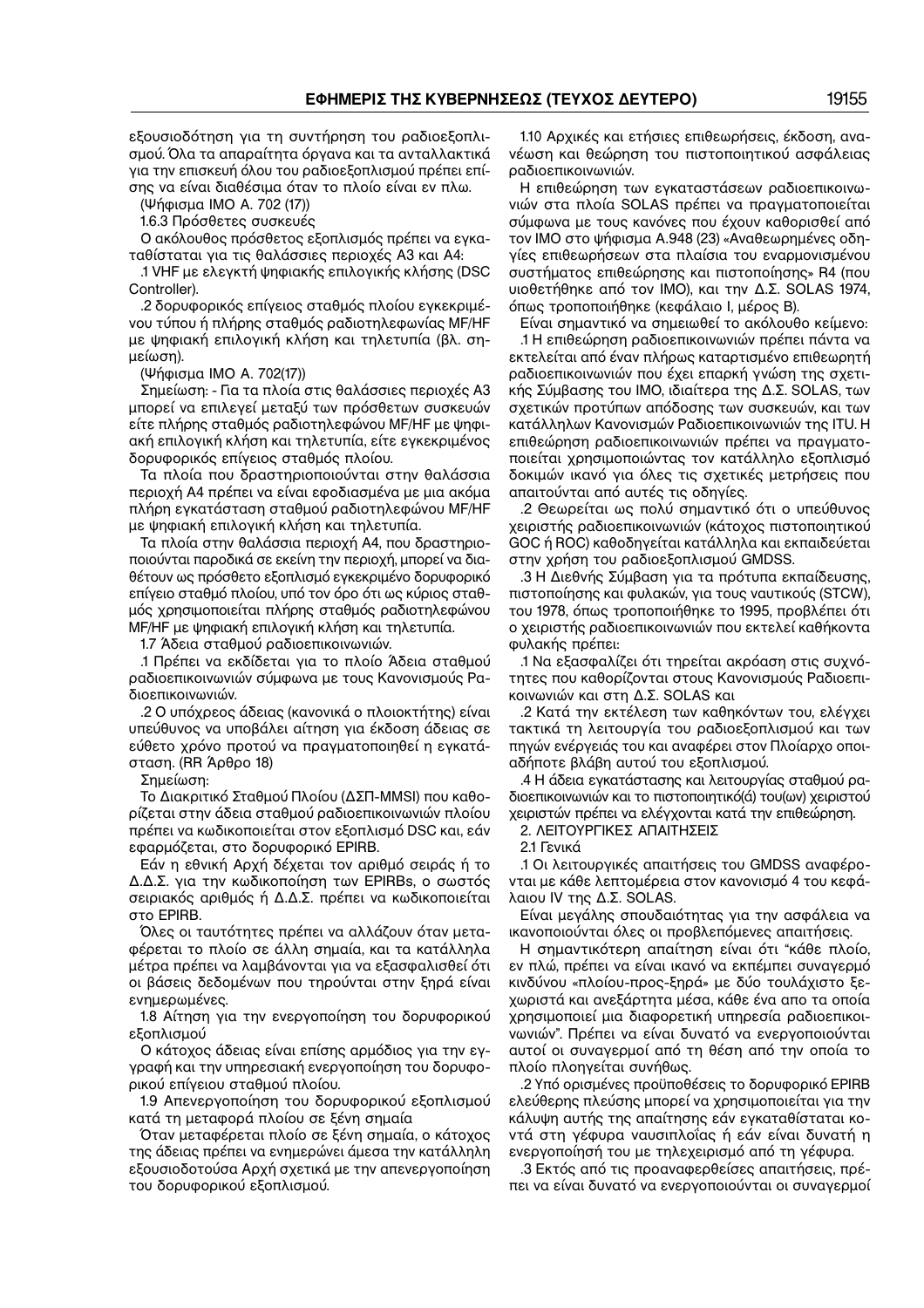κινδύνου DSC από τη γέφυρα ναυσιπλοΐας μέσω VHF, και επίσης μέσω MF ή HF, υπό τον όρο ότι ο εξοπλι− σμός MF ή HF είναι υποχρεωτικός στην περιοχή που δραστηριοποιείται το πλοίο.

(Κανονισμοί IV/8 και 9 Δ.Σ. SOLAS 1974, όπως τρο− ποποιήθηκε)

.4 Όλα τα πλοία πρέπει να τηρούν συνεχή ακρόαση στο δίαυλο 70/VHF μέσω ενός δέκτη DSC.

.5 Τα πλοία για τα οποία απαιτείται MF πρέπει επιπλέ− ον να τηρούν συνεχή ακρόαση στη συχνότητα MF/DSC 2187.5 kHz και στους διαύλους κινδύνου και ασφάλειας HF/DSC αν απαιτείται να έχουν εγκαταστημένο ραδιο− εξοπλισμό HF.(βλ. επίσης υποενότητα 4.2.4 και 4.2.5).

.6 Με το ψήφισμα MSC.131(75) ο Οργανισμός απεφάσισε να ζητήσει απο όλα τα πλοία να τηρούν, όταν είναι πρα− κτικό, συνεχή φυλακή ακρόασης στον δίαυλο 16/VHF μέχρι εκείνη την ώρα που θα αποφασίσει η Επιτροπή Ναυτικής Ασφάλειας του ΙΜΟ να σταματήσει αυτή η απαίτηση, λαμ− βάνοντας υπ όψη ότι θα επανεκτιμηθεί το θέμα αυτό απο τον Οργανισμό όχι αργότερα απο το 2005. Η Επιτροπή Ναυτικής Ασφάλειας, στην 78η σύνοδο της (Μάϊος 2004) συμφώνησε ότι η φυλακή ακρόασης στο δίαυλο 16/VHF απο τα πλοία SOLAS, όταν ταξιδεύουν στη θάλασσα, θα πρέπει να τηρείται στο άμεσο μέλλον για να παρέχεται: .1 Δίαυλος ειδοποίησης κινδύνου και επικοινωνιών για

τα πλοία που δεν υπάγονται στη Δ.Σ. SOLAS, και

.2 Επικοινωνίες γέφυρας−πρός−γέφυρα για τα πλοία SOLAS.

.7 Φυλακή θα πρέπει να τηρείται επίσης με δέκτη NAVTEX και/ή Δέκτη EGC. Η φυλακή θα πρέπει να τηρείται στη θέση απο την οποία συνήθως κυβερνάται το πλοίο.

(Κανονισμοί IV/8, 9 και 12 Δ.Σ. SOLAS 1974, όπως τρο− ποποιήθηκε)

2.2 Θαλάσσιες Περιοχές (ορισμοί)

.1 Θαλάσσια περιοχή Α1 σημαίνει μια περιοχή μέσα στην ραδιοτηλεφωνική κάλυψη ενός τουλάχιστον πα− ράκτιου σταθμού VHF στην οποία παρέχεται συνεχής συναγερμός DSC όπως αυτή μπορεί να καθορισθεί από μια συμβαλλόμενη κυβέρνηση.

.2 Θαλάσσια περιοχή A2 σημαίνει μια περιοχή, απο− κλειόμενης της θαλάσσιας περιοχής Α1, μέσα στην ρα− διοτηλεφωνική κάλυψη ενός τουλάχιστον παρακτίου σταθμού MF στην οποία παρέχεται συνεχής συναγερ− μός DSC, όπως αυτή μπορεί να καθοριστεί από μια συμβαλλόμενη κυβέρνηση.

.3 Θαλάσσια περιοχή A3 σημαίνει μια περιοχή, αποκλειόμενων των θαλάσσιων περιοχών Α1 και A2, μέσα στην κάλυψη ενός γεωστατικού δορυφόρου του Inmarsat, στην οποία είναι διαθέσιμος συνεχής συνα− γερμός κινδύνου(76 °Β και 76 °Ν).

.4 Θαλάσσια περιοχή A4 σημαίνει μια περιοχή έξω από τις θαλάσσιες περιοχές Α1, A2 και A3.

2.3 Απαιτήσεις εξοπλισμού (συμπεριλαμβανομένου του πρόσθετου εξοπλισμού) για πλοία SOLAS

Απαιτήσεις εξοπλισμού GMDSS σε ισχύ για όλα τα επιβατηγά πλοία διεθνών πλόων καθώς επίσης και φορ− τηγά διεθνών πλόων πάνω απο 300 GT:

(Κεφάλαιο IVΔ. Σ. SOLAS 1974, όπως τροποποιήθηκε, και ψήφισμα IMO Α. 702 (17))

| Εξοπλισμός                                                                                                                                                                                                                                           | A1                        | A <sup>2</sup>            | A3<br>Λύση με<br>Inmarsat | A <sub>3</sub><br>Λύση με<br>HF | A4                      |
|------------------------------------------------------------------------------------------------------------------------------------------------------------------------------------------------------------------------------------------------------|---------------------------|---------------------------|---------------------------|---------------------------------|-------------------------|
| $\Pi/\Delta$ VHF µ $\epsilon$ DSC                                                                                                                                                                                                                    | X                         | $\mathsf{x}$              | X                         | X                               | X                       |
| Δέκτης φυλακής DSC στο δίαυλο 70                                                                                                                                                                                                                     | x                         | $\mathsf{x}$              | X                         | X                               | X                       |
| Τηλεφωνία MF με MF DSC                                                                                                                                                                                                                               |                           | X                         | X                         |                                 |                         |
| Δέκτης φυλακής DSC MF 2187,5 kHz                                                                                                                                                                                                                     |                           | X                         | X                         |                                 |                         |
| ΕΣΠ Inmarsat με δέκτη EGC                                                                                                                                                                                                                            |                           |                           | X                         |                                 |                         |
| Π/Δ Τηλεφωνίας ΜΕ/ΗΕ με DSC και NBDP                                                                                                                                                                                                                 |                           |                           |                           | X                               | X                       |
| Δέκτης φυλακής DSC MF/HF                                                                                                                                                                                                                             |                           |                           |                           | $\overline{\mathsf{x}}$         | X                       |
| Πρόσθετος Π/Δ VHF με DSC                                                                                                                                                                                                                             |                           |                           | X                         | X                               | X                       |
| Πρόσθετος ΕΣΠ Inmarsat                                                                                                                                                                                                                               |                           |                           | X                         | X                               |                         |
| Πρόσθετος Π/Δ Τηλεφωνίας ΜF/ΗF με DSC και NBDP                                                                                                                                                                                                       |                           |                           |                           |                                 | X                       |
| Δέκτης NAVTEX 518 kHz                                                                                                                                                                                                                                |                           | X                         | X                         | X                               | $\overline{\mathsf{x}}$ |
| Δέκτης EGC                                                                                                                                                                                                                                           |                           | X <sup>1</sup>            |                           | $\overline{\mathsf{x}}$         | $\overline{\mathsf{x}}$ |
| Δορυφορικό EPIRB ελεύθερης πλεύσης                                                                                                                                                                                                                   |                           | $\mathsf{x}$              | $\mathsf{x}$              | X                               | $x^4$                   |
| Αναμεταδότης Radar (SART)                                                                                                                                                                                                                            |                           | $X^2$                     | $X^2$                     | $X^2$                           | $X^2$                   |
| Φορητοί Π/Δ VHF GMDSS                                                                                                                                                                                                                                |                           | $X^3$                     | $X^3$                     | $X^3$                           | $X^3$                   |
| Για Ε/Γ πλοία εφαρμόζονται επίσης τα ακόλουθα απο την 01.07.97                                                                                                                                                                                       |                           |                           |                           |                                 |                         |
| "Πίνακας κινδύνου" (SOLAS Kav. IV/6.4 και 6.6)                                                                                                                                                                                                       | $\boldsymbol{\mathsf{x}}$ | $\mathsf{x}$              | $\mathsf{x}$              | X                               | $\mathsf{x}$            |
| Αυτόματη ενημέρωση θέσης πλοίου σε όλες τις σχετικές<br>συσκευές ραδιοεξοπλισμού (Καν. IV/6.5). Αυτό εφαρμόζεται<br>επίσης στα Φ/Γ πλοία απο την 01.07.02 (Κεφ. ΙV, νέος Καν. 18)                                                                    | X                         | $\boldsymbol{\mathsf{x}}$ | X                         | X                               | X                       |
| Αμφίδρομος Π/Δ ραδιοεπικοινωνιών περιοχής ναυαγίου απο<br>την γέφυρα ναυσιπλοϊας στις συχν. 121, 5 και 123, 1 MHz.<br>(SOLAS Kav. IV/7.5)                                                                                                            |                           | X                         | X                         | X                               | X                       |
| <sup>(1)</sup> Εκτός περιοχής κάλυψης NAVTEX.<br>Φ/Γ πλοία μεταξύ 300 και 500 gt: 1 set. Φ/Γ πλοία άνω των 500 gt. και Ε/Γ πλοία: 2 sets.<br>(2)<br>(3)<br>Φ/Γ πλοία μεταξύ 300 και 500 gt: 2 sets. Φ/Γ πλοία άνω των 500 gt. και Ε/Γ πλοία: 3 sets. |                           |                           |                           |                                 |                         |

(4) Inmarsat E−EPIRB δεν μπορεί να χρησιμοποιηθεί στην θαλ. περιοχή A4.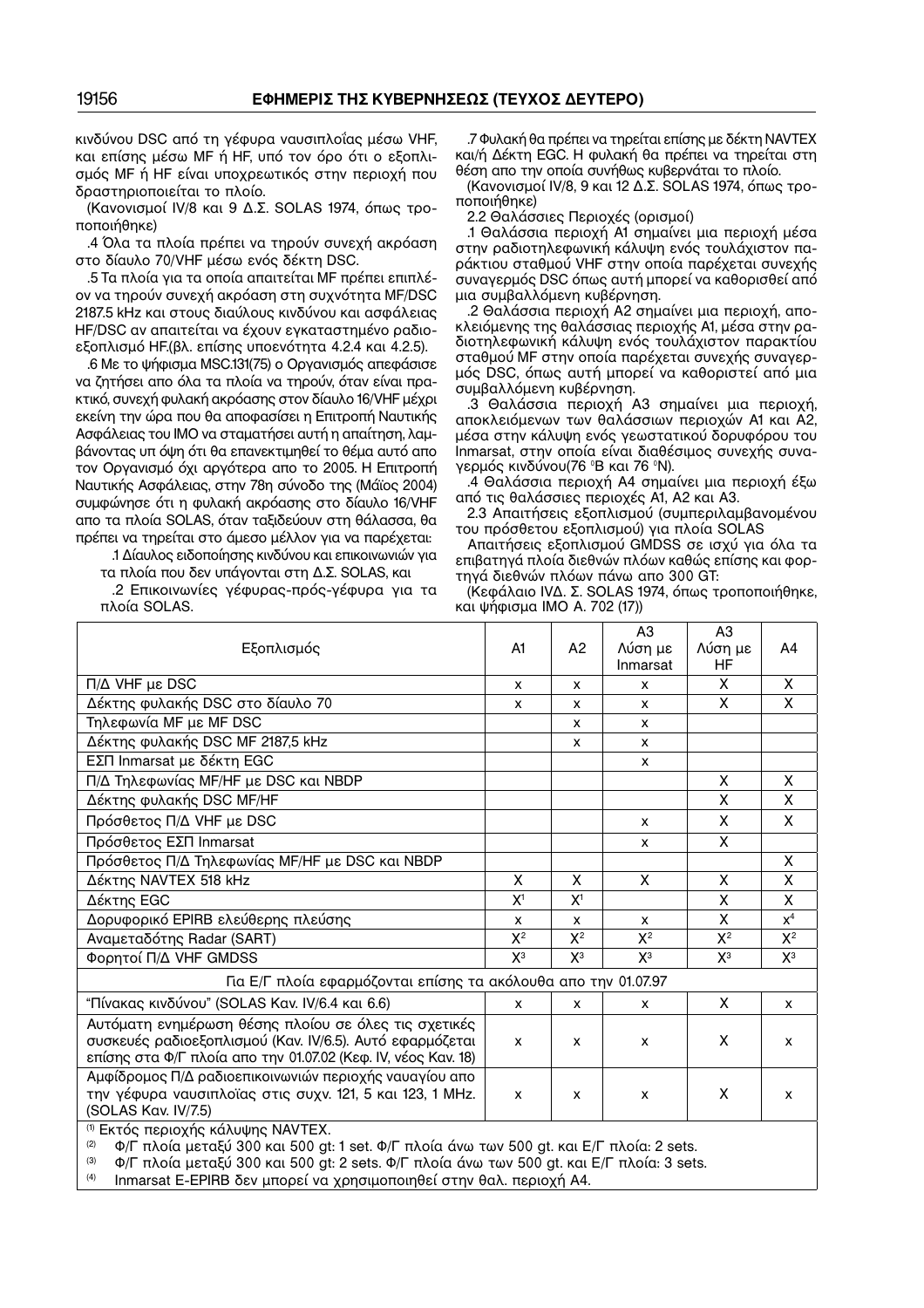3. ΒΑΣΙΚΟΣ ΕΞΟΠΛΙΣΜΟΣ - ΣΥΜΠΛΗΡΩΜΑΤΙΚΕΣ ΑΠΑΙΤΗΣΕΙΣ

3.1 Γενικές απαιτήσεις

Κάθε εγκατάσταση ραδιοεπικοινωνιών θα:

.1 είναι τοποθετημένη έτσι ώστε καμιά μηχανική, ηλε− κτρική ή άλλης προέλευσης επιβλαβής παρεμβολή, να μην επηρεάζει τη σωστή της χρήση.

.2 Είναι τοποθετημένη έτσι ώστε να εξασφαλίζεται η ηλεκτρομαγνητική συμβατότητα και η αποφυγή επι− βλαβούς αλληλοεπίδρασης με άλλο εξοπλισμό και συστήματα,

.3 είναι τοποθετημένη σε τέτοιο σημείο ώστε να εξα− σφαλίζεται ο μέγιστος δυνατός βαθμός ασφάλειας και επιχειρησιακής διαθεσιμότητας, με προειδοποιητική σημείωση όταν χρειάζεται.

.4 προστατεύεται από επιβλαβείς επιπτώσεις νερού, ακραίες τιμές θερμοκρασίας και άλλες ενάντιες περι− βαλλοντικές καταστάσεις.

.5 διαθέτει μόνιμα εγκαταστημένο ηλεκτρικό φωτι− σμό, ασφαλούς λειτουργίας, ανεξάρτητο από αυτόν της κύριας και βοηθητικής πηγής ηλεκτρικής ενέργει− ας, για τον επαρκή φωτισμό των ρυθμιστικών κομβίων χειρισμού της ραδιοεγκατάστασης. και

.6 σημαίνεται ευκρινώς με το Διεθνές Διακριτικό κλήσης (ΔΔΣ), τον διακριτικό αριθμό του σταθμού του πλοίου (ΔΣΠ−MMSI) και άλλους κωδικούς, που προβλέ− πονται και,

.7 είναι τοποθετημένη έτσι ώστε καμία μαγνητική πυξίδα να μην βρίσκεται μέσα στη καθορισμένη ασφαλή απόσταση από τις συσκευές.

(Κανονισμός IV/6.2 Δ.Σ. SOLAS 1974, όπως τροποποι− ήθηκε)

3.2 Χρήση του VHF για την ασφάλεια ναυσιπλοΐας

Ο έλεγχος του πομποδέκτου VHF που χρησιμοποι− είται για την ασφάλεια της ναυσιπλοΐας θα είναι δια− θέσιμος στη θέση απο την οποία κυβερνάται το πλοίο (στο εμπρόσθιο τμήμα της γέφυρας ναυσιπλοΐας)και, όπου είναι αναγκαίο, από τις πτέρυγες της γέφυρας ναυσιπλοΐας.

Φορητός εξοπλισμός VHF μπορεί να χρησιμοποιείται για την εκπλήρωση της απαίτησης αυτής από τις πτέ− ρυγες της γέφυρας ναυσιπλοΐας.

(Κανονισμός IV/6.3 Δ.Σ. SOLAS 1974, όπως τροποποι− ήθηκε)

3.3 Σήμανση του ραδιοεξοπλισμού και σημειώσεις.

.1 Όλες οι ραδιοσυσκευές πρέπει να είναι σημασμένες κατάλληλα με τον καθορισμένο τύπο τους. Η σήμαν− ση πρέπει να είναι ορατή όταν έχει εγκατασταθεί η συσκευή.

.2 Η ραδιοεγκατάσταση πρέπει να είναι σημασμέ− νη κατάλληλα με το Δ.Δ.Σ. του πλοίου, το Δ.Σ.Π. του πλοίου και τους άλλους κωδικούς που ισχύουν για τη χρήση του ραδιοεξοπλισμού.

.3 Οι λειτουργικές διαδικασίες Ψηφιακής επιλογικής κλή− σης (Digital selective calling-DSC) πρέπει να είναι αναρτημένες κοντά στον εξοπλισμό DSC στη γέφυρα ναυσιπλοΐας. Οι διαδικασίες έκτακτης ανάγκης πρέπει να είναι αναρτη− μένες κοντά στο σχετικό εξοπλισμό στη γέφυρα.

.4 Η "ΔΙΑΔΙΚΑΣΙΑ ΓΙΑ ΠΛΟΙΑΡΧΟΥΣ ΠΛΟΙΩΝ GMDSS ΣΕ ΚΑΤΑΣΤΑΣΗ ΚΙΝΔΥΝΟΥ" και η διαδικασία "ΨΕΥΔΕΙΣ ΣΥΝΑΓΕΡΜΟΙ ΚΙΝΔΥΝΟΥ", αμφότερες καταρτισμένες από τον IΜΟ, πρέπει να είναι αναρτημένες στη γέφυρα ναυσιπλοΐας.

3.4 Φωτισμός ανάγκης

.1 Όλος ο υποχρεωτικός ραδιοεξοπλισμός πρέπει να έχει αξιόπιστο φωτισμό έκτακτης ανάγκης από μια πηγή εφεδρικής ενέργειας, η οποία κανονικά είναι οι συσσωρευτές εφεδρικής τροφοδότησης της ραδιοε− γκατάστασης. Αυτός ο φωτισμός πρέπει να παρέχει επαρκή φωτισμό για τον έλεγχο και την ασφαλή λει− τουργία του ραδιοεξοπλισμού και του γραφείου εργα− σίας για ανάγνωση και γράψιμο.

.2 Κατά τη διάρκεια της νύχτας, πρέπει να υπάρχουν μέσα για την εξασθένιση οποιασδήποτε πηγής φωτισμού επι του ραδιοεξοπλισμού η οποία μπορεί να παρενοχλεί την ναυσιπλοΐα π.χ. με ρυθμιζόμενης έντασης φωτισμό ή με χρήση κουρτίνας κ.λπ. κατά τις νυκτερινές ώρες.

.3 Για τους πομποδέκτες VHF που βρίσκονται στο πρόσθιο τμήμα της γέφυρας, πρέπει να χρησιμοποιείται ένα καλυμμένο φως που θα επικεντρώνεται σε κάθε μεμωνομένο τμήμα του εξοπλισμού. Κλιμακούμενος Φωτισμός (τροφοδοτούμενος από την πηγή εφεδρικής ενέργειας) μπορεί να γίνει αποδεκτός υπό τον όρο ότι είναι ικανοποιητικός για την λειτουργία των κομβίων ελέγχου και κλήσης τόσο των πομποδεκτών VHF όσο και των κωδικοποιητών DSC.

.4 Φωτισμός οροφής μπορεί να χρησιμοποιηθεί για τον εξοπλισμό που βρίσκεται σε έναν χωριστό χώρο λειτουργίας του σταθμού, υπό τον όρο ότι δεν παρε− νοχλεί τον ναυτίλο φυλακής.

(Ψήφισμα ΙΜΟ Α. 694 (17), παράρτημα, παράγραφος 3.3.)

.5 Ο φωτισμός έκτακτης ανάγκης πρέπει να έχει το δικό του κύκλωμα ασφαλειών και ασφάλειες για κάθε κύκλωμά του. Αυτές οι ασφάλειες πρέπει να συνδέονται πριν απο τις κύριες ασφάλειες για να προλαμβάνεται η διακοπή του φωτισμού έκτακτης ανάγκης απο την ενεργοποίηση (κάψιμο) των κυρίων ασφαλειών.

.6 Οι διακόπτες του φωτισμού έκτακτης ανάγκης πρέ− πει να είναι κατάλληλα σημασμένοι.

3.5 Συνιστώμενη εγκατάσταση

Προκειμένου να καλυφθούν όλες οι απαιτήσεις και συστάσεις σχετικά με τη θέση όλων των μονάδων που περιλαμβάνονται σε μια ραδιοεγκατάσταση GMDSS, συνιστάται να καθιερώνεται είτε ένας "χώρος εργα− σίας σταθμού ραδιοεπικοινωνιών" σε συνάφεια με την γέφυρα ναυσιπλοΐας, είτε ένα χωριστό "γραφείο ρα− διοεπικοινωνιών" έξω από τη γέφυρα ναυσιπλοΐας με τηλεχειρισμούς στη γέφυρα. Υπογραμμίζεται εντούτοις, ότι οι προτάσεις των υποενοτήτων 3.5 – 3.7 κατωτέρω πρέπει να θεωρούνται ως οδηγίες μόνο. Άλλες λύσεις και συνδυασμοί είναι εξίσου αποδεκτοί εφ' όσον ικανο− ποιούνται οι γενικές απαιτήσεις και οι συστάσεις που περιγράφονται.

(Κεφάλαιο IV Δ.Σ. SOLAS 1974, όπως τροποποιήθηκε, COM/Circ.105 και ISO 8468: 1990 (E))

3.5.1 Σταθμός εργασίας Ραδιοεπικοινωνιών

.1 Ο σταθμός εργασίας πρέπει να βρίσκεται στο πίσω μέρος της γέφυρας ναυσιπλοΐας έτσι ώστε ο ναυτίλος να έχει πλήρη άποψη της ναυσιπλοΐας όταν χειρίζεται τον ραδιοεξοπλισμό.

Εάν ο σταθμός εργασίας και το υπόλοιπο της γέφυρας ναυσιπλοΐας χωρίζονται από διάφραγμα, αυτό θα πρέπει να αποτελείται από γυαλί ή να εγκατασταθούν παράθυρα. Δεν πρέπει να υπάρχει καμία πόρτα με κλειδαριά μεταξύ του σταθμού εργασίας και της γέφυρας ναυσιπλοΐας.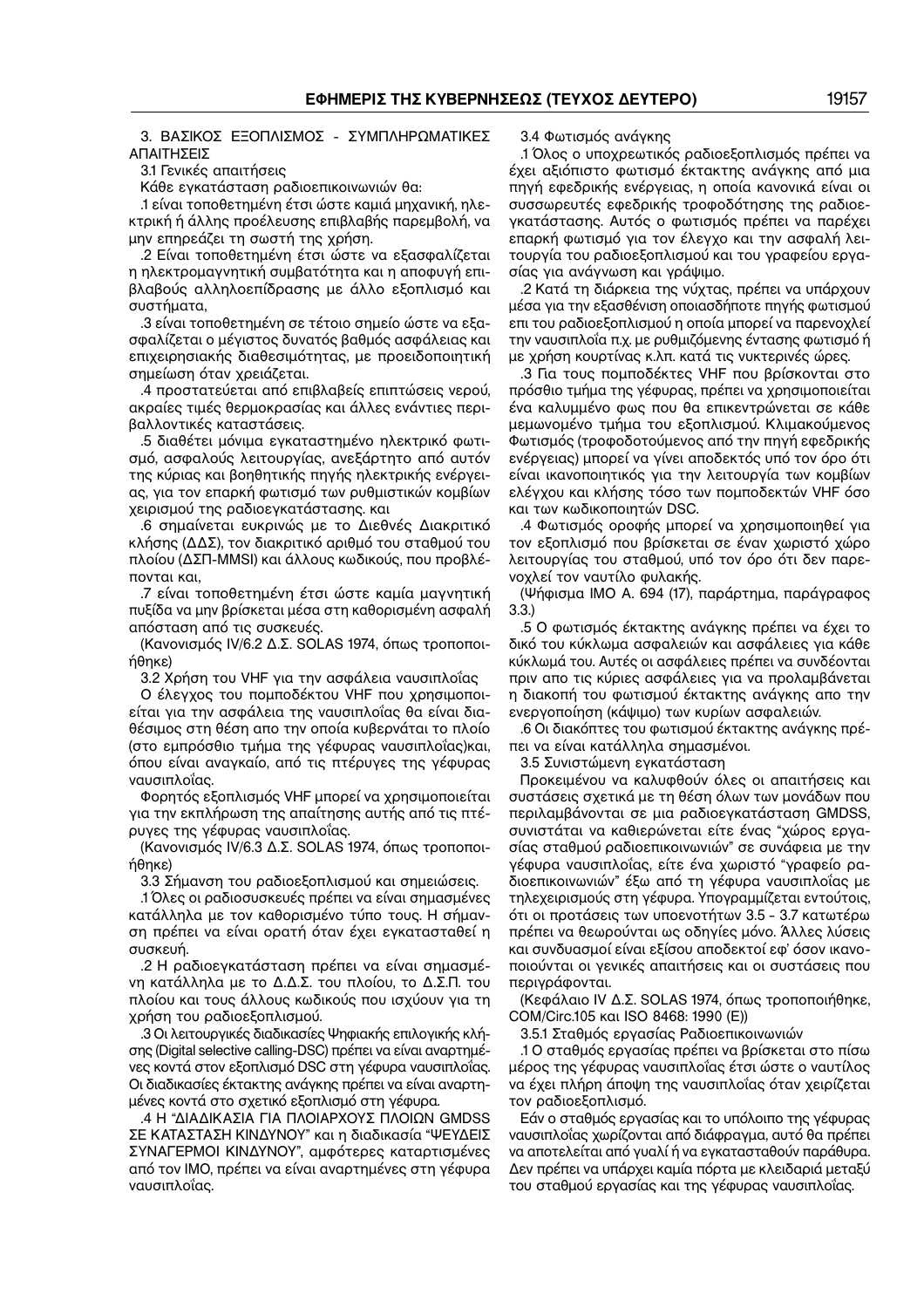.2 Όταν ο σταθμός εργασίας χρησιμοποιείται κατά τη διάρκεια της νύχτας, πρέπει να υπάρχει μια κουρτίνα προ− κειμένου να αποφεύγεται το θάμπωμα από τον φωτισμό.

.3 Όλος ο υποχρεωτικός ραδιοεξοπλισμός (εκτός από το υποχρεωτικό VHF, δείτε την υποενότητα 4.1.1.) πρέπει να βρίσκεται στο σταθμό εργασίας ραδιοεπικοινωνιών. Οι δέκτες φυλακής μπορούν εναλλακτικά να βρίσκονται κάπου αλλού στη γέφυρα ναυσιπλοΐας.

Σημείωση: − Είναι ουσιαστικό ότι ικανοποιητική φυλα− κή (σαφή ευδιάκριτα ακουστικά σήματα/οπτικοί συνα− γερμοί) μπορεί να τηρηθεί απο την θέση από την οποία το πλοίο κανονικά πλοηγείται. Εάν δεν είναι δυνατό να τηρηθεί ικανοποιητική φυλακή, ενδείκτες συναγερμών MF ή MF/ HF και εξοπλισμού Inmarsat, συμπεριλαμβα− νομένου του εκτυπωτή EGC, πρέπει να τοποθετηθούν έξω από τον σταθμό εργασίας.

(Ψηφίσματα IΜΟ A.664(16) A.807 (19), παράρτημα, στοιχείο 3.2 σχετικά με EGC, και A.610 (15), Α. 806 (19) Παράρτημα Δ στοιχείο 8 σχετικά με MF και MF/HF DSC καθώς και Κανονισμός IV/12 Δ.Σ. SOLAS 1974, όπως τρο− ποποιήθηκε, σχετικά με τις απαιτήσεις φυλακών)

.4 Οι ενισχυτές ισχύος RF των MF/HF πρέπει να το− ποθετούνται σε ένα χωριστό δωμάτιο θωρακισμένο κατά της ακτινοβολίας. Οι συντονιστές κεραιών πρέπει, κατά γενικό κανόνα, να τοποθετούνται υπαίθρια κάτω από την κεραία.

3.5.2 Γραφείο ραδιοεπικοινωνιών

.1 Το γραφείο ραδιοεπικοινωνιών μπορεί να τοποθε− τείται όπου απαιτείται από τη ναυτιλιακή εταιρία, π.χ. σε σύνδεση με το γραφείο του Πλοιάρχου. Πρέπει να είναι δυνατό να εκτελείται από το γραφείο ραδιοεπικοι− νωνιών η δημόσια ανταπόκριση και οι γενικές ραδιοε− πικοινωνίες μέσω MF ή HF ή/και μέσω του δορυφόρου, εάν τέτοιες κλήσεις δεν μπορούν να γίνουν από άλλη κατάλληλη θέση στο πλοίο.

.2 Όλος ο εξοπλισμός για τη γραπτή ανταπόκριση, καθώς επίσης και οι τηλεφωνικές υπηρεσίες μέσω MF/ HF και Inmarsat, πρέπει να ευρίσκεται στο γραφείο ραδιοεπικοινωνιών.

.3 Οι μονάδες τηλεχειρισμού λειτουργίας του υπο− χρεωτικού ραδιοεξοπλισμού πρέπει να ευρίσκονται σε κεντρική θέση στη γέφυρα ναυσιπλοΐας, προκειμένου να ικανοποιούνται οι απαιτήσεις για την εκπομπή συ− ναγερμών κινδύνου από τη γέφυρα ναυσιπλοΐας.

Σημείωση: − Προσοχή πρέπει επίσης να δίδεται στις απαιτήσεις για τις επικοινωνίες ασφάλειας ναυσιπλοΐας και επακόλουθες επικοινωνίες κινδύνου μέσω MF ή HF. Όταν περιλαμβάνεται MF/ HF DSC στον υποχρεωτικό βασικό ή πρόσθετο ραδιοεξοπλισμό, πρέπει να είναι δυνατό να εκτελούνται οι επικοινωνίες κινδύνου και ασφάλειας από τη θέση πλοήγησης, και ο κωδικοποι− ητής MF/HF DSC πρέπει να εγκαταθίσταται σε αυτήν την θέση.

(Ψηφίσματα ΙΜΟ A.804(19) και Α. 806 (19), όπως τρο− ποποιήθηκαν)

.4 Οι δέκτες φυλακής και οι δέκτες NAVTEX/EGC πρέπει να εγκαθίστανται στη γέφυρα ναυσιπλοΐας.

.5 Οι πομποδέκτες VHF με DSC που χρησιμοποιούνται για την ασφάλεια ναυσιπλοΐας πρέπει να εγκαθίστανται στο πρόσθιο μέρος της γέφυρας ναυσιπλοΐας.

3.6 Πλοία με ενσωματωμένο σύστημα γέφυρας (IBS)

.1 Πλοία που κατασκευάζονται για να ικανοποιήσουν τις απαιτήσεις IBS για γέφυρα πλοήγησης με ένα άτομο πρέπει να έχουν τους πίνακες λειτουργίας του υποχρεωτικού εξοπλισμού GMDSS εγκαταστημένους όσον το δυνατό πλησιέστερα στη θέση από την οποία κυβερνάται το πλοίο.

.2 Ο εξοπλισμός μεταφοράς των ραδιοτηλεφωνικών κλή− σεων μέσω (VHF, MF ή MF/HF) ή του συστήματος δορυφο− ρικής επικοινωνίας σε άλλες θέσεις του πλοίου πρέπει να εγκαθίσταται κοντά στον λοιπό εξοπλισμό GMDSS πλησίον της θέσης από την οποία κυβερνάται το πλοίο.

.3 Επίσης πρέπει να είναι δυνατός ο χειρισμός των εντύπων επικοινωνιών (επικοινωνίες δεδομένων μέσω επίγειων ή/και δορυφορικών μέσων) από άλλες θέσεις του πλοίου.

3.7 Πλοία με ενσωματωμένα συστήματα ραδιοεπι− κοινωνιών (IRCS)

.1 Το IRCS είναι ένα σύστημα στο οποίο ο μεμονωμέ− νος εξοπλισμός και οι εγκαταστάσεις ραδιοεπικοινω− νιών χρησιμοποιούνται ως αισθητήρες, π.χ. χωρίς να χρειάζονται ιδιαίτερες μονάδες ελέγχου, που παρέχει δυνατότητα εκπομπής και λήψης μηνυμάτων από τη θέση του χειριστή, αποκαλούμενη «σταθμός εργασίας». Τέτοιοι σταθμοί εργασίας καλούνται "σταθμοί εργα− σίας GMDSS" εάν περιλαμβάνουν τον έλεγχο και την παρακολούθηση όλου του ραδιοεξοπλισμού και των εγκαταστάσεων ραδιοεπικοινωνιών που υπάρχουν σε ένα πλοίο για το GMDSS ο οποίος είναι επίσης κα− τάλληλος για γενικές ραδιοεπικοινωνίες. Ο σταθμός εργασίας IRCS πρέπει να εγκαταθίσταται σε κονσόλα που βρίσκεται σε κεντρική θέση στη γέφυρα ναυσιπλο− ΐας.Οι συσκευές εκπομπής και λήψης είναι δυνατόν να εγκαθίστανται εκτός της γέφυρας ναυσιπλοΐας.

.2 Το IRCS πρέπει να περιλαμβάνει τουλάχιστον δύο σταθμούς εργασίας GMDSS, κάθε ένας απο τους οποί− ους θα συνδέεται με κάθε αισθητήρα ραδιοεπικοινωνι− ών GMDSS μέσω δικτύου ή συστήματος σύνδεσης. Του− λάχιστον δύο εκτυπωτές πρέπει να εγκαταθίστανται. Όλες οι απαιτήσεις που καθορίζονται στο κεφάλαιο IV της Δ.Σ. SOLAS 1974, όπως τροποποιήθηκε, πρέπει να ικανοποιούνται.

(Ψήφισμα IMO A.811 (19))

4. ΡΑΔΙΟΕΞΟΠΛΙΣΜΟΣ GMDSS

4.1 Θέση των πομποδεκτών VHF και των μονάδων ελέγ− χου ψηφιακής επιλογικής κλήσης VHF (VHF DSC)

.1 Το VHF με DSC που είναι μέρος του υποχρεωτικού εξοπλισμού επικοινωνιών VHF για την ασφάλεια της ναυσιπλοΐας πρέπει να εγκαθίσταται στη θέση από την οποία κυβερνάται το πλοίο. Αυτός ο εξοπλισμός μπορεί να συνδέεται με περισσότερες μονάδες τηλεχειρισμού, π.χ. στα φτερά της γέφυρας ναυσιπλοΐας, υπό τον όρο ότι ο εξοπλισμός VHF της γέφυρας ναυσιπλοϊας έχει την προτεραιότητα. Εάν επιλέγεται τέτοιος "συνδυα− σμένος" εξοπλισμός, πρέπει να είναι δυνατή η εκπομπή συναγερμού κινδύνου με DSC από την θέση απο την οποία κυβερνάται το πλοίο.

.2 Εάν το πλοίο είναι εξοπλισμένο με πρόσθετο πο− μποδέκτη VHF (χωρίς DSC) με διαύλους που απαιτού− νται για την ασφάλεια της ναυσιπλοϊας εγκατεστημένο στην θέση από την οποία κυβερνάται το πλοίο, μπορεί να γίνει αποδεκτή η εγκατάσταση του υποχρεωτικού εξοπλισμού VHF/DSC σε μια άλλη κεντρική θέση στη γέφυρα ναυσιπλοΐας (στη θέση πλοήγησης).

(Κανονισμοί IV/4.1.5, 4.1.9 και 6.3 Δ.Σ. SOLAS 1974, όπως τροποποιήθηκε)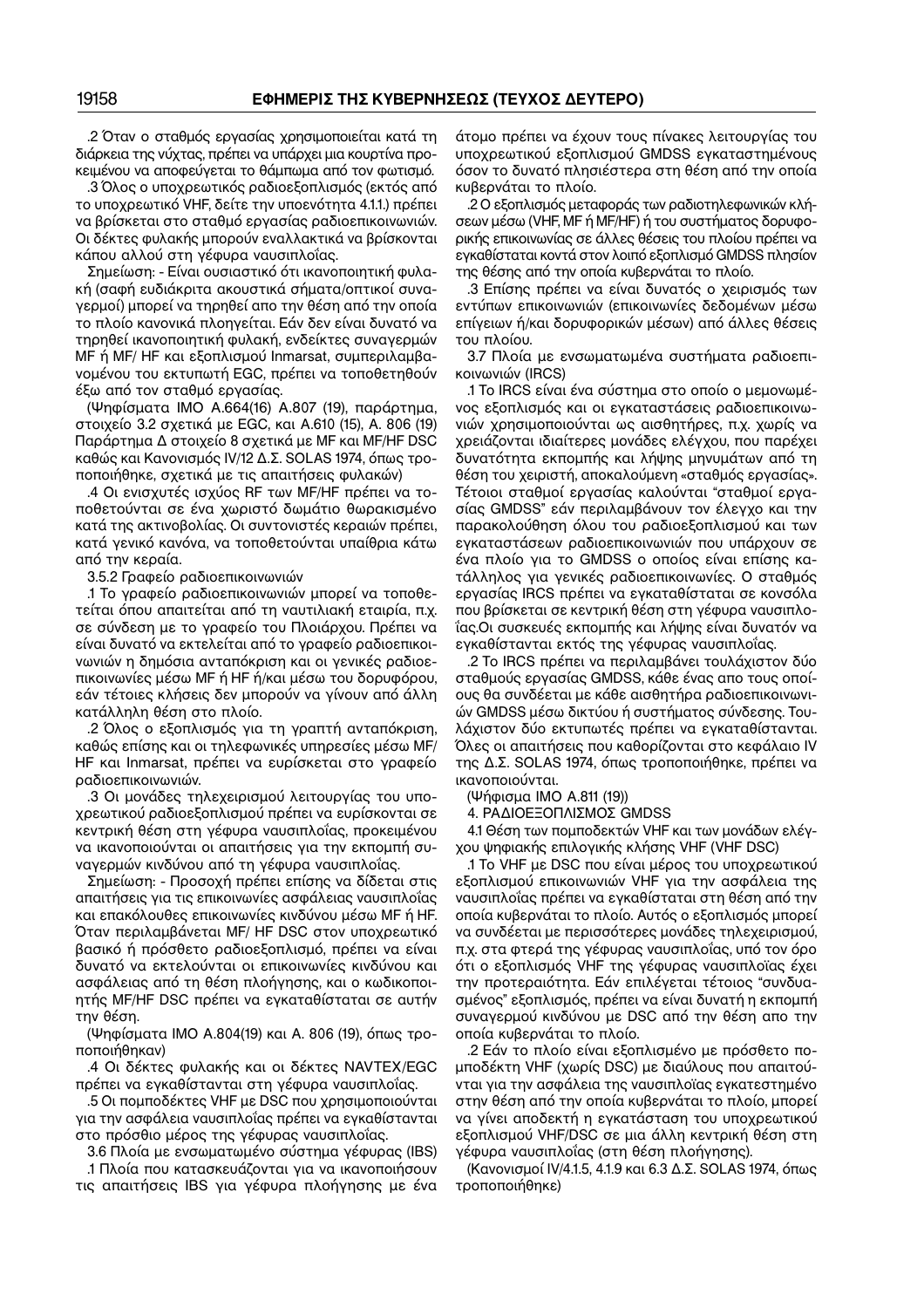Σημείωση: − Όσον αφορά τη θέση εξοπλισμού και τους συναγερμούς κινδύνου, οι ίδιες απαιτήσεις ισχύ− ουν επίσης για τον πρόσθετο εξοπλισμό VHF DSC για τα πλοία στις θαλάσσιες περιοχές A3 και A4.

Ο πρόσθετος πομποδέκτης VHF μπορεί, εντούτοις, να εγκαθίσταται στη "θέση ναυσιπλοϊας" αντί της θέσης απο την οποία κυβερνάται το πλοίο.

(Ψήφισμα IΜΟ Α. 702 (17), παράρτημα, στοιχείο 2.1.)

Προκειμένου να γίνονται οι μετρήσεις ισχύος εξόδου, πρέπει να παρέχεται εύκολη πρόσβαση στην έξοδο κεραίας κάθε συσκευής.

(Κανονισμός IV/15.2 Δ.Σ. SOLAS 1974, όπως τροποποι− ήθηκε, και ψήφισμα IMO A.948 (23))

4.2 Συνεχής φυλακή στο δίαυλο 70 VHF/DSC

H συνεχής φυλακή στον δίαυλο 70 VHF/DSC μπορεί να καλύπτεται από:

.1 Ένα ξεχωριστό δέκτη φυλακής VHF στον δίαυλο 70. Η ακρόαση με το δέκτη αυτό δεν πρέπει να διακό− πτεται όταν χρησιμοποιούνται οι άλλες συσκευές του ραδιοεξοπλισμού, ή

.2 Ένα αποκλειστικό δέκτη φυλακής σε συνδυασμό με τον πομποδέκτη VHF. Πρέπει να είναι εγκατεστημένος έτσι ώστε να διατηρεί φυλακή ακόμα και όταν χρησι− μοποιείται ο εξοπλισμός VHF για ραδιοτηλεφωνία, ή

.3 VHF με DSC μόνιμα κλειδωμένο στο δίαυλο 70 για την λήψη και εκπομπή κλήσεων DSC μόνο. Για την διαχείριση άλλης ανταπόκρισης σε άλλους διαύλους, πρέπει να εγκαθίσταται ένας πρόσθετος πομποδέκτης VHF, ο οποίος είναι δυνατό να μην περιλαμβάνει λει− τουργία DSC.

(Ψηφίσματα IΜΟ Α. 694 (17) and A.803 (19), όπως τρο− ποποιήθηκαν, και COM/Circ.105)

4.3 Θέση των πομποδεκτών MF/HF

.1 Ανεξάρτητα εάν ο εξοπλισμός είναι κύριος ή πρό− σθετος, πρέπει να είναι δυνατό να ενεργοποιείται ο συναγερμός κινδύνου από τη γέφυρα ναυσιπλοΐας. Εάν ο εξοπλισμός δύναται να τηλεχειρίζεται από άλλες θέ− σεις στο πλοίο, προτεραιότητα πρέπει να δίδεται στη μονάδα που ευρίσκεται στη γέφυρα ναυσιπλοΐας.

.2 Όσον αφορά την εγκατάσταση MF, η απαίτηση για τους συναγερμούς κινδύνου DSC στους 2187.5 kHz μπορεί επίσης να ικανοποιηθεί από μια τηλεχειριζόμενη μονάδα ελέγχου MF κλειδωμένη στους 2187.5 kHz με ενεργοποίηση του συναγερμού κινδύνου από τη γέφυρα ναυσιπλοΐας.

Σημείωση: − DSC στα MF απαιτείται στις θαλάσσιες περιοχές A2, A3 και A4, ανεξάρτητα από την επιλεγμένη λύση ραδιοεξοπλισμού. Πρέπει επομένως να είναι πάντα δυνατή η ενεργοποίηση συναγερμού κινδύνου μέσω DSC στους 2187.5 kHz από τη γέφυρα ναυσιπλοΐας.

Εάν επιλέγεται ο συνδυασμένος ραδιοεξοπλισμός MF/HF ως υποχρεωτικός εξοπλισμός GMDSS, πρέπει επίσης να είναι δυνατή η ενεργοποίηση συναγερμού κινδύνου από την γέφυρα ναυσιπλοΐας στις υποχρεω− τικές συχνότητες HF DSC.

Εάν η εγκατάσταση MF/HF επιλέγεται ως πρόσθετος εξοπλισμός (επιλογή Inmarsat) σε πλοίο που ταξιδεύει στην θαλάσσια περιοχή A3, δεν υπάρχει απαίτηση για πρόσθετο δέκτη φυλακής DSC.

(Κανονισμοί IV/9.2, 10, 3 SOLAS 1974, όπως τροποποι− ήθηκε, και COM/Circ.105)

.3 Οι ενισχυτές ισχύος RF δεν πρέπει, κατά γενικό κανόνα, να τοποθετούνται στην περιοχή της γέφυρας ναυσιπλοΐας. Η εγκατάσταση σε τέτοια περιοχή μπορεί, εντούτοις, να γίνει αποδεκτή εάν μπορεί να αποδειχθεί ότι ικανοποιούνται οι απαιτήσεις ηλεκτρομαγνητικής συμβατότητας (EMC). Ο συντονιστής κεραίας πρέπει, κατά γενικό κανόνα, να τοποθετείται σε υπαίθρια θέση κάτω από την κεραία και κοντά σε αυτήν.

(Ψήφισμα ΙΜΟ Α. 813 (19))

.4 Ο πομπός MF ή MF/HF πρέπει να είναι εξοπλισμένος με όργανο ή άλλες διατάξεις ένδειξης ρεύματος κεραί− ας ή της ισχύος που μεταβιβάζεται στην κεραία.

(Ψηφίσματα IΜΟ A.804(19) και A.806 (19), παράρτημα, παράγραφος 6.1, όπως τροποποιήθηκαν)

.5 Εάν η κεραία του πομπού δεν συνδέεται μόνιμα με τον πομπό, πρέπει να συνδέεται αυτόματα πρίν από την εκπομπή συναγερμού κινδύνου.

4.4 Δέκτες φυλακής για DSC

.1 Ανάλογα με την περιοχή ταξιδίων και τον υποχρε− ωτικό ραδιοεξοπλισμό του πλοίου, απαιτείται συνεχής φυλακή μέσω ξεχωριστών δεκτών στο δίαυλο 70/VHF DSC, στη συχν. 2187.5kHz MF DSC και 8414.5 kHz HF DSC, καθώς επίσης και τουλάχιστο μια από τις συχνότητες 4207.5 kHz, 6312 kHz, 12577 kHz και 16804.5 kHz.

(Κανονισμός IV/12 Δ.Σ. SOLAS 1974, όπως τροποποι− ήθηκε)

.2 Οι δέκτες φυλακής για τον δίαυλο 70 VHF/DSC, την συχν. 2187.5 kHz MF/DSC καθώς και ο δέκτης σάρωσης HF/DSC πρέπει να είναι εγκατεστημένοι έτσι ώστε ο συναγερμός να ακούγεται καθαρά και να είναι ορατός σε όλη τη γέφυρα ναυσιπλοΐας.

(Ψήφισμα ΙΜΟ A.804(19), όπως τροποποιήθηκε, και COM/Circ.105)

.3 Πρέπει να είναι δυνατή η ανάγνωση των μηνυμάτων συναγερμού DSC στη γέφυρα ναυσιπλοΐας. Ο εκτυ− πωτής (εάν υπάρχει) ή ο ενδείκτης συναγερμού κ.λπ. μπορεί να είναι κοινός για όλους τους δέκτες φυλακής DSC, υπό τον όρο ότι τα μηνύματα που εισέρχονται ταυτόχρονα ταξινομούνται με σειρά αναμονής και τυ− πώνονται μόλις ο εκτυπωτής/ενδείκτης είναι έτοιμος.

(Ψηφίσματα IΜΟ A.803 (19), A.804 (19) και A.806 (19), όπως τροποποιήθηκε)

.4 Πρέπει να είναι δυνατή η εύκολη πρόσβαση στις συνδέσεις κεραιών προκειμένου να εκτελούνται οι δο− κιμές του εξοπλισμού με όργανα μέτρησης.

Σημείωση: − Δεν υπάρχει απαίτηση για πρόσθετο δέκτη φυλακής MF/HF DSC για πλοία στις θαλάσσιες περιοχές A3 ή A4 όταν χρησιμοποιείται η μέθοδος συ− ντήρησης "πρόσθετου ραδιοεξοπλισμού".

(Ψήφισμα ΙΜΟ Α. 702 (17), παράρτημα, στοιχείο 2.1)

4.5 Φυλακή στα MF ή MF/ HF DSC

4.5.1 Συνεχής φυλακή στη συχνότητα κινδύνου MF DSC 2187.5 kHz θα τηρείται από:

.1 ένα ξεχωριστό δέκτη φυλακής MF/DSC κλειδωμένο στους 2187.5 kHz ή

.2 ένα αποκλειστικό δέκτη φυλακής συνδυασμένο με τον πομποδέκτη MF.

Σημείωση: − Εάν είναι επιθυμητή η λειτουργία DSC σε άλλες συχνότητες, πρέπει να υπάρχει ένας πρόσθε− τος δέκτης ανίχνευσης. Συχνότητες διαφορετικές από εκείνες που χρησιμοποιούνται για τον κίνδυνο και την ασφάλεια δεν πρέπει να περιλαμβάνονται στο δέκτη που χρησιμοποιείται αποκλειστικά για την φυλακή έκτακτης ανάγκης DSC. Ένας ενιαίος αποκωδικοποιητής DSC μπο− ρεί να χρησιμοποιείται για την εξυπηρέτηση τόσο της φυλακής DSC όσο και του πρόσθετου δέκτη σάρωσης.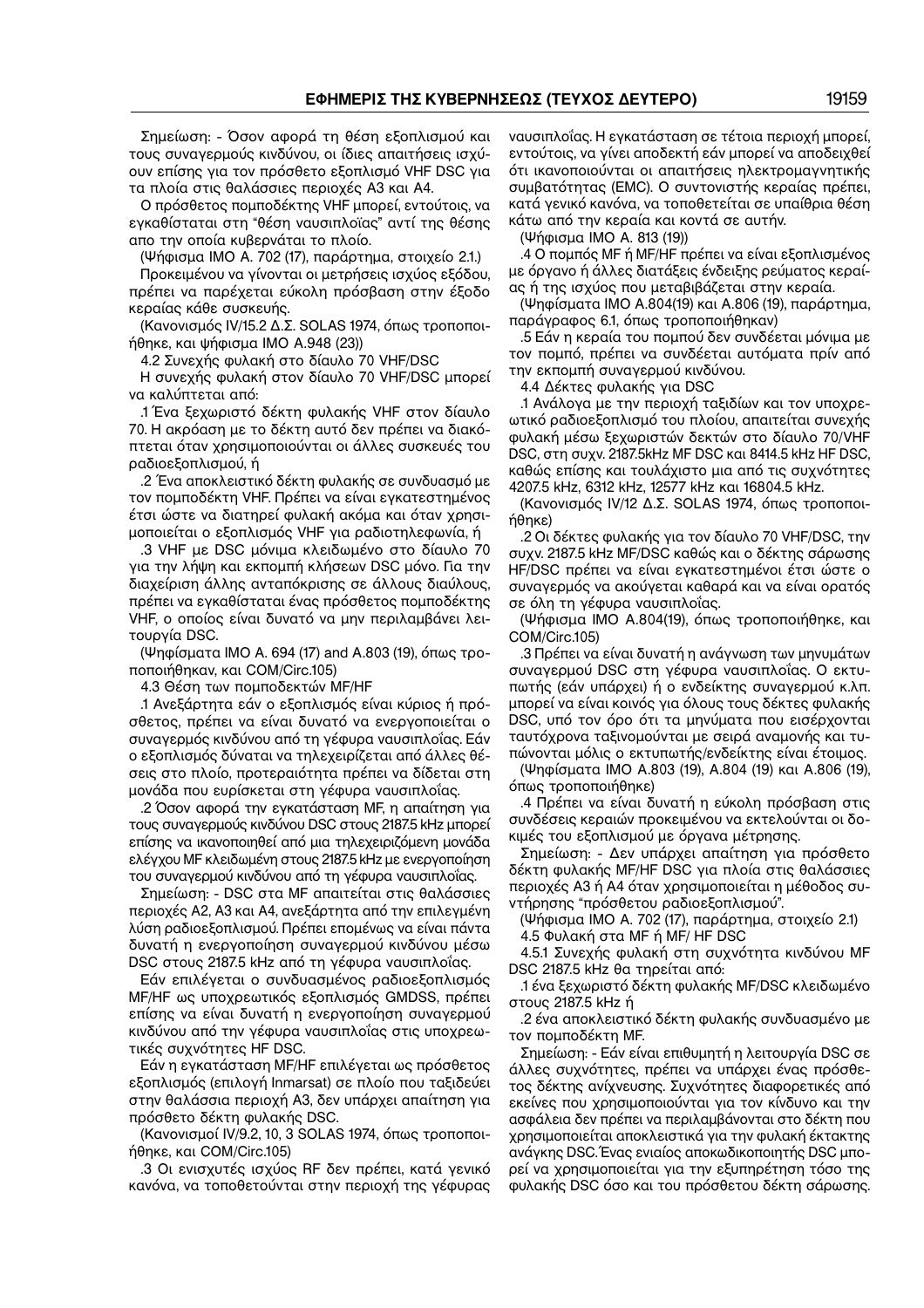(COM/Circ.105)

4.5.2 Συνεχής φυλακή στις συχνότητες κινδύνου και ασφάλειας MF/HF DSC θα τηρείται από:

.1 ένα ξεχωριστό δέκτη σάρωσης MF/HF DSC για τις συχνότητες κινδύνου και ασφάλειας μόνο ή

.2 ένα αποκλειστικό δέκτη φυλακής σάρωσης MF/HF DSC για τις συχνότητες κινδύνου και ασφάλειας που θα συνδυάζεται μόνο με το πομποδέκτη ραδιοτηλε− φωνίας MF/HF.

(COM/Circ.105)

Σημείωση: − Εάν η λειτουργία DSC είναι επιθυμητή σε άλλες συχνότητες, πρέπει να υπάρχει ένας πρόσθετος δέκτης σάρωσης. Ο δέκτης μπορεί να συνδυάζεται με το δέκτη φυλακής MF DSC. Ένας ενιαίος αποκωδικο− ποιητής DSC μπορεί να χρησιμοποιείται για την εξυ− πηρέτηση του δέκτη σάρωσης συχνοτήτων κινδύνου και ασφάλειας DSC και του πρόσθετου δέκτη σάρωσης μόνο εάν μπορεί να τηρείται συνεχής φυλακή για τις κλήσεις κινδύνου και ασφάλειας.

(Κανονισμοί IV/2.1.2, 10.2.2, 12.1.3 Δ.Σ. SOLAS 1974, όπως τροποποιήθηκε, και COM/Circ.105)

4.5.3 Φυλακή ακρόασης σε συχνότητες κλήσης DSC

.1 Για φυλακή ακρόασης σε συχνότητες διαφορετικές από τις συχνότητες κινδύνου και ασφάλειας (εθνικές και διεθνείς συχνότητες κλήσης DSC), πρέπει να υπάρχει ένας ξεχωριστός δέκτης σάρωσης.

Σημείωση: − Σύμφωνα με τον Κανονισμό SOLAS IV/4.1.8, υπάρχει μια γενική απαίτηση για εκπομπή και λήψη "γενικών ραδιοεπικοινωνιών". Τα πλοία στην θαλάσσια περιοχή A2 πρέπει, σύμφωνα με αυτήν την απαίτηση και σύμφωνα με τον κανονισμό SOLAS IV/9.3, να είναι σε θέση να διαβιβάζουν και να λαμβάνουν γενικές ραδιοε− πικοινωνίες στα MF ή MF/HF με τηλεφωνία ή τηλετυπία ή μέσω του επίγειου σταθμού πλοίου Inmarsat. Τα πλοία στην θαλάσσια περιοχή A2, που είναι εξοπλισμένα σύμ− φωνα με τις ελάχιστες απαιτήσεις SOLAS (δηλ. VHF/ DSC και MF/ DSC), πρέπει να διαθέτουν εξοπλισμό για τις εθνικές και διεθνείς συχνότητες κλήσης MF DSC. Εναλλακτικά, μπορεί να διαθέτουν εξοπλισμό Inmarsat προκειμένου να ικανοποιούνται οι απαιτήσεις "γενικών ραδιοεπικοινωνιών" ή "δημόσιας ανταπόκρισης".

Σύμφωνα με τα πρότυπα απόδοσης του IΜΟ, ψηφίσματα A.804 (19) και A.806 (19) όπως τροποποιήθηκαν, απαιτείται ότι ο εξοπλισμός DSC πρέπει να έχει δυνατότητες ώστε να χρησιμοποιείται επίσης για τη "δημόσια ανταπόκριση". Για τα πλοία στις θαλάσσιες περιοχές A3 και A4 ο εγκατε− στημένος εξοπλισμός (MF/HF ή Inmarsat, ανάλογα με την εγκατεστημένη λύση) πρέπει επίσης να χρησιμοποιείται για τις κοινές ραδιοεπικοινωνίες. Σε αυτές τις θαλάσσιες περιοχές οι απαιτήσεις για τη "γενική" ή "δημόσια αντα− πόκριση" ικανοποιούνται συνήθως είτε με τη χρηση του εξοπλισμού HF είτε του εξοπλισμού Inmarsat.

(Κανονισμοί IV/10 και 11 Δ.Σ. SOLAS 1974, όπως τρο− ποποιήθηκε)

4.6 Δορυφορικός επίγειος σταθμός πλοίου (SES)

.1 Εάν ο εξοπλισμός επίγειου σταθμού πλοίου (Satellite Ship Earth Station−SES) είναι o κύριος σταθμός ή πρό− σθετος εξοπλισμός, πρέπει να είναι δυνατό να ενερ− γοποιείται ο συναγερμός κινδύνου από τη γέφυρα ναυσιπλοΐας.

(Κανονισμός IV/10.3 Δ.Σ. SOLAS 1974, όπως τροπο− ποιήθηκε)

.2 Η τερματική μονάδα και το τηλέφωνο, εάν υπάρχει, μπορεί να εγκαθίστανται σε έναν "σταθμό εργασίας ραδιοεπικοινωνιών" σε συνάφεια με τη γέφυρα ναυσι− πλοΐας ή σε ένα χωριστό γραφείο επικοινωνιών.

.3 Η δορυφορική τερματική μονάδα ή/και οι εξωτερικοί εκτυπωτές μπορεί επίσης να εγκαθίστανται σε άλλη θέση στο πλοίο.

Σημείωση: − Προσοχή πρέπει να δίδεται στο ψήφισμα IΜΟ A.807 (19) όπως τροποποιήθηκε, παράρτημα, πα− ράγραφος 3.2 σχετικά με τον Ε.Σ.Π. INMARSAT − C, και συγκεκριμένα στο ακόλουθο κείμενο:

"Πρέπει να είναι δυνατό να ενεργοποιούνται και να πραγματοποιούνται κλήσεις κινδύνου από τη θέση από την οποία το πλοίο συνήθως πλοηγείται καθώς επίσης και από άλλη μια τουλάχιστον θέση καθορισμένη για εκπομπή συναγερμού κινδύνου".

Η φράση "άλλη μια θέση καθορισμένη για εκπομπή συναγερμού κινδύνου" είναι εφαρμόσιμη μόνο για τα πλοία στα οποία έχει καθορισθεί μια πρόσθετη θέση/ δωμάτιο για να είναι αυτή η "άλλη θέση".

Συνήθως θα γίνεται αποδεκτό ότι ο εξοπλισμός INMARSAT−C εγκαταθίσταται στο "σταθμό εργασίας" εάν παρέχονται μέσα για την ενεργοποίηση συναγερ− μών κινδύνου από τη γέφυρα ναυσιπλοΐας. Εντούτοις, συνιστάται το τερματικό INMARSAT−C, συμπεριλαμβα− νομένου του πρόσθετου εξοπλισμού, να εγκαθίσταται στη γέφυρα ναυσιπλοΐας προκειμένου να είναι δυνατό να παραγματοποιείται από την θέση αυτή η επακόλου− θη ανταπόκριση κινδύνου.

4.7 Σύνδεση εξωτερικά εγκατεστημένης τερματικής μονάδας στον υποχρεωτικό επίγειο σταθμό πλοίου INMARSAT−C για το GMDSS

Εάν ο κάτοχος της άδειας / πλοιοκτήτης θέλει να συν− δέσει την τερματική μονάδα του υποχρεωτικού Ε.Σ.Π. INMΑRSAT−C π.χ. στο δίκτυο Ηλεκτρονικών υπολογι− στών του πλοίου ή σε κάποια εξωτερικά τοποθετημένη τερματική μονάδα, πρέπει να ικανοποιούνται πάντα όλες οι υποχρεωτικές απαιτήσεις του GMDSS σύμφωνα με την Δ.Σ. SOLAS 1974, όπως τροποποιήθηκε.

Σε αυτή την περίπτωση, ο αποκλειστικός εκτυπωτής πρέπει να συνδέεται μόνιμα στην έξοδο της υποχρεω− τικής τερματικής μονάδας του Inmarsat−C. Ένας χειρο− κίνητος και κατάλληλα σημασμένος διακόπτης, τοποθε− τημένος κοντά στην τερματική μονάδα του Inmarsat−C, πρέπει να εγκαταθίσταται για να είναι δυνατή η απο− σύνδεση της τερματικής μονάδας του Inmarsat−C από τον εξωτερικό εξοπλισμό.

4.8 Πρόσθετες απαιτήσεις για τα επιβατηγά πλοία

.1 Ένας πίνακας ενεργοποίησης κινδύνου πρέπει να εγκαθίσταται στη θέση από την οποία συνήθως κυβερ− νάται το πλοίο, π.χ. στη κονσόλα ελέγχου ελιγμών στο πρόσθιο μέρος της γέφυρας ναυσιπλοΐας.

.2 Αυτός ο πίνακας πρέπει να περιέχει είτε ένα ενιαίο κομβίο που, όταν πιέζεται, θα ενεργοποιείται συναγερ− μός κινδύνου μέσω όλων των εγκαταστάσεων ραδιο− επικοινωνιών που απαιτείται να υπάρχουν στο πλοίο για το σκοπό αυτό ή

.3 ένα κομβίο για κάθε εγκατεστημένη ανεξάρτητη συσκευή.

.4 Ο πίνακας ενεργοποίησης κινδύνου θα παρέχει σαφή και οπτική ένδειξη για οποιοδήποτε πλήκτρο ή πλήκτρα πιεστούν. Θα παρέχονται μέσα για αποφυγή τυχαίας ενεργοποίησης πλήκτρου ή πλήκτρων κινδύνου.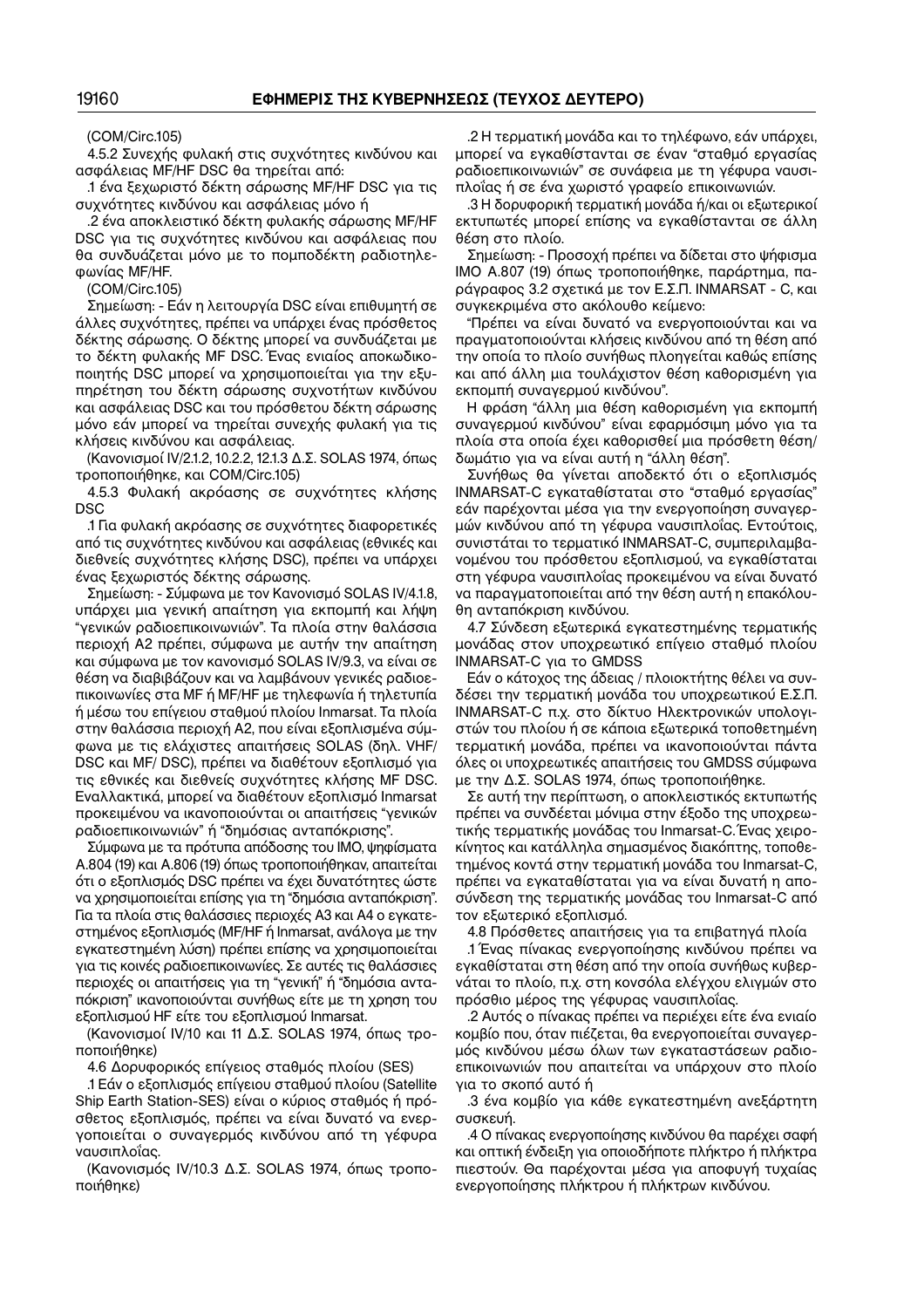Σημείωση: − Το κομβίο ή κομβία συναγερμού πρέπει να προστατεύονται από εξ αμελείας ενεργοποίηση με χρήση καλύματος επαναφερομένου με ελατήριο ή κα− λυπτόμενου μόνιμα με κάλυμμα συγκρατούμενου με π.χ. μεντεσέδες, προκειμένου να ικανοποιείται η απαίτηση "τουλάχιστον δύο ανεξάρτητες ενέργειες" κατά την ενεργοποίηση συναγερμού κινδύνου. Απαιτήσεις IΜΟ σε ισχύ από τις 23 Νοεμβρίου 1996. (Το κομβίο ή κομβία πρέπει να πιέζονται επί τουλάχιστον 3 δευτερόλεπτα προτού να ενεργοποιηθεί ο συναγερμός.).

.5 Εφόσον ο εγκατεστημένος δορυφορικός ραδιοφά− ρος ένδειξης θέσης κινδύνου (EPIRB) χρησιμοποιείται ως δεύτερο μέσο συναγερμού και δεν υπάρχει δυνατό− τητα τηλεχειρισμού του, είναι αποδεκτή η εγκατάσταση πρόσθετου EPIRB, (406 MHz ή INMARSAT−E αυτόματης απελευθέρωσης−ελεύθερης πλεύσης ή χειροκίνητης ενεργοποίησης) εντός της γέφυρας και πλησίον της θέσης διακυβέρνησης.

.6 Η πληροφορία για το στίγμα του πλοίου θα πα− ρέχεται συνεχώς και αυτόματα σε όλες τις σχετικές συσκευές ραδιοεπικοινωνιών των επιβατηγών πλοίων έτσι ώστε με την πίεση του πλήκτρου ή των πλήκτρων του πίνακα ενεργοποίησης συναγερμού κινδύνου, να περιέχεται η σχετική πληροφορία θέσης πλοίου στο αρχικό μήνυμα συναγερμού κινδύνου.

(δηλαδή πρέπει να παρέχεται σύνδεση διεπαφής από το δέκτη GNSS του πλοίου, όπου δεν υπάρχει ενσωμα− τωμένος δέκτης GNSS).

(Κανονισμός IV/6.4 Δ.Σ. SOLAS 1974, όπως τροποποι− ήθηκε)

.7 Ο πίνακας ειδοποίησης λαμβανομένου συναγερ− μού κινδύνου περιλαμβάνεται συνήθως στον πίνακα ενεργοποίησης κινδύνου και πρέπει να παρέχει οπτική και ηχητική ένδειξη για κάθε συναγερμό ή συναγερ− μούς κινδύνου που λαμβάνονται στο πλοίο και επίσης παρέχει ένδειξη, για τη συγκεκριμένη ραδιοτηλεπι− κοινωνιακή υπηρεσία μέσω της οποίας έχει ληφθεί ο συναγερμός κινδύνου.

(Κανονισμός IV/6.6 Δ.Σ. SOLAS 1974, όπως τροποποι− ήθηκε)

Σημείωση: − Οι ακόλουθες οδηγίες (βλ.πίνακα) πρέπει να εφαρμόζονται σε σχέση με τη σύνδεση του εξοπλι− σμού με το φατνίο κινδύνου προκειμένου να ικανοποι− ούνται οι απαιτήσεις του IΜΟ σχετικά με τους συναγερ− μούς κινδύνου στην κατεύθυνση «πλοίο− προς−ξηρά» με τουλάχιστον δύο χωριστά και ανεξάρτητα μέσα:

|                                                 | Θαλάσσιες Περιοχές | Εξοπλισμός                                         |
|-------------------------------------------------|--------------------|----------------------------------------------------|
| VHF DSC, EPIRB VHF DSC ή δορυφορικό EPIRB<br>A1 |                    |                                                    |
| $A1+A2$                                         |                    | VHF DSC, MF DSC, δορυφορικό EPIRB                  |
| $A1+A2+A3$                                      | (εναλλακτική 1)    | VHF DSC, MF DSC, ΕΣΠ Inmarsat, δορυφορικό EPIRB    |
| $A1+A2+A3$                                      | (εναλλακτική 2)    | VHF DSC, MF/HF DSC, δορυφορικό EPIRB               |
| $A1+A2+A3+A4$                                   |                    | VHF DSC, MF/HF DSC, ΕΣΠ Inmarsat, δορυφορικό EPIRB |

Σημείωση: − Μόνο ο ραδιοεξοπλισμός που απαιτείται σύμφωνα με το Κεφάλαιο IV της Δ.Σ. SOLAS 1974, όπως τροποποιήθηκε, πρέπει να συνδέεται με τον πίνακα κιν− δύνου για να ικανοποιείται η απαίτηση για εκπομπή συ− ναγερμού κινδύνου στην κατεύθυνση «πλοίο− προς−ξηρά» με τουλάχιστον δύο χωριστά και ανεξάρτητα μέσα. Δεν είναι γενικά απαιτητό να συνδέεται με τον πίνακα κιν− δύνου ο πρόσθετος ραδιοεξοπλισμός (Duplication), που απαιτείται από το ψήφισμα IΜΟ A.702 (17) για τα πλοία στις θαλάσσιες περιοχές A3 και A4, εάν διασφαλίζεται ότι είναι δυνατή η ενεργοποίηση του συναγερμού κιν− δύνου από τον πρόσθετο εξοπλισμό εγκατεστημένο σε θέση πλησίον του Πίνακα κινδύνου.

4.9 Δέκτες NAVTEX και EGC (συστήματος προηγμέ− νης ομαδικής κλήσης)

.1 Οι εκτυπωτές των δεκτών NAVTEX και Inmarsat EGC(Enhanced Group Call) πρέπει να είναι εγκατεστημέ− νοι στη γέφυρα ναυσιπλοΐας. Ως υποχρεωτικός εξοπλι− σμός του GMDSS, οι δέκτες αυτοί πρέπει επίσης, κατά γενικό κανόνα, και με τον ίδιο τρόπο που απαιτείται για τον υπόλοιπο μόνιμα εγκατεστημένο ραδιοεξοπλισμό, να έχουν μόνιμα εγκατεστημένα τροφοδοτικά με ασφαλει− οδιακόπτες / ασφάλειες. Κεραία και κάθοδος κεραίας πρέπει επίσης να είναι μόνιμα εγκατεστημένα.

.2 Η υποχρεωτική απαίτηση για δέκτη EGC μπορεί να συνδυαστεί με τον εξοπλισμό Inmarsat. Συνιστάται η χρήση αποκλειστικού δέκτη EGC, επιτρέποντας τη συνεχή λήψη μηνυμάτων MSI (πληροφορίες ναυτιλια− κής ασφάλειας) ανεξάρτητα άν ο εξοπλισμός Inmarsat χρησιμοποιείται ή όχι.

Η "Κατηγορία 3 EGC" συμπεριλαμβάνεται στο INMARSAT−C, αλλά μοιράζεται μόνο την κεραία με αυτόν τον εξοπλισμό και λειτουργεί παράλληλα και χωριστά από τον εξοπλισμό INMARSAT−C.

(Κανονισμοί IV/7.1.4 και 7.1.5 Δ.Σ. SOLAS 1974 όπως τροποποιήθηκε, και ψήφισμα IMO Α. 701 (17))

4.10 Δορυφορικός Ραδιοφάρος ένδειξης θέσης κινδύ− νου ελεύθερης πλεύσης (EPIRB)

Ο δορυφορικός ραδιοφάρος ένδειξης θέσης κινδύνου ελεύθερης πλεύσης πρέπει να τοποθετείται / εγκα− θίσταται έτσι ώστε να ικανοποιούνται οι ακόλουθες απαιτήσεις:

.1 Το EPIRB πρέπει, με τη μέγιστη δυνατή πιθανότητα, να απελευθερώνεται αυτόματα για ελεύθερη πλεύση (float−free) και να αποφεύγεται η εμπλοκή του στα κι− γκλιδώματα, τις υπερκατασκευές, κ.λπ., εάν το πλοίο βυθισθεί.

.2 Το EPIRB πρέπει να είναι έτσι τοποθετημένο ώστε να μπορεί να απελευθερώνεται εύκολα με το χέρι για μεταφορά στις σωσίβιες λέμβους από ένα άτομο. Επο− μένως δεν πρέπει να τοποθετείται σε ιστό ραντάρ ή οποιαδήποτε άλλη θέση στην οποία η πρόσβαση είναι δυνατή μόνο από κάθετη σκάλα.

(Κανονισμοί IV/7.1.6, 8.1.5.2, 9.1.3.1, 10.1.4.1, 10.2.3.1 Δ.Σ. SOLAS 1974, όπως τροποποιήθηκε, και ψηφίσματα IΜΟ Α. 763 (18), A.810 (19), όπως τροποποιήθηκαν, και A.812 (19))

Σημείωση: − EPIRB ελεύθερης πλεύσης μπορεί επίσης να χρησιμοποιείται για να ικανοποιείται η απαίτηση για δεύτερο μέσο συναγερμού το οποίο δύναται να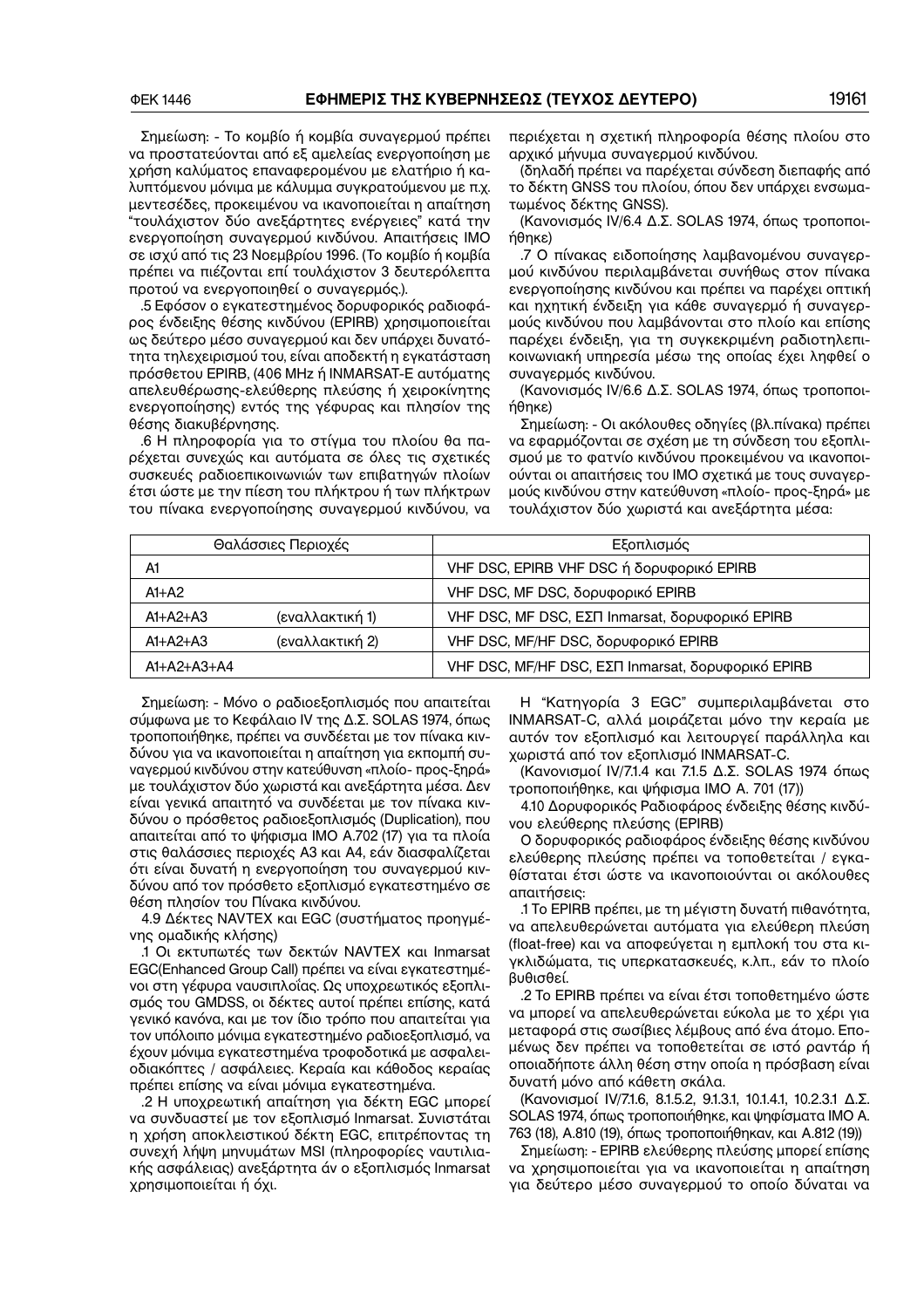εκπέμψει συναγερμό κινδύνου προς την ξηρά από ή πλησίον της γέφυρας ναυσιπλοΐας του πλοίου. Υπό αυ− τές τις συνθήκες το EPIRB ελεύθερης πλεύσης πρέπει να ικανοποιεί τις ακόλουθες πρόσθετες απαιτήσεις σε σχέση με τη θέση εγκατάστασης του:

.3 Το EPIRB πρέπει να εγκαθίσταται στην περιοχή της γέφυρας ναυσιπλοΐας, π.χ. στα φτερά της γέφυρας ναυ− σιπλοΐας. Η πρόσβαση μέσω κάθετης σκάλας δεν πρέπει να γίνεται αποδεκτή. Μια θέση πάνω από το οιακιστήριο μπορεί να γίνεται αποδεκτή, για να ικανοποιηθεί αυτή η απαίτηση, εάν είναι προσβάσιμη με σκαλοπάτια ή

(Κανονισμός IV/7 Δ.Σ. SOLAS 1974, όπως τροποποιή− θηκε, και COM/Circ.105)

.4 Να είναι δυνατή η ενεργοποίηση του EPIRB με τηλε− χειρισμό από τη γέφυρα. Εάν χρησιμοποιείται τηλεχειρι− σμός, το EPIRB πρέπει να εγκαθίσταται έτσι ώστε να έχει ανεμπόδιστη ημισφαιρική θέα στους δορυφόρους.

(COM/Circ.105)

Σημείωση: − Πρέπει να ληφθεί υπόψη ότι η βασική λειτουργία του EPIRB είναι εκείνη της ελεύθερης πλεύ− σης για αυτόματη ενεργοποίηση του. Εάν οι προα− ναφερόμενες πρόσθετες απαιτήσεις δεν μπορούν να ικανοποιηθούν χωρίς μείωση της αξιοπιστίας της λει− τουργίας ελεύθερης πλεύσης και αυτόματης ενεργο− ποίησης, προτεραιότητα πρέπει να δίδεται σε αυτήν την απαίτηση. Εναλλακτικά πρέπει να εγκαθίστανται δύο EPIRBs ελεύθερης πλεύσης.

.5 Το EPIRB πρέπει να είναι εξοπλισμένο με ένα ρυμά− τιο (κορδόνι) ικανό να επιπλέει κατάλληλο για πρόσδε− ση στις σωσίβιες σχεδίες κ.λπ. Το κορδόνι αυτό πρέπει να διευθετείται έτσι ώστε να αποτρέπεται η εμπλοκή του στις υπερκατασκευές του πλοίου.

(Ψηφίσματα ΙMO A.810 (19) και A.812 (19), όπως τρο− ποποιήθηκαν)

.6 Το EPIRB πρέπει να σημαίνεται με το Δ.Δ.Σ. του πλοίου, τον αριθμό σειράς του EPIRB, το MMSI (εφόσον εφαρμόζεται), την δεκαεξαδική (15 ψηφία) ταυτότητα του, και την ημερομηνία λήξης των συσσωρευτών.

4.11 Αναμεταδότες ραντάρ έρευνας και διάσωσης (SART)

.1 Οι αναμεταδότες ραντάρ έρευνας και διάσωσης πρέπει να τοποθετούνται σε βάση και στις δύο πλευ− ρές του πλοίου και να είναι, κατά προτίμηση, ορατοί από τη γέφυρα ναυσιπλοΐας. Πρέπει να είναι εύκολο να μεταφέρονται οι αναμεταδότες στις σωσίβιες λέμβους ή τις σωσίβιες σχεδίες. Μία ορατή θέση μέσα στη γέ− φυρα ναυσιπλοΐας, κοντά στις εξωτερικές πόρτες είναι ενδεδειγμένη. Εναλλακτικά ένας αναμεταδότης ραντάρ πρέπει να τοποθετείται σε βάση σε κάθε σωσίβια λέμ− βο (συνήθως καλυμμένες σωσίβιες λέμβοι) εάν αυτή η θέση επιτρέπει την γρήγορη μεταφορά του αναμετα− δότη ραντάρ σε οποιαδήποτε σωσίβια λέμβο η οποία πρόκειται να χρησιμοποιηθεί σε κατάσταση έκτακτης ανάγκης. Ο αναμεταδότης ραντάρ πρέπει να είναι εφο− διασμένος με κοντάρι ή άλλη διάταξη συμβατή με την υποδοχή κεραίας των σωσίβιων λέμβων προκειμένου να επιτυγχάνεται το απαιτούμενο ύψος τουλάχιστον 1 μέτρου επάνω από τη επιφάνεια της θάλασσας.

.2 Στα πλοία που φέρουν τουλάχιστον δύο αναμε− ταδότες ραντάρ και είναι εξοπλισμένα με σωσίβιες λέμβους ελεύθερης πτώσης, ο ένας από τους αναμε− ταδότες πρέπει να στοιβάζεται σε μια σωσίβια λέμ− βο ελεύθερης πτώσης και ο άλλος να βρίσκεται στην

άμεση περιοχή της γέφυρας ναυσιπλοΐας έτσι ώστε να μπορεί να χρησιμοποιηθεί επί του πλοίου και να είναι έτοιμος για μεταφορά του σε οποιοδήποτε άλλο σωστικό σκάφος.

(Κανονισμός III/6.2.2 Δ.Σ. SOLAS 1974, όπως τροπο− ποιήθηκε, και ψήφισμα IMO A.802 (19))

.3 Οι αναμεταδότες ραντάρ πρέπει να έχουν αδιάβροχη σήμανση με τις λειτουργικές οδηγίες, την ημερομηνία λήξης συσσωρευτών, το όνομα του πλοίου και το Δ.Δ.Σ.

4.12 Φορητοί (αμφίδρομοι) πομποδέκτες VHF **GMDSS** 

.1 Οι υποχρεωτικοί φορητοί πομποδέκτες VHF, συμπε− ριλαμβανομένων των συσσωρευτών έκτακτης ανάγκης (κύριοι συσσωρευτές συνήθως τύπου λιθίου), πρέπει να τοποθετούνται σε μια κεντρική και εύκολα προσβάσιμη θέση στη γέφυρα ναυσιπλοΐας. Εάν ο εξοπλισμός αυτός τοποθετείται σε ένα ερμάριο που κλειδώνει πρέπει να είναι εύκολη η πρόσβαση στους φορητούς πομποδέ− κτες VHF χωρίς τη χρήση εργαλείων.

.2 Οι κύριοι συσσωρευτές πρέπει να είναι σφραγισμέ− νοι για χρήση μόνο σε καταστάσεις έκτακτης ανάγκης και να είναι σημασμένοι από τον προμηθευτή με την ημερομηνία λήξης των συσσωρευτών.

Ο συσσωρευτής θα θεωρείται ως εξαντλημένος και χρησιμοποιημένος εάν η σφραγίδα του είναι σπασμένη, και θα απαιτείται ένας νέος συσσωρευτής κατά την επι− θεώρηση ραδιοεξοπλισμού (βλ. την απαίτηση IΜΟ για λειτουργία 8 ωρών σε καταστάσεις έκτακτης ανάγκης).

.3 Εάν οι φορητοί πομποδέκτες VHF με επαναφορ− τιζόμενους συσσωρευτές NiCd (δευτερεύοντες συσ− σωρευτές) χρησιμοποιούνται για τις επί του πλοίου επικοινωνίες, θα πρέπει να υπάρχουν φορτιστές για αυτούς τούς συσσωρευτές.

(Κανονισμός III/6.2.1 Δ.Σ. SOLAS 1974, όπως τροπο− ποιήθηκε, και ψηφίσματα IMO Α.762 (18), A.809 (19) και MSC 149 (77))

.4 Οι φορητοί πομποδέκτες VHF πρέπει να έχουν αδιάβροχη σήμανση με το όνομα και Δ.Δ.Σ. του πλοίου. Ο κύριος συσσωρευτής πρέπει να σημαίνεται με την ημερομηνία λήξης του. Οι αριθμοί των διαύλων πρέπει να αναφέρονται πάνω στην συσκευή.

4.13 Φορητοί πομποδέκτες VHF και επικοινωνίες από τις πτέρυγες της γέφυρας ναυσιπλοΐας.

Οι απαιτήσεις για ραδιοεπικοινωνία από τα φτερά της γέφυρας ναυσιπλοΐας προβλέπονται από τη Δ.Σ. SOLAS.

Προκειμένου να ικανοποιείται αυτή η απαίτηση, μπο− ρεί να χρησιμοποιείται ο υποχρεωτικός φορητός πο− μποδέκτης VHF GMDSS (βλ. υποενότητα 4.10).

Εναλλακτικά μπορεί να εγκαθίσταται σε αυτές τις θέ− σεις ένας μονοκατευθυντικός πομποδέκτης VHF ή τηλε− χειριζόμενες μονάδες με επιλογέα διαύλων, μεγάφωνο και μικρόφωνο. Αυτές οι τηλεχειριζόμενες μονάδες πρέπει να ελέγχονται από έναν πομποδέκτη VHF εγκαταστημένο στο πρόσθιο μέρος της γέφυρας ναυσιπλοΐας.

(Κανονισμός IV/6.3 SOLAS 1974, όπως τροποποιήθηκε, και COM/Circ.105)

4.14 Αεροναυτικός κινητός εξοπλισμός ραδιοεπικοι− νωνιών έκτακτης ανάγκης

.1 Όλα τα επιβατηγά πλοία πρέπει να είναι εφοδια− σμένα με μέσα για αμφίδρομες ραδιοεπικοινωνίες επι− σκηνής−ναυαγίου για σκοπούς έρευνας και διάσωσης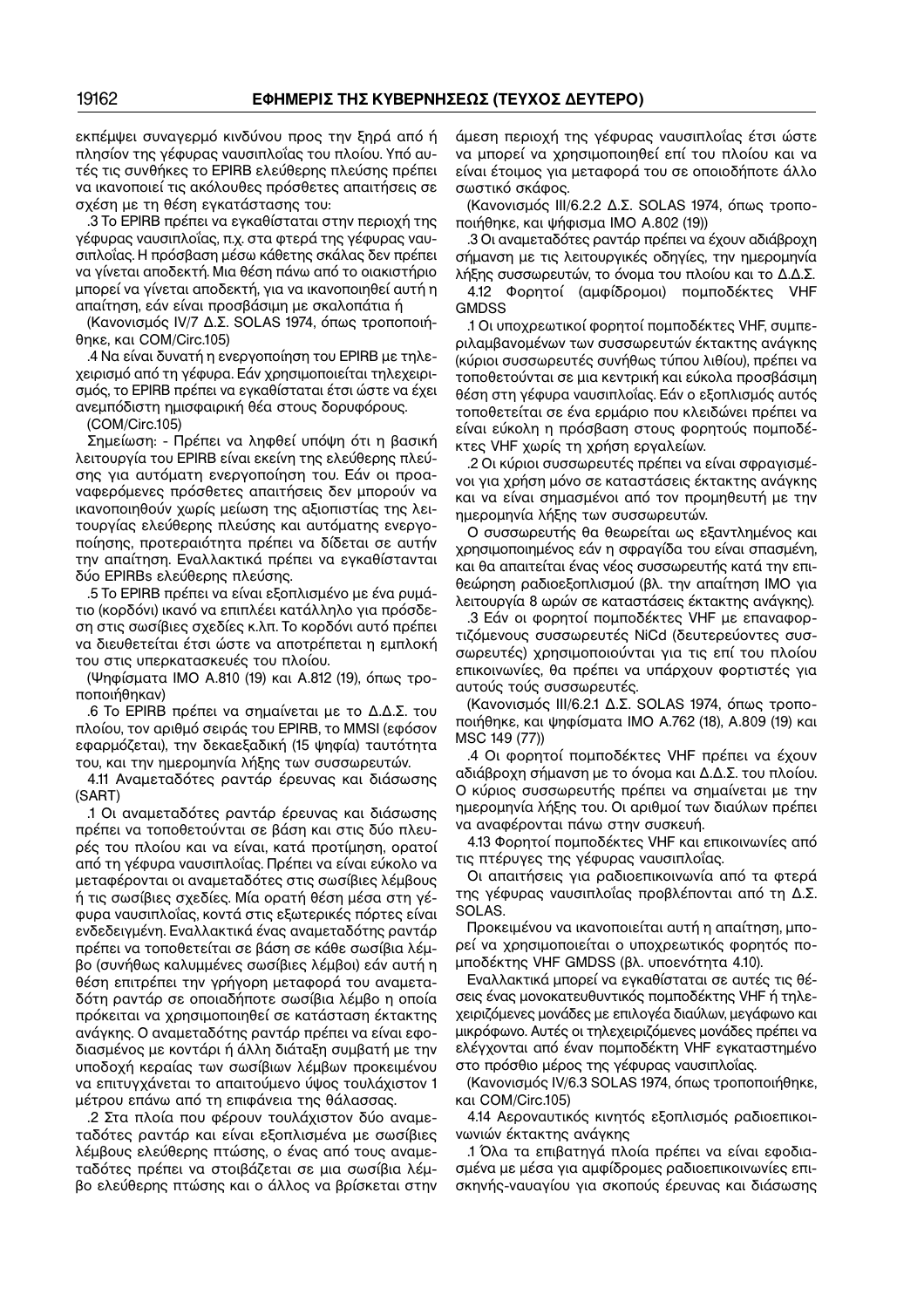με χρήση των αεροναυτικών συχνοτήτων 121, 5 MHz και 123, 1 MHz από τη γέφυρα ναυσιπλοΐας.Τέτοιος εξοπλι− σμός πρέπει να σημαίνεται με το Δ.Δ.Σ. του πλοίου. Ο κύριος συσσωρευτής πρέπει να σημαίνεται με την ημερομηνία λήξης του.

(Κανονισμός IV/7.2 Δ.Σ. SOLAS 1974, όπως τροποποι− ήθηκε)

.2 Ο εγκεκριμένος εξοπλισμός μπορεί να είναι στα− θερού τύπου ή φορητού τύπου.

Ο εξοπλισμός αυτός πρέπει να διαθέτει μόνο τις συ− χνότητες 121, 5 MHz και 123, 1 MHz.

(IMO ψήφισμα MSC80 (70))

4.15 Εξοπλισμός παγκόσμιου δορυφορικού συστήμα− τος ναυσιπλοϊας GNSS

.1 Στα επιβατηγά πλοία, ανεξαρτήτως μεγέθους, οι πληροφορίες θέσης πλοίου πρέπει να παρέχονται συνεχώς και αυτόματα σε όλο το σχετικό εξοπλισμό ραδιοεπικοινωνιών. Με τέτοιες συνδέσεις το στίγμα του πλοίου θα συμπεριλαμβάνεται στους αρχικούς συ− ναγερμούς κινδύνου.

(Κανονισμοί IV/6.5 και V/19 Δ.Σ. SOLAS 1974, όπως τροποποιήθηκε)

.2 Στα φορτηγά πλοία, όπου πρέπει να εγκαθίστα− ται εξοπλισμός GNSS σύμφωνα με το νέο κανονισμό V/19, πρέπει να είναι δυνατή η αυτόματη ενημέρωση της θέσης του πλοίου στον εξοπλισμό DSC και τον εξοπλισμό Inmarsat. Εάν τέτοια αυτόματη ενημέρωση δεν είναι δυνατή, πρέπει να εισάγεται το στίγμα του πλοίου στο σχετικό εξοπλισμό GMDSS χειροκίνητα κατά διαστήματα που δεν θα υπερβαίνουν τις 4 ώρες όταν το πλοίο ταξιδεύει.

(Κανονισμός IV/18 SOLAS 1974, όπως τροποποιήθηκε) Εάν ο εξοπλισμός GNSS συνδέεται με τον εξοπλισμό GMDSS, πρέπει (όπως με τον υποχρεωτικό εξοπλισμό GMDSS) να παρέχεται ενέργεια από την πηγή εφεδρι− κής ενέργειας/συσσωρευτές.

(Κανονισμός IV/13.8 SOLAS 1974, όπως τροποποιήθηκε) 4.16 Συνδέσεις των αισθητήρων ναυσιπλοϊας

4.16.1 Δέκτης GNSS

Ο δέκτης GNSS πρέπει να συνδέεται με το σχετικό εξοπλισμό ραδιοεπικοινωνιών (κωδικοποιητή DSC, δορυ− φορικό εξοπλισμό GMDSS) προκειμένου να παρέχονται συνεχώς και αυτόματα στο ραδιοεξοπλισμό αυτό οι πληροφορίες θέσης του πλοίου.

Στον δέκτη GNSS πρέπει επίσης να παρέχεται ενέργεια από την πηγή εφεδρικής ενέργειας/συσσωρευτές(όπως με τον υποχρεωτικό εξοπλισμό GMDSS).

4.16.2 Αισθητήρας πορείας.

Εάν ο δορυφορικός εξοπλισμός GMDSS απαιτεί αυτό− ματη ρύθμιση κεραιών σύμφωνα με την πορεία του πλοί− ου, πρέπει να συνδέεται σ'αυτόν ο αισθητήρας πορείας (γυροσκοπική πυξίδα). Στην περίπτωση αυτή πρέπει επί− σης να παρέχεται ενέργεια στην γυροσκοπική πυξίδα από την πηγή εφεδρικής ενέργειας / συσσωρευτές.

5. ΕΓΚΑΤΑΣΤΑΣΗ ΚΕΡΑΙΩΝ

5.1 Γενικά

Ιδιαίτερη προσοχή πρέπει να δίδεται στη θέση και την εγκατάσταση των διαφόρων κεραιών στο πλοίο προκει− μένου να εξασφαλίζεται αποτελεσματική και αποδοτική επικοινωνία. Λανθασμένα εγκατεστημένες κεραίες θα υποβιβάσουν την απόδοση του ραδιοεξοπλισμού και θα μειώσουν την εμβέλεια των ραδιοεπικοινωνιών

5.2 Θέση των κεραιών VHF

.1 Οι κεραίες VHF πρέπει να τοποθετούνται σε θέση, όσο είναι δυνατό υψηλότερα και όσο το δυνατό ελεύθε− ρη, με τουλάχιστον 2 μέτρα οριζόντιου διαχωρισμού από τις κατασκευές που περιλαμβάνουν αγώγιμα υλικά.

.2 Οι κεραίες VHF πρέπει να έχουν κάθετη πόλωση. .3 Ιδανικά δεν πρέπει να υπάρχουν περισσότερες από μια κεραία στο ίδιο επίπεδο.

.4 Πρέπει να δίδεται προτεραιότητα στη θέση των υπο− χρεωτικών κεραιών VHF έναντι των κεραιών κινητής τη− λεφωνίας. Εάν ευρίσκονται στο ίδιο επίπεδο, η απόσταση μεταξύ τους πρέπει να είναι τουλάχιστον 5 μέτρα.

.5 Συνιστάται η χρήση καλωδίου διπλής θωράκισης με μέγιστη απώλεια 3 dB.

.6 Όλοι οι υπαίθρια εγκατεστημένοι συνδετήρες στα ομοαξονικά καλώδια πρέπει να είναι από την σχεδίασή τους υδατοστεγείς προκειμένου να παρέχουν προστασία στα καλώδια κεραιών κατά της διείσδυσης ύδατος.

.7 Η κεραία AIS VHF πρέπει να εγκαταθίσταται σε από− σταση ασφαλείας από τις υψηλής ισχύος πηγές ενέργει− ας όπως το ραντάρ και άλλες κεραίες πομπών ραδιοε− ξοπλισμού, κατά προτίμηση τουλάχιστον 3 μέτρα μακριά από αυτές και έξω από τη δέσμη εκπομπής τους.

.8 Η κεραία AIS VHF πρέπει να τοποθετείται κατευθείαν επάνω ή κάτω από την πρωτεύουσα κεραία ραδιοτηλεφώ− νου VHF του πλοίου, χωρίς οριζόντιο διαχωρισμό και με ελάχιστη κατακόρυφη απόσταση διαχωρισμού 2 μέτρα. Εάν βρίσκεται στο ίδιο επίπεδο με άλλες κεραίες, η από− σταση απο αυτές πρέπει να είναι τουλάχιστον 5 μέτρα.

5.3 Θέση και επιλογή των κεραιών MF/HF

.1 Τα στηρίγματα της κεραίας ή της βάσης κεραίας πρέπει να είναι κατασκευασμένα έτσι ώστε να αντέχουν στις καταπονήσεις από τις ταλαντεύσεις και δονήσεις. Η κεραία εκπομπής τύπου «μαστιγίου» πρέπει να είναι εγκατεστημένη όσο το δυνατόν πιο κάθετα.

.2 Οι κεραίες σύρματος πρέπει να προστατεύονται από θραύση με τοποθέτηση αδύνατου συνδέσμου (weak link).

.3 Οι κεραίες μαστιγίου πρέπει να είναι εγκατεστημέ− νες όσο το δυνατόν πιο κάθετα και να εδράζονται σε μια υπερυψωμένη θέση στο πλοίο τουλάχιστον 1 μέτρο μακριά από αγώγιμες κατασκευές.

.4 Προσοχή πρέπει να δίδεται στις αυτοστηριζόμενες κάθετες κεραίες και στην ακτίνα ταλάντευσής των.

.5 Το συνιστώμενο ελάχιστο μήκος κεραίας είναι 8 μέτρα.

.6 Η κάθοδος από τη βάση της κεραίας στο συντονι− στή κεραίας (Antenna tuner) πρέπει να είναι μονωμένη και να δρομολογείται όσο το δυνατόν πιο κάθετα και όχι λιγότερο απο 45° ως προς το οριζόντιο επίπεδο.

.7 Η κεραία εκπομπής πρέπει να έχει αντίσταση μόνω− σης ως προς τη γη που συνιστάται να είναι μεγαλύτερη από 50 ΜΩ σε ξηρό καιρό και τουλάχιστον 5 ΜΩ σε υγρό καιρό (ο πομπός να αποσυνδέεται κατά τη μέτρηση).

5.4 Θέση του συντονιστή κεραίας του πομποδέκτη MF/HF

Ο συντονιστής κεραίας πρέπει κανονικά να τοποθε− τείται εξωτερικά (υπαίθρια) και όσο είναι δυνατό κοντά στην κεραία και κατά τέτοιον τρόπο ώστε το καλώδιο καθόδου/το καλώδιο από την κεραία να είναι όσο το δυνατόν πιο κάθετο.

5.5 Κεραίες λήψης

.1 Κατά γενικό κανόνα, όλοι οι δέκτες συμπεριλαμβα− νομένων των δεκτών φυλακής πρέπει να έχουν χωριστή κεραία.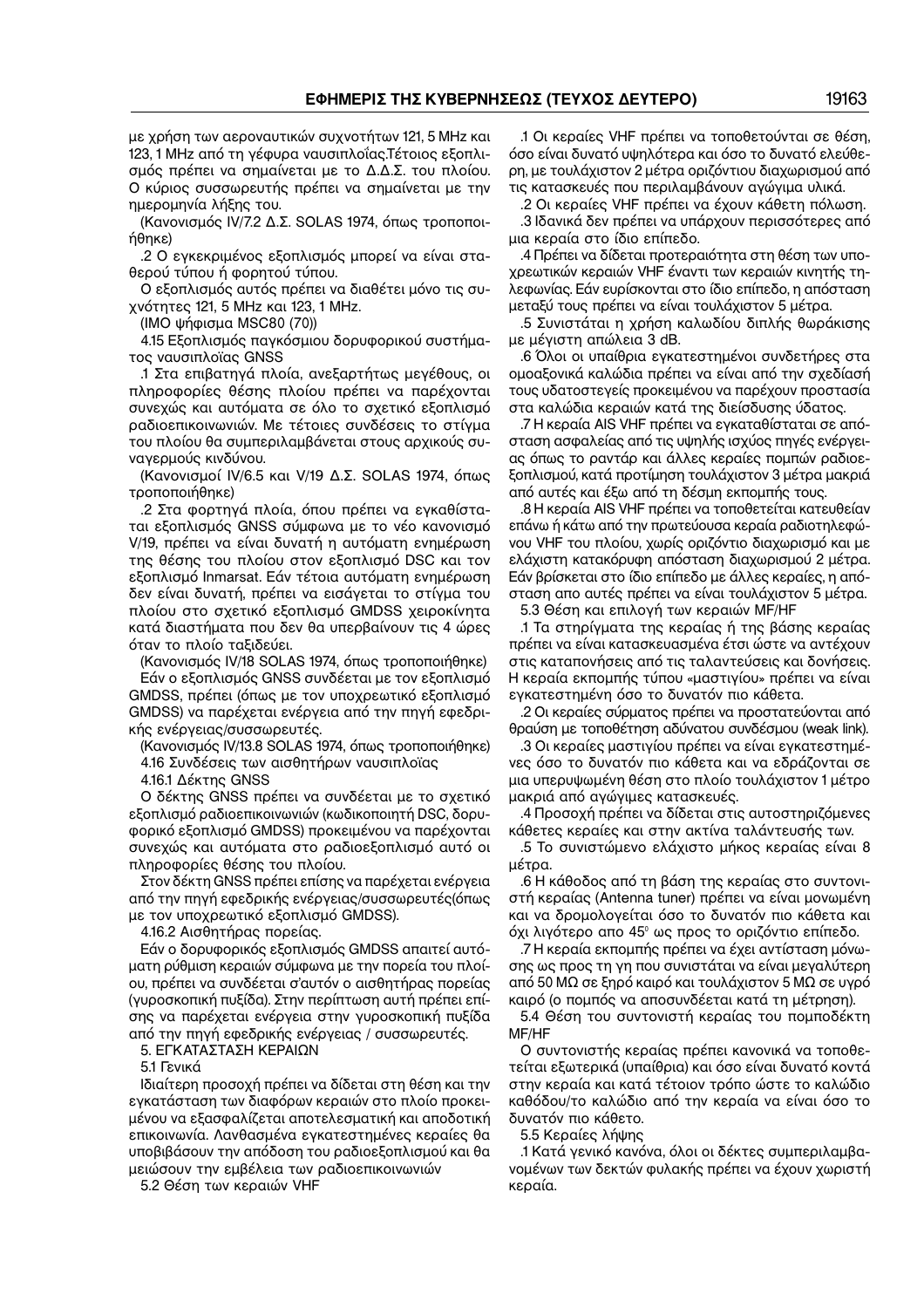.2 Οι κεραίες των δεκτών φυλακής πρέπει να τοπο− θετούνται όσο το δυνατόν μακρύτερα από τις κεραίες πομπών MF/ HF προκειμένου να ελαχιστοποιείται η σί− γαση των δεκτών.

5.6 Κεραίες δορυφορικών επικοινωνιών

5.6.1 Γενικά

.1 Γενικά, οι δορυφορικές κεραίες πρέπει να τοποθε− τούνται έτσι ώστε να έχουν μια ελεύθερη θέα 360° στο δορυφόρο. Στην πράξη ο κανόνας αυτός είναι δύσκολο να επιτευχθεί λόγω σκιών από κοντινές κατασκευές.

.2 Για κεραίες INMARSAT− Α, Β και F−77 (κεραίες κατευ− θυνόμενες σταθεροποιημένες) συνιστάται η διατήρηση επικοινωνίας με το δορυφόρο ευρισκόμενο σε γωνία ανύψωσης τουλάχιστο 5°. Για κεραίες INMARSAT−C (πανκατευθυντικές κεραίες) συνιστάται η διατήρηση επικοινωνίας με το δορυφόρο ευρισκόμενον σε γωνία ανύψωσης τουλάχιστο 5° στην κατεύθυνση πλώρης – πρύμνης και τουλάχιστο 15° στην κατεύθυνση δεξιά – αριστερά.

5.6.2 Εγκατάσταση κεραιών δορυφορικών επικοινω− νιών

Οι ακόλουθες οδηγίες πρέπει να τηρούνται προκει− μένου να εκπληρώνονται οι ανωτέρω συστάσεις:.

.1 Η κεραία πρέπει να ευρίσκεται στην κορυφή του ιστού ραντάρ ή

.2 σε βάθρο, στον ιστό ραντάρ, ή στο άνω κατάστρω− μα έτσι ώστε:

• για τις κατευθυνόμενες κεραίες οι σκιές από τις κατασκευές, ειδικά μέσα σε απόσταση 10 μέτρων, να είναι κατά μέγιστο 6°

• για τις πανκατευθυντικές κεραίες οι σκιές από τις κατασκευές, ειδικά μέσα σε μια απόσταση 1 μέτρου, να είναι κατά μέγιστο 2°.

.3 Οι κεραίες πρέπει να εγκαθίστανται σε μια εύκολα προσιτή θέση.

.4 Οι δορυφορικές κεραίες δεν πρέπει να ευρίσκονται σε περιοχή όπου μπορούν να βλαφτούν από θερμότητα και καπνό.

.5 Η δορυφορική κεραία δεν πρέπει να τοποθετείται στο ίδιο επίπεδο με την κεραία ραντάρ του πλοίου.

.6 Οι κεραίες GNSS δεν πρέπει να ευρίσκονται κοντά ή στο ίδιο επίπεδο με την κεραία Inmarsat.

.7 Προσοχή πρέπει να δίδεται στην εγκατάσταση της κεραίας Inmarsat σε κατάλληλο βάθρο.

(Ψηφίσματα IΜΟ A.663 (16), A.698 (17), A.807 (19) όπως τροποποιήθηκε, A.808 (19) και MSC.130 (75)καθώς και οδηγίες εγκατάστασης & σχεδίασης του Inmarsat)

Σημείωση: − Ο ιστός ή το βάθρο πρέπει να είναι έτσι κατασκευασμένα ώστε να μειώνονται οι δονήσεις όσο το δυνατόν περισσότερο.

5.6.3 Αποστάσεις ασφαλείας κεραιών

.1 Συνιστάται η ακόλουθη "ασφαλής απόσταση" από τις κεραίες Inmarsat ώς προς τις λοιπές κεραίες και την μαγν. πυξίδα:

.2 Η απόσταση από κεραία HF πρέπει να είναι μεγα− λύτερη από 5 μέτρα.

.3 Η απόσταση από κεραίες VHF πρέπει να είναι με− γαλύτερη από 4 μέτρα.

.4 Η απόσταση από την μαγνητική πυξίδα πρέπει να είναι μεγαλύτερη από 3 μέτρα. (βλ. Εγχειρίδιο εγκατά− στασης του εξοπλισμού και οδηγίες Inmarsat)

5.6.4 Κεραία INMARSAT−C

Η κεραία πρέπει να είναι κατασκευασμένη έτσι ώστε να λειτουργεί σε συνθήκες διατοιχισμών και προνευστα−

σμών μέχρι και 15°. Προκειμένου να επιτευχθεί αυτό το αποτέλεσμα, η κεραία πρέπει να τοποθετείται σε τέτοια θέση ώστε δεν θα υποβιβάζεται η απόδοση του εξοπλι− σμού απο κανένα αντικείμενο ή κατασκευή που ευρίσκε− ται υψηλότερα απο 15° σε σχέση με τον ορίζοντα.

Σημείωση: − Όπου είναι δύσκολο να εκπληρωθεί αυτή η σύσταση στην κατεύθυνση πλώρα−πρύμνα (διάμηκες του πλοίου), η ελεύθερη περιοχή σε αυτήν την κατεύθυνση μπορεί να μειωθεί σε πάνω απο 5° από τον ορίζοντα.

(Ψηφίσματα IΜΟ A.663 (16) και A.807 (19), όπως τρο− ποποιήθηκε)



5.6.5 Υπολογισμός της απόστασης από εμπόδια:

Εάν εμπόδια όπως ο ιστός, η καπνοδόχος κ.λπ. είναι αναπόφευκτα, οι ακόλουθες οδηγίες πρέπει να εφαρ− μόζονται:

Η απόσταση ως προς το εμπόδιο πρέπει να είναι τόση ώστε το εμπόδιο να καλύπτει μόνο έναν τομέα 2°.

Σημείωση: − Σε τέτοια περίπτωση η ασφαλής απόστα− ση θα είναι η ακόλουθη: 20 (φορές επί) την διάμετρο του εμποδίου (σε μέτρα).



Εάν εγκαθίστανται δύο κεραίες INMARSAT−C η κάθετη απόσταση μεταξύ τους πρέπει να είναι τουλάχιστον 1 μέτρο για να περιορίζεται η παρεμβολή.

5.6.6 Καλώδια κεραιών

Οι προδιαγραφές των κατασκευαστών σχετικά με τη συνολική μείωση και τη μέγιστη αντίσταση DC (βραχυ− κύκλωμα στο ένα άκρο) πρέπει να πληρούνται.

Μόνο διπλής θωράκισης καλώδιο θα πρέπει να χρη− σιμοποιείται.

5.6.7 Κεραίες προαιρετικού ραδιοεξοπλισμού

Οι κεραίες του προαιρετικού ραδιοεξοπλισμού μπο− ρούν να τοποθετούνται στο άνω κατάστρωμα, υπό τον όρο ότι η χρήση τους δεν παρεμποδίζει τις κεραίες του υποχρεωτικού ραδιοεξοπλισμού.

Όταν εγκαθίσταται κινητό τηλέφωνο στα πλοία, ιδιαίτε− ρη προσοχή πρέπει να δίδεται στο γεγονός ότι μερικοί τύ− ποι κινητών τηλεφώνων (ειδικά εξοπλισμός GSM) μπορεί να παρεμποδίζουν τον εξοπλισμό ραδιοπλοήγησης του πλοίου (ειδικά GNSS) και άλλο ηλεκτρονικό εξοπλισμό.

5.7 Εγκατάσταση ομοαξονικών καλωδίων

Τα ομοαξονικά καλώδια πρέπει να εγκαταθίστανται σε χωριστή διοχέτευση και τουλάχιστον 10 εκατ. μακριά από καλώδια παροχής ηλεκτρικού ρεύματος.

Λάθος εγκατάσταση των καλωδίων πιθανό να αλλάξει τη χαρακτηριστική σύνθετη αντίστασή τους με συνέ− πεια αντανακλάσεις ισχύος, οι οποίες θα μειώσουν το σήμα RF και την απόδοση του ραδιοεξοπλισμού.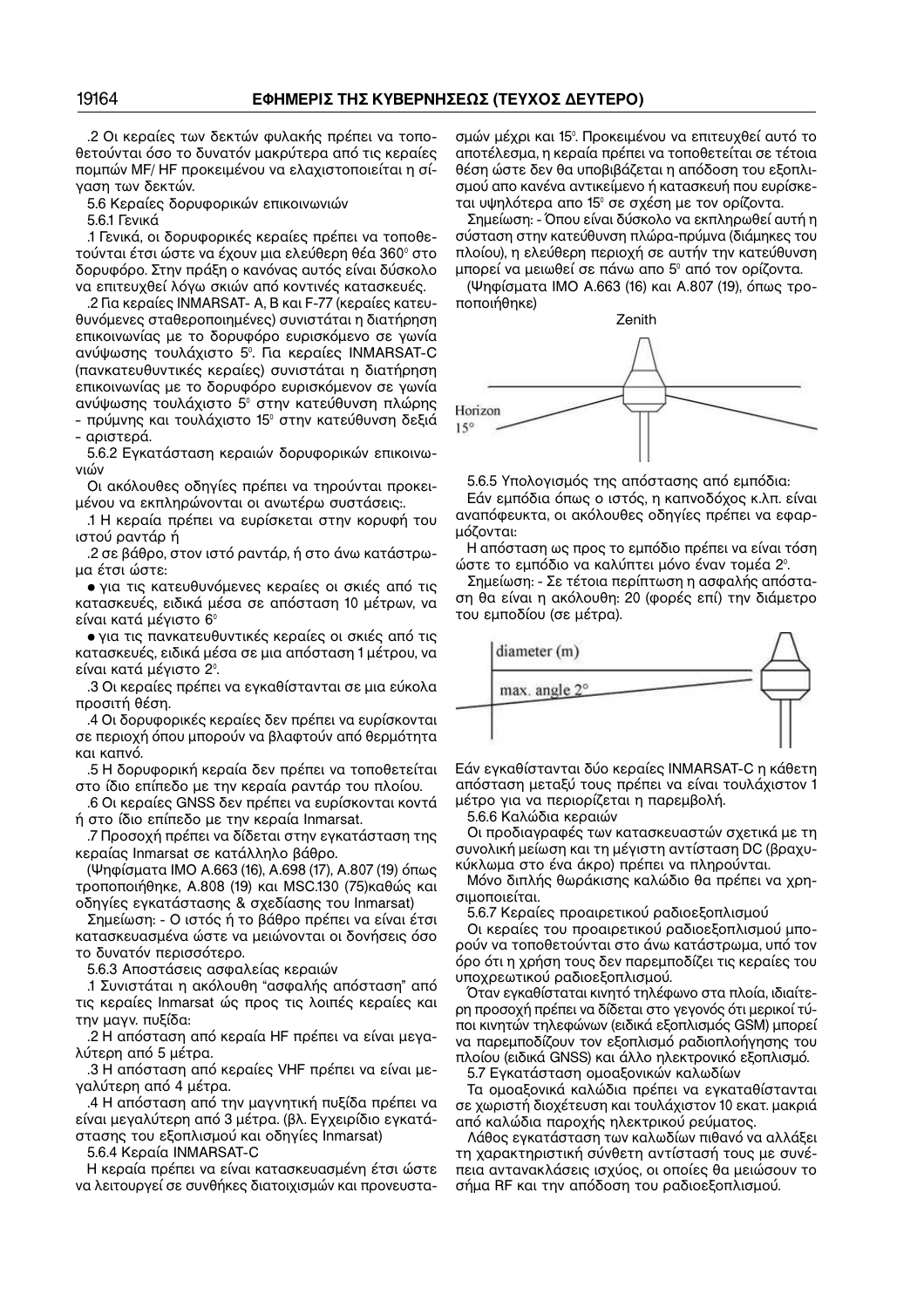Στις κεραίες VHF η ανακλώμενη ισχύς δεν πρέπει να είναι μεγαλύτερη από το 10% της μετρημένης ισχύος εξόδου.

Οι ακόλουθες οδηγίες πρέπει να εφαρμόζονται κατά την κάμψη των ομοαξονικών καλωδίων:

.1 Τα καλώδια πρέπει να διασταυρώνονται κάθετα.

.2 Όπου υπάρχει κάμψη σε μόνιμη κατασκευή η ακτίνα κάμψης πρέπει να είναι 5πλάσια της εξωτερικής δια− μέτρου του καλωδίου.

.3 Όπου υπάρχουν αρκετές κάμψεις η ακτίνα κάμψης πρέπει να είναι 10πλάσια της εξωτερικής διαμέτρου του καλωδίου.

.4 Όταν χρησιμοποιείται εύκαμπτο καλώδιο η ακτίνα κάμψης πρέπει να είναι 20πλάσια της εξωτερικής δια− μέτρου του καλωδίου.

6. ΗΛΕΚΤΡΟΜΑΓΝΗΤΙΚΗ ΣΥΜΒΑΤΟΤΗΤΑ, ΓΕΙΩΣΗ ΚΑΙ ΘΩΡΑΚΙΣΗ ΚΑΛΩΔΙΩΝ

6.1 Ηλεκτρομαγνητική συμβατότητα (EMC)

6.1.1 Γενικά

Όλα τα λογικά και πρακτικά μέτρα πρέπει να λαμ− βάνονται για να διασφαλίζεται η ηλεκτρομαγνητική συμβατότητα (EMC) μεταξύ του λοιπού εξοπλισμού και του εξοπλισμού ραδιοεπικοινωνιών και ναυσιπλοϊας που υπάρχει στο πλοίο σύμφωνα με τις σχετικές απαιτήσεις των κεφαλαίων IV και V της Δ.Σ. SOLAS, όπως τροπο− ποιήθηκε. Προκειμένου να αποφεύγονται οι παρεμβολές ισχύουν οι ακόλουθοι κανόνες:

.1 Οι εγκαταστάσεις ραδιοεπικοινωνιών δεν θα πρέ− πει να προκαλούν επιβλαβείς παρεμβολές σε άλλα ηλεκτρονικά, ηλεκτρικά ή ναυτιλιακά συστήματα του πλοίου.

.2 Παρ όλα αυτά, τα άλλα συστήματα του πλοίου δεν θα πρέπει να προκαλούν επιβλαβείς παρεμβολές στην εγκατάσταση ραδιοεπικοινωνιών.

.3 Προκειμένου να αποφευχθεί η ηλεκτρομαγνητική παρεμβολή θορύβου είναι ουσιαστικό να ακολουθούνται σωστά οι οδηγίες των κατασκευαστών σχετικά με την ηλεκτρομαγνητική συμβατότητα, την θωράκιση καλω− δίων και την γείωση.

(Κανονισμοί IV/6.2.1 και V/17 SOLAS 1974 όπως τρο− ποποιήθηκε, και Ψηφίσματα IMO Α. 694 (17) και A.813 (19))

6.1.2 Προαιρετικός ραδιοεξοπλισμός

Πρόσθετος προαιρετικός ραδιοεξοπλισμός (μη GMDSS) μπορεί να είναι ο ακόλουθος:

− κινητό τηλέφωνο

− σταθμοί ραδιοερασιτεχνών και

− δορυφορικοί σταθμοί.

Η λειτουργία τέτοιου εξοπλισμού είναι κατά την κρίση του πλοιάρχου. Μπορεί να εγκαταθίσταται στη γέφυρα υπό τον όρο ότι ικανοποιούνται οι απαιτήσεις EMC και δεν υποβιβάζονται η ναυσιπλοΐα και οι ραδιοεπι− κοινωνίες.

6.2 Θωράκιση καλωδίων

Προκειμένου να αποφεύγονται οι επιβλαβείς παρεμ− βολές πρέπει να εφαρμόζονται οι ακόλουθες οδηγίες σχετικά με την θωράκιση των καλωδίων:

.1 Πρέπει να χρησιμοποιούνται ομοαξονικά καλώδια ώς κάθοδοι όλων των κεραιών δεκτών και το πλέγμα πρέπει να συνδέεται στη γη τουλάχιστον στο ένα άκρο του.

.2 Όλα τα καλώδια που ευρίσκονται σε απόσταση 2 μέτρων από κεραία εκπομπής πρέπει να είναι θωρα− κισμένα και η θωράκιση κατάλληλα γειωμένη μέσα σε μεταλλικό σωλήνα ή αγωγό.

6.3 Γειώσεις

Η γείωση του ραδιοεξοπλισμού πρέπει να πραγμα− τοποιείται σύμφωνα με τις κατάλληλες οδηγίες, για την γείωση των ναυτικών εγκαταστάσεων, που περι− λαμβάνονται στα διεθνή πρότυπα. Μεγάλη προσοχή πρέπει να δίδεται προκειμένου να εκπληρώνονται οι ακόλουθοι κανόνες:

.1 Κάθε μονάδα του ραδιοεξοπλισμού πρέπει να έχει χωριστή σύνδεση γείωσης.

.2 Οι συντονιστές κεραίας MF/HF πρέπει να γειώνονται είτε με πλέγμα χαλκού είτε με μια ταινία χαλκού.

.3 Η ράβδος ή ο ιμάντας της γείωσης πρέπει να είναι όσο το δυνατό βραχύτερος, δεν πρέπει να είναι μα− κρύτερος από ένα μέτρο σε μήκος, και πρέπει να έχει πλάτος τουλάχιστον 60 χιλ.

.4 Για γείωση με ιμάντα μέχρι 5 μέτρα μήκος το πλά− τος πρέπει να είναι τουλάχιστον 100 χιλ. (συνήθως εφαρμόζεται σε πλοία κατασκευασμένα από ξύλο ή συνθετικά υλικά).

.5 Πρέπει να σημειωθεί ότι ένας μακρύς ιμάντας ή ράβδος γείωσης ενεργεί ως κεραία και ακτινοβολεί ενέργεια.

.6 Οι χάλκινοι ράβδοι και ιμάντες πρέπει να συγκολ− λούνται στο μεταλλικό διάφραγμα προκειμένου να ελαχιστοποιείται η διάβρωση και οι δονήσεις και να υπάρχει καλή γείωση.

.7 Μεγάλη προσοχή πρέπει να δίδεται κατά την γείω− ση του ραδιοεξοπλισμού σε πλοία με υπερκατασκευές αλουμινίου προκειμένου να αποφεύγεται η γαλβανική διάβρωση. Σε τέτοια πλοία πρέπει να χρησιμοποιείται εγκεκριμένη και αποδεκτή μέθοδος γείωσης.

Σημείωση: − Η ανεπαρκής γείωση του ενισχυτού ισχύ− ος μπορεί να δημιουργήσει χωρητικές και επαγωγικές συνδέσεις μεταξύ των καλωδίων τροφοδοσίας κ.λπ. και να προκαλέσει παρεμβολές στο σύστημα συναγερμού πυρκαγιάς, στον εξοπλισμό ναυσιπλοϊας, στην ενδοε− πικοινωνία και σε άλλο εξοπλισμό. Μπορεί επίσης να μειωθεί η ισχύς εξόδου του πομπού.

7. ΠΗΓΕΣ ΕΝΕΡΓΕΙΑΣ

7.1 Κύρια πηγή ηλεκτρικής ενέργειας.

Η κύρια πηγή ηλεκτρικής ενέργειας ορίζεται ως η κύρια πηγή ενέργειας του πλοίου.

Όλος ο βασικός και πρόσθετος εξοπλισμός πρέπει να έχει μια ανεξάρτητη παροχή ηλεκτρικού ρεύματος από την κύρια πηγή ηλεκτρικής ενέργειας του πλοίου.

Το σύστημα φόρτισης συσσωρευτών που χρησιμο− ποιείται για την φόρτιση των συσσωρευτών εφεδρικής τροφοδότησης πρέπει επίσης να διαθέτει ανεξάρτητη παροχή από την κύρια πηγή ενέργειας.

Δεν είναι ενδεδειγμένο να παρέχεται η κύρια πηγή ηλεκτρικής ενέργειας στον εξοπλισμό GMDSS μέσω του φορτιστή συσσωρευτών εφεδρικής τροφοδότησης. Σε τέτοια περίπτωση, εάν παρουσιασθεί κάποιο πρό− βλημα στο φορτιστή συσσωρευτών και καταστεί αυτός ελαττωματικός, μπορεί να μην είναι δυνατή η τροφοδό−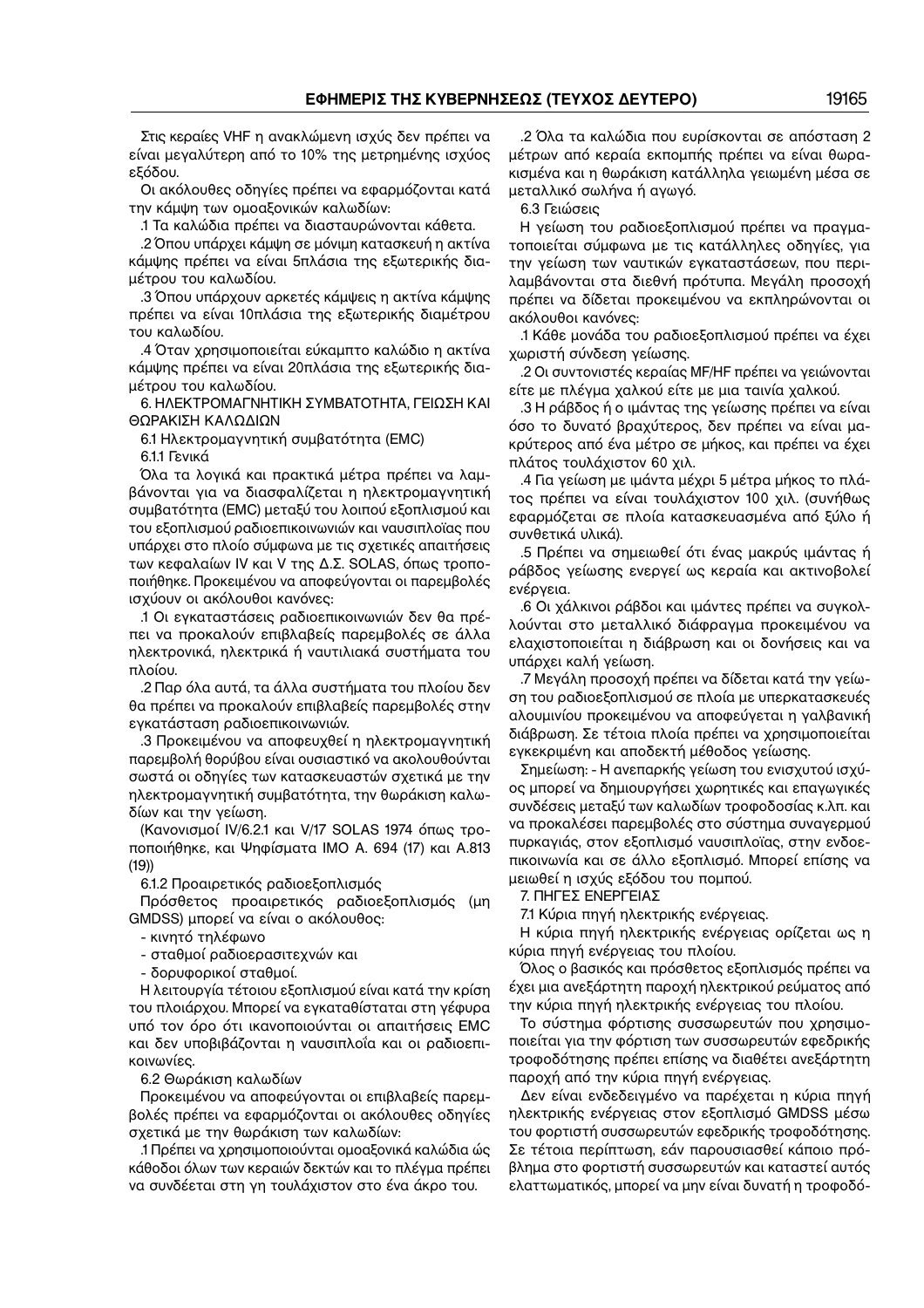τηση του εξοπλισμού από την κύρια πηγή ενέργειας του πλοίου. Οι συσσωρευτές που χρησιμοποιούνται στην πηγή εφεδρικής ενέργειας θα εκφορτιστούν τελικά κα− ταλήγοντας σε απώλεια όλων των παροχών ηλεκτρικής τροφοδότησης.

(Κεφάλαιο ΙΙ Δ.Σ. SOLAS 1974, όπως τροποποιήθηκε, και Ψήφισμα IMO Α. 702 (17), παράρτημα, στοιχείο 2.3) 7.2 Πηγή ηλεκτρικής ενέργειας έκτακτης ανάγκης

Η πηγή ηλεκτρικής ενέργειας έκτακτης ανάγκης ορί− ζεται ως η τροφοδότηση έκτακτης ανάγκης και συνή− θως λαμβάνεται από τη γεννήτρια έκτακτης ανάγκης του πλοίου. Οι απαιτήσεις της Δ.Σ. SOLAS για την πηγή έκτακτης ανάγκης δεν ισχύουν για φορτηγά πλοία μι− κρότερα από 500 κ.ο.χ. (gt). Όλα τα άλλα πλοία SOLAS που κατασκευάσθηκαν την ή μετά την 1η Ιουλίου 1986 απαιτείται να διαθέτουν πηγή ηλεκτρικής ενέργειας έκτακτης ανάγκης. Πρέπει να σημειωθεί ότι οι απαιτή− σεις GMDSS σχετικά με την πηγή έκτακτης ανάγκης είναι υποχρεωτικές μόνο για τα πλοία που κατασκευ− άσθηκαν μετά από την 1η Φεβρουαρίου 1995.

Η πηγή έκτακτης ανάγκης πρέπει να είναι επαρκής για την λειτουργία του βασικού και του πρόσθετου εξοπλισμού (εφόσον εφαρμόζεται) για την περίοδο που προβλέπεται στο Κεφάλαιο ΙΙ της Δ.Σ. SOLAS, δηλ.18 ώρες για τα φορτηγά πλοία και 36 ώρες για τα επι− βατηγά πλοία.

(Κανονισμοί ΙΙ− 1/42 και 43 Δ.Σ. SOLAS 1974, όπως τρο− ποποιήθηκε)

7.3 Πηγή εφεδρικής ενέργειας.

.1 Η πηγή ή πηγές εφεδρικής ενέργειας της εγκα− τάστασης ραδιοεπικοινωνιών πρέπει να πληρούν τις απαιτήσεις που προβλέπονται στον κανονισμό IV/13 της Δ.Σ. SOLAS 1974, όπως τροποποιήθηκε, και στα ψηφίσματα IMO A.694 (17) και A.702 (17), όπως ισχύουν. Αποτελείται συνήθως από επαναφορτιζόμενους συσ− σωρευτές και χρησιμοποιείται για να παρέχει ενέργεια στον εξοπλισμό ραδιοεπικοινωνιών σε περίπτωση βλά− βης της κύριας πηγής ηλεκτρικής ενέργειας και της πηγής ηλεκτρικής ενέργειας έκτακτης ανάγκης.

Όλα τα επιβατηγά πλοία ανεξάρτητα από το μέγεθος και τα φορτηγά 300 κ.ο.χ. και άνω πρέπει να διαθέτουν εφεδρική πηγή ή πηγές ενέργειας για τη λειτουργία του βασικού και του πρόσθετου εξοπλισμού όπου απαιτείται τέτοιος εξοπλισμός.

.2 Η μετάβαση από την κύρια πηγή ενέργειας ή την πηγή έκτακτης ανάγκης στην πηγή εφεδρικής ενέρ− γειας πρέπει να γίνεται αυτόματα και με τέτοιο τρόπο ώστε και ο βασικός και πρόσθετος εξοπλισμός ραδιο− επικοινωνιών να συνδέονται ταυτόχρονα. Όπου η μετά− βαση γίνεται χειροκίνητα ο διακόπτης πρέπει να είναι εύκολα προσβάσιμος στο χειριστή ραδιοεπικοινωνιών, να είναι σημασμένος ευκρινώς και να ευρίσκεται στη γέφυρα ναυσιπλοΐας. Η μετάβαση δεν πρέπει να οδηγεί σε απώλεια στοιχείων αποθηκευμένων σε μνήμες.

.3 Μία συστοιχία συσσωρευτών μπορεί να είναι αποδε− κτή εάν η χωρητικότητά της είναι επαρκής για την ταυ− τόχρονη τροφοδότηση του βασικού και του πρόσθετου ραδιοεξοπλισμού. Η χωρητικότητα των συσσωρευτών πρέπει επίσης να είναι επαρκής για την τροφοδότηση της γυροσκοπικής πυξίδος (εφόσον εφαρμόζεται), του δέκτη GNSS και του φωτισμού έκτακτης ανάγκης της εγκατάστασης ραδιοεπικοινωνιών.

.4 Οποιαδήποτε βλάβη των συσσωρευτών της εγκα− τάστασης ραδιοεπικοινωνιών ή στο φορτιστή των συσ− σωρευτών αυτών δεν πρέπει να έχει επίπτωση στην λειτουργία αμφότερων βασικού και πρόσθετου ραδιο− εξοπλισμού και δεν πρέπει να εμποδίζει τη λειτουργία του ραδιοεξοπλισμού από την κύρια πηγή ενέργειας του πλοίου ή την πηγή έκτακτης ανάγκης.

.5 Η εφεδρική πηγή ενέργειας πρέπει να είναι ικανή να τροφοδοτήσει την εγκατάσταση ραδιοεπικοινωνιών για τουλάχιστον:

.1 Μία (1) ώρα σε πλοία που είναι εφοδιασμένα με πηγή ενέργειας έκτακτης ανάγκης επαρκή για την τροφοδότηση του εξοπλισμού ραδιοεπικοινωνίών για περίοδο 18 ωρών στα φορτηγά πλοία και 36 ωρών στα επιβατηγά πλοία ή

.2 Έξη (6) ώρες σε πλοία που δεν διαθέτουν πηγή ενέργειας έκτακτης ανάγκης σύμφωνα με παραγρ..1 ανωτέρω.

(Κανονισμοί IV/13.2, 13.4, 13.5, 13.8 Δ.Σ. SOLAS 1974 όπως τροποποιήθηκε, και ψηφίσματα IΜΟ A.694 (17), Α. 702 (17), παράρτημα, στοιχείο 2.3 καθώς και COMSAR/ Circ.16)

7.4 Χωρητικότητα συσσωρευτών ραδιοεγκατάστα− σης

Για τον καθορισμό της ελάχιστης απαιτούμενης χωρη− τικότητας των συσσωρευτών, πέραν των φορτίων που πρόκειται να συνδεθούν σ' αυτούς, προσοχή πρέπει να δίδεται στις αναμενόμενες ακραίες θερμοκρασίες της θέσης εγκατάστασης των συσσωρευτών και στη μείωση της χωρητικότητάς τους κατά τη διάρκεια της ζωής τους.

.1 Οι συσσωρευτές πρέπει να έχουν αρκετή χωρητι− κότητα για να τροφοδοτούν όλο το ραδιοεξοπλισμό του GMDSS για τους συγκεκριμένους χρόνους που περιγράφονται στην υποενότητα 7.3.5 ανωτέρω. Το συνολικό φορτίο για ολόκληρη την ραδιοεγκατάστα− ση πρέπει να υπολογιστεί πριν από την εγκατάσταση των συσσωρευτών εφεδρικής πηγής τροφοδότησης του ραδιοεξοπλισμού.

.2 Όπου ο βασικός και πρόσθετος ραδιοεξοπλισμός δεν μπορεί να χρησιμοποιούνται ταυτόχρονα, η χωρητι− κότητα των συσσωρευτών πρέπει να είναι επαρκής για την τροφοδότηση του εξοπλισμού με τη μεγαλύτερη κατανάλωση.

.3 Όπου ο βασικός και πρόσθετος ραδιοεξοπλισμός τροφοδοτείται ταυτόχρονα η χωρητικότητα των συσ− σωρευτών πρέπει να είναι επαρκής για να ανταποκρί− νεται στη μέση κατανάλωση όλου του συνδεδεμένου εξοπλισμού συμπεριλαμβανομένων οποιωνδήποτε πρό− σθετων φορτίων όπως οι εκτυπωτές, μονάδες οπτικών ενδείξεων(VDUs) κ.λπ.

.4 Εάν η απαίτηση χωρητικότητας των συσσωρευ− τών της εγκατάστασης ραδιοεπικοινωνιών πρέπει να διατηρηθεί πέραν του κανονικού κύκλου ζωής τους, μια πρόσθετη χωρητικότητα 40% πρέπει να προστεθεί στην ελάχιστη υπολογισμένη χωρητικότητα.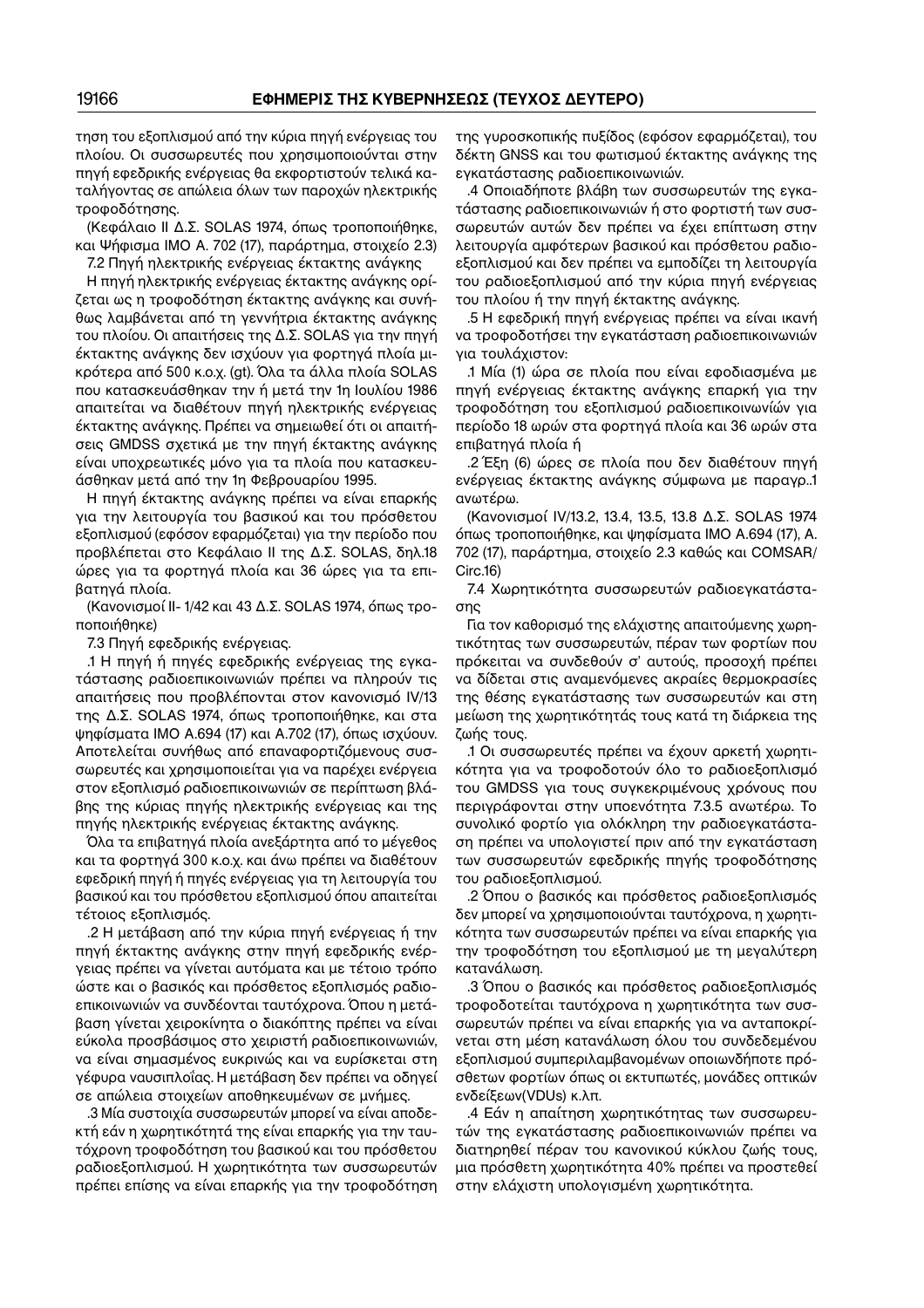.5 Όταν υπολογίζεται ο χρόνος εκφόρτισης οι ακό− λουθες οδηγίες μπορεί να βοηθήσουν:

.1 Η χωρητικότητα ενός συσσωρευτή μολύβδου με οξύ καθορίζεται κανονικά για 20 ώρες εκφόρτισης σε λειτουργική θερμοκρασία 20°C

.2 Η χωρητικότητα για 1 ώρα εκφόρτισης είναι περίπου 50% της χωρητικότητας εκφόρτισης 20 ωρών.

.3 Η χωρητικότητα για εκφόρτιση 6 ωρών είναι περίπου 80% της χωρητικότητας εκφόρτισης 20 ωρών και

.4 Για συσσωρευτές εκτός από αυτούς τύπου μολύ− βδου με οξύ η χωρητικότητα για εκφόρτιση 1 ώρας είναι περίπου 60% της χωρητικότητας εκφόρτισης 10 ωρών και η εκφόρτιση 6 ωρών είναι περίπου 92% της χωρητικότητας εκφόρτισης 10 ωρών.

.6 Η χωρητικότητα των συσσωρευτών ραδιοεξοπλι− σμού πρέπει να ελέγχεται σε χρονικά διαστήματα που δεν υπερβαίνουν τους 12 μήνες όταν το πλοίο δεν ταξιδεύει. Μία μέθοδος ελέγχου της χωρητικότητας συσσωρευτών είναι να εκφορτισθεί πλήρως και να φορ− τιστεί με σύνηθες ρεύμα λειτουργίας για περίοδο 10 ωρών. Εκτίμηση της κατάστασης φόρτισης μπορεί να γίνει οποτεδήποτε, αλλά θα πρέπει να γίνεται χωρίς σημαντική εκφόρτιση του συσσωρευτή όταν το πλοίο ταξιδεύει.

Μια άλλη μέθοδος που θα μπορούσε να εφαρμοσθεί είναι ο έλεγχος της χωρητικότητας με τη βοήθεια ορ− γάνου ελέγχου συσσωρευτών, π.χ. κατά την επιθεώρηση της εγκατάστασης ραδιοεπικοινωνιών.

(Κανονισμός IV/13 Δ.Σ. SOLAS 1974, όπως τροποποιή− θηκε, Ψήφισμα IΜΟ Α. 702 (17) και COMSAR/Circ.16)

Σημείωση: − Κατά τον καθορισμό της χωρητικότητας των συσσωρευτών πρέπει επίσης να ληφθούν υπόψη τα ακόλουθα:

−Οι συσσωρευτές συνήθως δεν φορτίζονται πλή− ρως,

−μείωση της χωρητικότητάς τους λόγω γήρανσης,

−μείωση της χωρητικότητάς τους λόγω υψηλών ή χαμηλών θερμοκρασιών, και

−μείωση της χωρητικότητάς τους λόγω ραγδαίας εκφόρτισης.

7.5 Συσσωρευτές ραδιοεγκατάστασης

Οι συσσωρευτές πρέπει να σημαίνονται κατάλληλα με τον τύπο ή κατασκευαστή, πρότυπη χωρητικότητα και ημερομηνία εγκατάστασης. Η σήμανση πρέπει να είναι ορατή όταν εγκατασταθούν οι συσσωρευτές και καθ' όλη τη διάρκεια της ζωής τους.

Προειδοποίηση κινδύνου έκρηξης πρέπει να τοποθε− τείται κοντά στους εγκατεστημένους συσσωρευτές.

.1 Οποιουδήποτε τύπου ή κατασκευής συσσωρευτές (π.χ. μόλυβδου με οξύ, αλκαλικοί, ελεύθεροι συντήρη− σης, έλκυσης, ημιέλκυσης, κ.λπ.) μπορεί να χρησιμοποι− ούνται ως πηγή εφεδρικής ενέργειας, λαμβανομένων υπόψη των περιβαλλοντικών συνθηκών και της θέσης όπου εγκαθίστανται.

.2 Οι συσσωρευτές πρέπει να διατηρούν την καθο− ρισμένη χωρητικότητά τους όταν βρίσκονται σε οποι− αδήποτε γωνία κλίσης μέχρι 22,5° με οποιοδήποτε προσανατολισμό.

.3 Όλες οι μονάδες συσσωρευτών πρέπει να στηρί− ζονται ασφαλώς έτσι ώστε να μην μετατοπίζονται από την κίνηση του πλοίου.

.4 Ένα εγχειρίδιο οδηγιών που να περιέχει όλες τις απαραίτητες προδιαγραφές των συσσωρευτών πρέπει να είναι διαθέσιμο στο πλοίο. Οι πληροφορίες πρέπει να περιλαμβάνουν τουλάχιστον:

.1 Χωρητικότητα και όρια θερμοκρασίας μέσα στην οποία διατηρείται η δηλωμένη χωρητικότητα για τη συ− γκεκριμένη περίοδο λειτουργίας δηλ.1 ώρα ή 6 ώρες

.2 Όρια τάσης και ρεύματος φόρτισης προκειμένου να τηρούνται οι συσσωρευτές σε πλήρη φόρτιση ενώ ταυτόχρονα προστατεύονται από υπερφόρτιση.

.3 Πραγματική ειδική πυκνότητα του ηλεκτρολύτη και / ή τάση ανά στοιχείο ή την τάση του πλήρως φορτι− σμένου συσσωρευτή.

.4 Οδηγίες για την εκτέλεση ελεγχόμενης δοκιμής εκφόρτισης.

.5 Μεθόδους προσδιορισμού της κατάστασης φόρτι− σης των συσσωρευτών, π.χ. έλεγχος της ειδικής πυκνό− τητας του ηλεκτρολύτη (πυκνότητα οξέος) ή έλεγχος της τάσης εκάστου στοιχείου ή τάσης συσσωρευτών με χρήση ακριβούς οργάνου μέτρησης σύμφωνα με τις οδηγίες του κατασκευαστή των συσσωρευτών.

.6 απαιτήσεις εξαερισμού και

.7 απαιτήσεις συντήρησης.

.5 Εξοπλισμός για τον οποίο απαιτείται χαμηλότερη τάση από τη συνολική τάση της συστοιχίας συσσω− ρευτών δεν πρέπει να συνδέεται με ένα τμήμα της συστοιχίας συσσωρευτών.

.6 Οι συσσωρευτές πρέπει να εγκαταθίστανται στο υψηλότερο μέρος του πλοίου, σε ανυψωμένη θέση και, όσο είναι εφικτό, κοντά στο ραδιοεξοπλισμό.

.7 Η περίπτωση τοποθέτησης συσσωρευτών σε υπαί− θρια τοποθετημένο κιβώτιο πρέπει να αποφεύγεται λόγω της αξιόλογης μεταβολής της θερμοκρασίας.

Σημείωση: − Η ιδανική θέση για την εγκατάσταση των συσσωρευτών της εγκατάστασης ραδιοεπικοινωνιών είναι σε δωμάτιο συσσωρευτών με σταθερή θερμο− κρασία περίπου 20°C.

Γενικά η θέση εγκατάστασης πρέπει να ικανοποιεί τις προδιαγραφές του κατασκευαστού σε σχέση με τις ανοχές θερμοκρασίας και τις περιβαλλοντικές κα− ταπονήσεις σύμφωνα με το πρότυπο IEC 60945 ή άλλο ισοδύναμο πρότυπο.

.8 Συσσωρευτές διαφορετικών τύπων και στοιχείων διαφορετικής κατασκευής, διαφορετικών χωρητικο− τήτων ή διαφορετικών κατασκευαστών δεν πρέπει να αναμιγνύονται σε μια συστοιχία συσσωρευτών.

.9 Συσσωρευτές διαφορετικών τύπων και διαφορετικής κατασκευής στοιχείων δεν πρέπει να εγκαταθίστανται στην ίδια θέση εάν επηρρεάζουν ο ένας στον άλλο.

.10 Πρέπει να παρέχεται ικανοποιητικός εξαερισμός των συσσωρευτών σύμφωνα με τις απαιτήσεις του κα− τασκευαστή τους.

.11 Οι ηλεκτρικές εγκαταστάσεις συμπεριλαμβανομένων και των φορτιστών συσσωρευτών, που βρίσκονται στο δω− μάτιο συσσωρευτών, πρέπει να είναι εγγενώς ασφαλείς.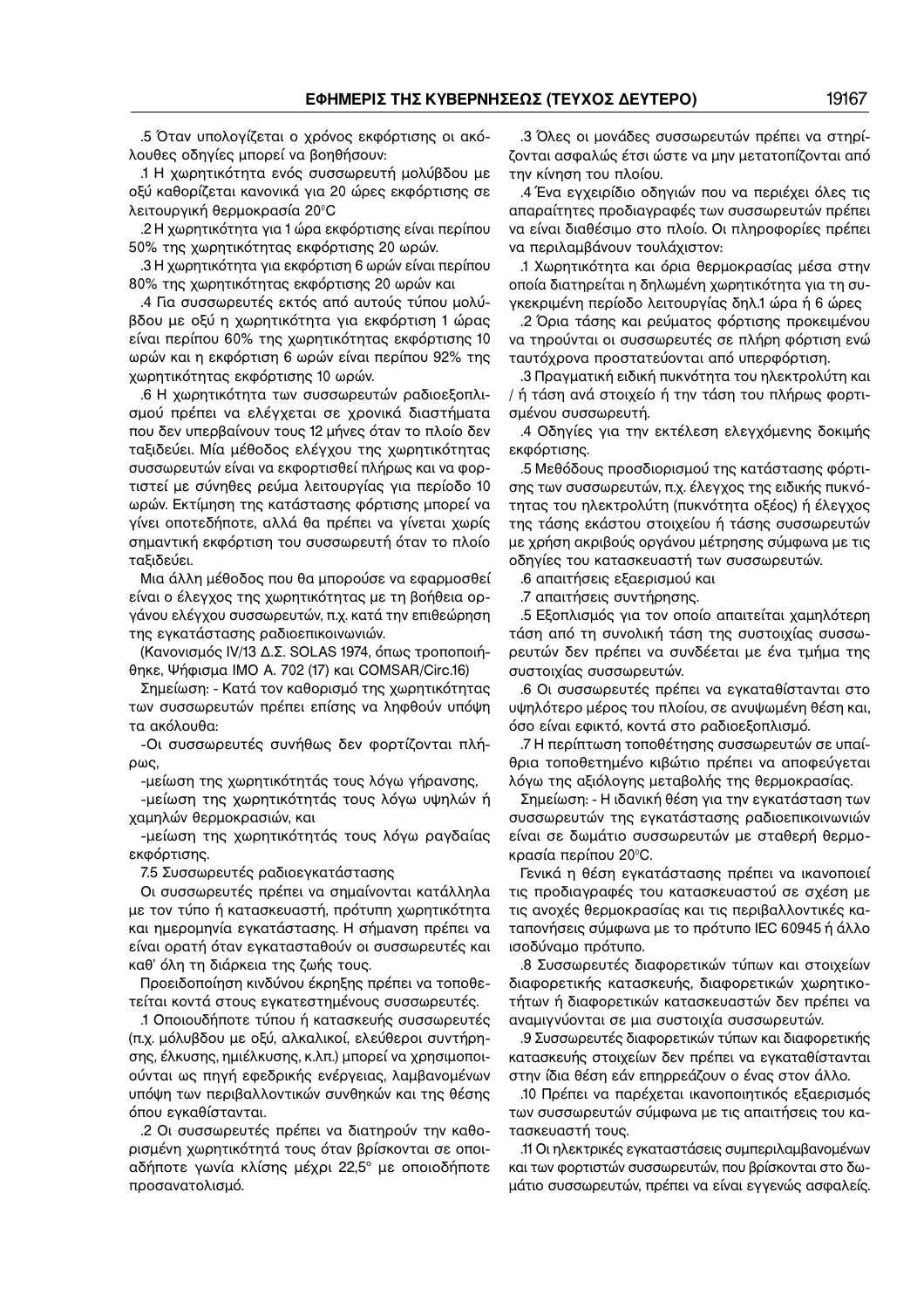.12 Πρέπει να υπάρχει ικανοποιητικός χώρος μεταξύ των συσσωρευτών ή των συστοιχιών συσσωρευτών προκειμένου να παρέχεται δυνατότητα για επιθεώρη− ση και συντήρησή τους.

.13 Η καλωδίωση από τους συσσωρευτές πρέπει να προστατεύεται από γείωση και βραχυκυκλώματα και να είναι κατάλληλα εγκατεστημένη και προστατευμένη με ασφαλιστικές διατάξεις σύμφωνα με τα αναγνωρισμένα διεθνή πρότυπα (IEC 60092−101 και IEC 60533). Τα κα− λώδια των συσσωρευτών πρέπει να έχουν κατάλληλες διαστάσεις για να αποτραπεί η μείωση της τάσης σε μεγάλες καταναλώσεις ρεύματος.

(Κανονισμός V/13 Δ.Σ. SOLAS 1974, όπως τροποποιή− θηκε, και COMSAR/Circ.16)

7.6 Πηγές Αδιάλειπτης ηλεκτρικής ενέργειας (UPS)

Το UPS ορίζεται ως μια συσκευή η οποία παρέχει, για συγκεκριμένη χρονική περίοδο, συνεχή ενέργεια στις συσκευές ραδιοεξοπλισμού ανεξάρτητα από οποιαδή− ποτε διακοπή παροχής ενέργειας της κύριας πηγής ηλεκτρικής ενέργειας ή της πηγής ηλεκτρικής ενέργει− ας έκτακτης ανάγκης του πλοίου. Το UPS εγκατεστη− μένο ως πηγή ή πηγές εφεδρικής ενέργειας, πρέπει να καλύπτει τις γενικές απαιτήσεις που καθορίζονται στον κανονισμό IV/13 της Δ.Σ. SOLAS 1974 όπως τροποποι− ήθηκε, και στο ψήφισμα A.694 (17) όπως εφαρμόζεται, και πρέπει επίσης να συμμορφώνεται με τις ακόλουθες απαιτήσεις:

.1 Να περιλαμβάνει έναν αυτόματο φορτιστή, που συμ− μορφώνεται με τις απαιτήσεις που καθορίζονται στον κανονισμό IV/13 της Δ.Σ. SOLAS 1974.

.2 Περιλαμβάνει επαναφορτιζόμενους συσσωρευτές, που συμμορφώνονται με τις οδηγίες σχετικά με αυτό− ματους φορτιστές.

.3 Πρέπει να λαμβάνονται μέτρα για ακουστικό συνα− γερμό και οπτική ένδειξη στη θέση από την οποία το πλοίο κανονικά πλοηγείται, δείχνοντας οποιαδήποτε βλάβη του UPS η οποία δεν ελέγχεται από το συναγερ− μό και τους ενδείκτες που απαιτούνται από τις οδηγίες σχετικά με τους αυτόματους φορτιστές.

.4 Το UPS πρέπει να τίθεται σε λειτουργία μέσα σε 5 δευτερόλεπτα από την στιγμή ενεργοποίησής του.

.5 Το UPS πρέπει να είναι έτσι σχεδιασμένο και κατα− σκευασμένο ώστε να προστατεύεται από ζημία ως απο− τέλεσμα αποσύνδεσης των συσσωρευτών ή, με τους συσσωρευτές αποσυνδεδεμένους, βραχυκυκλώματος των συνδέσεων των συσσωρευτών του. Εάν αυτή η προστασία παρέχεται με ηλεκτρονικά μέσα θα πρέπει αυτόματα να επαναρυθμίζεται μετά από την αποκατά− σταση της αποσύνδεσης ή του βραχυκυκλώματος των συσσωρευτών.

COMSAR/Circ.16

Σημείωση: − Εάν το UPS δεν ικανοποιεί τις απαιτήσεις του κανονισμού IV/13 της Δ.Σ. SOLAS και του ψηφί− σματος IΜΟ A.702 (17), πρέπει να εγκαταθίστανται δύο χωριστά συστήματα UPS ένα για το βασικό ραδιοεξο− πλισμό και ένα για τον πρόσθετο εξοπλισμό.

Η χωρητικότητα των συσσωρευτών που χρησιμοποι− ούνται στα συστήματα UPS δηλώνεται συνήθως για χρόνο εκφόρτισης 10 ωρών. Όταν εκφορτίζονται αυτοί οι συσσωρευτές σε μικρότερο χρόνο, π.χ.1 ώρα σύμφωνα με τις απαιτήσεις για το GMDSS, θα είναι δυνατή η εκ− μετάλλευση μόνο του 60% περίπου της χωρητικότητας των συσσωρευτών. Επομένως συνιστάται να καθορίζεται η χωρητικότητα αυτών των συσσωρευτών να είναι μιά− μιση φορά μεγαλύτερη από το συνολικό φορτίο.

7.7 Αυτόματοι φορτιστές συσσωρευτών

Οι αυτόματοι φορτιστές των συσσωρευτών της εγκα− τάστασης ραδιοεπικοινωνιών πρέπει να πληρούν τις γενικές απαιτήσεις που καθορίζονται στον κανονισμό IV/13 της Δ.Σ. SOLAS 1974 όπως τροποποιήθηκε, και στο ψήφισμα IΜΟ A.694 (17) και επίσης να συμμορφώνονται με τις ακόλουθες απαιτήσεις:

.1 Ο φορτιστής πρέπει να είναι ικανός να επαναφορτί− ζει την πλήρως εκφορτισμένη συστοιχία συσσωρευτών στην ελαχίστη απαιτουμένη χωρητικότητα μέσα σε 10 ώρες.

.2 Ο φορτιστής πρέπει να είναι ικανός να διατηρεί τους συσσωρευτές κατάλληλα φορτισμένους όπως ορί− ζεται από τον κατασκευαστή για μόνιμη φόρτιση.

.3 Η παρεχόμενη τάση και το ρεύμα πρέπει να είναι πάντοτε μέσα στα όρια ανοχής που ορίζονται από τον κατασκευαστή συσσωρευτών, λαμβανομένης υπόψη της θερμοκρασίας περιβάλλοντος των συσσωρευτών που συναντάται στα πλοία. Προστασία πρέπει να παρέχεται κατά της υπερφόρτισης ή εκφόρτισης των συσσωρευ− τών από πιθανή βλάβη του φορτιστή.

.4 Ο αυτόματος φορτιστής πρέπει να διαθέτει οπτική ένδειξη ότι ευρίσκεται σε λειτουργία. Ενδείξεις τάσης και ρεύματος φόρτισης / εκφόρτισης των συσσωρευτών πρέπει να υπάρχουν στη γέφυρα ναυσιπλοΐας.

.5 Μέτρα πρέπει να λαμβάνονται για ακουστικό συ− ναγερμό και οπτική ένδειξη στη θέση από την οποία το πλοίο κανονικά πλοηγείται, όταν η τάση ή το ρεύμα φόρτισης είναι εκτός των ορίων που προβλέπονται από τον κατασκευαστή. Δεν θα πρέπει να είναι δυνατό να τεθεί εκτός λειτουργίας αυτός ο συναγερμός και η έν− δειξη και θα πρέπει να είναι δυνατή μόνο η χειροκίνητη επιβεβαίωση και η σίγαση του συναγερμού. Αμφότερα (ένδειξη και συναγερμός) πρέπει να επαναρυθμίζονται αυτόματα όταν αποκατασταθεί η συνήθης κατάσταση φόρτισης. Ανωμαλία του συστήματος συναγερμού δεν πρέπει να διακόπτει τη φόρτιση ή την εκφόρτιση των συσσωρευτών.

.6 Ο αυτόματος φορτιστής πρέπει να τίθεται σε λειτουργία μέσα σε 5 δευτερόλεπτα από την στιγμή ενεργοποίησης του ή μετά από διακοπή παροχής ηλε− κτρικού ρεύματος.

.7 Ο αυτόματος φορτιστής πρέπει να είναι έτσι σχεδι− ασμένος και κατασκευασμένος ώστε να προστατεύεται από ζημία ως αποτέλεσμα αποσύνδεσης των συσσω− ρευτών ή, με τους συσσωρευτές αποσυνδεδεμένους, βραχυκυκλώματος των συνδέσεων των συσσωρευτών του. Εάν αυτή η προστασία παρέχεται με ηλεκτρονικά μέσα θα πρέπει αυτόματα να επαναρυθμίζεται μετά από την αποκατάσταση της αποσύνδεσης ή του βρα− χυκυκλώματος των συσσωρευτών.

(SOLAS 1974, όπως τροποποιήθηκε, κανονισμός IV/13.6.1 και COMSAR/Circ.16)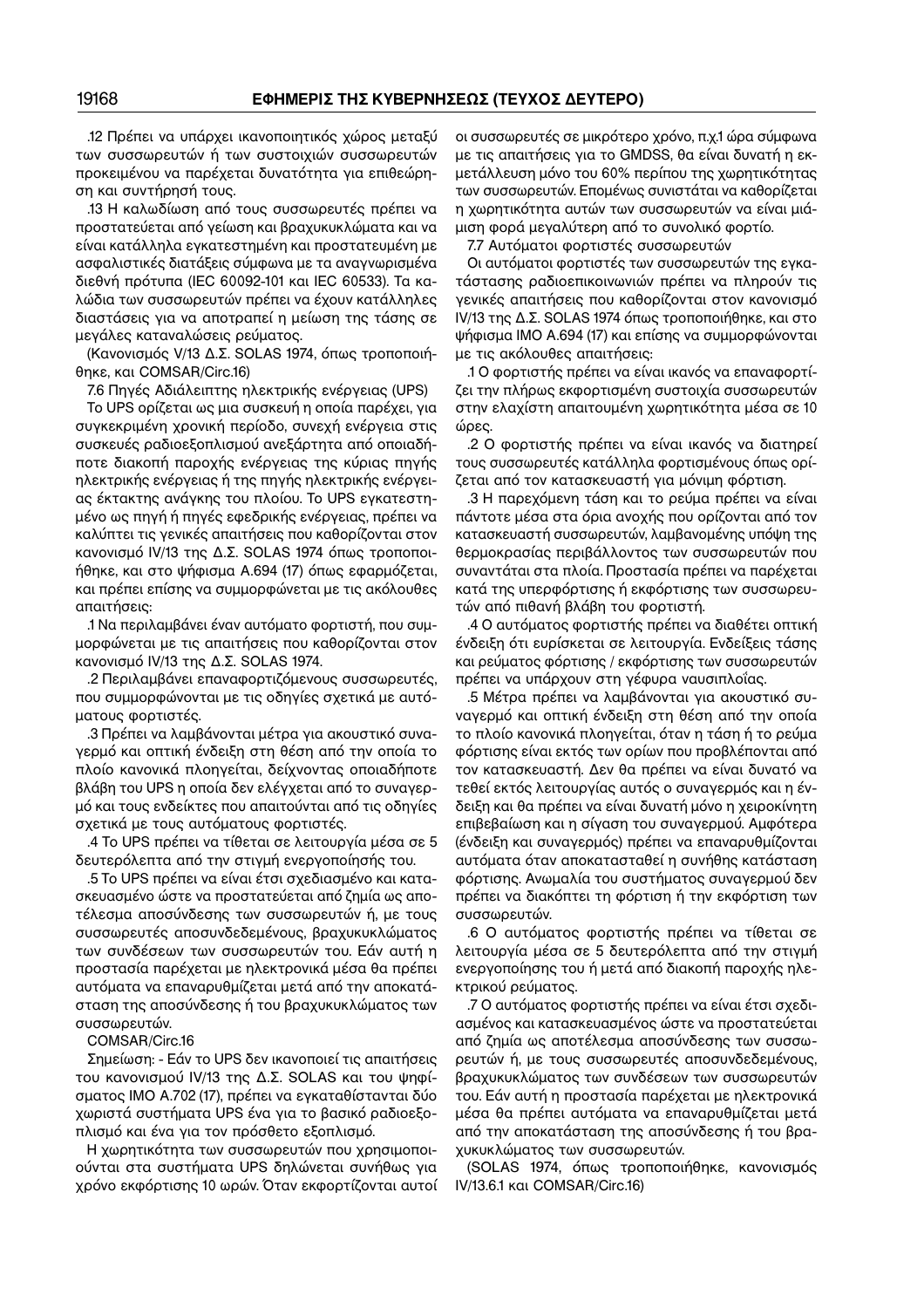Σημείωση: − Όπως αναφέρεται στην υποενότητα 7.1 ανωτέρω, δεν είναι ενδεδειγμένο να συνδέεται η κύρια πηγή ηλεκτρικής ενέργειας στον εξοπλισμό GMDSS μέσω του φορτιστή συσσωρευτών. Εντούτοις, εάν ο φορτιστής συσσωρευτών χρησιμοποιείται για να τρο− φοδοτείται, μέσω αυτού, μέρος της εγκατάστασης ρα− διοεξοπλισμού GMDSS, δηλαδή πομποδέκτης MF/HF, η ικανότητα του φορτιστή πρέπει να καθορισθεί για ταυτόχρονη τροφοδότηση του συνδεδεμένου ραδιοε− ξοπλισμού και την διατήρηση ικανοποιητικής φόρτισης των συσσωρευτών σύμφωνα με τον Κανονισμό IV/13.2 της Δ.Σ. SOLAS 1974, όπως τροποποιήθηκε.

7.8 Προστασία των κυκλωμάτων των συσσωρευτών

.1 Τα κυκλώματα συσσωρευτών (δηλ. τα καλώδια από το κιβώτιο /δωμάτιο συσσωρευτών) πρέπει να προστα− τεύονται κατά βραχυκυκλώματος και υπερφόρτωσης. Η διάταξη προστασίας πρέπει να εγκαταθίσταται όσο το δυνατόν πλησιέστερα στους συσσωρευτές.

.2 Όταν οι αγωγοί από τους συσσωρευτές δεν προ− στατεύονται από βραχυκύκλωμα και υπερφόρτωση, πρέπει να εγκαταθίστανται έτσι ώστε να διασφαλίζεται η αποφυγή βραχυκυκλώματος και γείωσης. Οι απαιτή− σεις για προστασία κατά βραχυκυκλώματος ισχύουν επίσης για τα κυκλώματα ρεύματος φόρτισης.

Σημείωση: − Για ορισμένες εφαρμογές ίσως να είναι απαραίτητο να καθοριστούν μέτρα τα οποία μπορεί να συγκρούονται με αυτές τις απαιτήσεις. Για παράδειγ− μα, μπορεί να απαιτηθεί θωράκιση των καλωδίων των συσσωρευτών για να αποφευχθούν ηλεκτρομαγνητικές παρεμβολές, π.χ. με τη χρησιμοποίηση μονωμένου κα− λωδίου μονού πυρήνα χωρίς θωράκιση εγκατεστημένου μέσα σε σωστά γειωμένο μεταλλικό σωλήνα. Ειδικά μέτρα πρέπει τότε να λαμβάνονται για να μειωθεί η πιθανότητα μηχανικής βλάβης στα καλώδια.

Ισοδύναμες λύσεις μπορεί να γίνονται αποδεκτές, π.χ. με τη χρησιμοποίηση καλωδίων διπλής θωράκισης στο δωμάτιο συσσωρευτών με ασφάλειες αντιεκρηκτικού τύπου. Η εσωτερική θωράκιση πρέπει να αντιμετω− πίζεται σύμφωνα με παλαιότερους κανόνες, αλλά η εξωτερική θωράκιση μπορεί να αντιμετωπίζεται σύμ− φωνα με αυτό που είναι απαραίτητο για να επιτευχθεί ικανοποιητική θωράκιση EMC. Η εξωτερική θωράκιση μπορεί π.χ. να γειωθεί και στα δύο άκρα για προστασία κατά υψίσυχνων EMC−πεδίων.

### 8. ΚΑΛΩΔΙΩΣΗ ΚΑΙ ΔΙΕΥΘΕΤΗΣΗ ΚΑΛΩΔΙΩΝ

.1 Η καλωδίωση και η διευθέτηση καλωδίων της εγκα− τάστασης ραδιοεπικοινωνιών πρέπει να είναι έτσι σχεδι− ασμένη ώστε να προστατεύεται ο ραδιοεξοπλισμός και ο ναυτιλιακός εξοπλισμός από ηλεκτρικές παρεμβολές.

.2 Τα καλώδια πρέπει να έχουν τη σωστή διατομή για να αποτρέπεται η μείωση τάσης στο ραδιοεξοπλισμό όταν λειτουργεί σε πλήρες φορτίο. Η μείωση τάσης σε χάλκινους αγωγούς υπολογίζεται ως εξής: Πτώση τάσης = 0.035 χ μήκος (m) χ συνολικό φορτίο (A) διαι− ρούμενο με τη διατομή σε τετραγωνικά χιλιοστά.

.3 Προκειμένου να μειώνονται οι παρεμβολές είναι ουσιαστικό να υπάρχει καλός διαχωρισμός μεταξύ των γραμμών μεταφοράς σήματος και των καλωδίων που φέρουν υψηλότερες τάσεις.

.4 Όλες οι καλωδιώσεις και ο τρόπος διευθέτησης τους πρέπει να είναι τύπου εγκεκριμένου και κατάλ− ληλου για χρήση στα πλοία.

8.1 Κυκλώματα συσσωρευτών − ασφάλειες και δια− κόπτες

.1 Κάθε σύστημα ραδιοεπικοινωνιών πρέπει να διαθέ− τει χωριστές ασφάλειες για τις τάσεις εναλλασσόμε− νου και συνεχούς ρεύματος με τις οποίες συνδέεται. Οι πίνακες ασφαλειών εναλλασσόμενου και συνεχούς ρεύματος πρέπει να εγκαθίστανται στη γέφυρα ή κοντά στη γέφυρα.

.2 Μια και μόνη απλή βλάβη σε μια από τις μονάδες τροφοδότησης δεν πρέπει να έχει επιπτώσεις ταυτόχρο− να στον βασικό και τον πρόσθετο ραδιοεξοπλισμό.

.3 Όλες οι ασφάλειες και οι διακόπτες πρέπει να σημαίνονται με σαφήνεια και να ονομάζονται για να προσδιορίζεται επακριβώς ποιος εξοπλισμός προστα− τεύεται.

Σημείωση: − Κάθε πομποδέκτης VHF με DSC, κάθε πομποδέκτης MF/HF με DSC, κάθε ραδιοτηλέτυπο (NBDP) με τον εκτυπωτή του και κάθε μονάδα εξοπλι− σμού Inmarsat με την μονάδα οπτικών ενδείξεων και τον εκτυπωτή της θεωρούνται ως "σύστημα ραδιοε− πικοινωνιών".

9. Εγκατάσταση ραδιοεξοπλισμού GMDSS σε κινητές μονάδες παράκτιων γεωτρήσεων (MODUs)

Για τις κινητές μονάδες παράκτιων διατρήσεων πρέ− πει να ικανοποιούνται οι απαιτήσεις για το GMDSS που καθορίζονται στον κώδικα MODU του ΙΜΟ, όπως αναθεωρήθηκε το 1991. Αυτή η αναθεώρηση εισήγα− γε διατάξεις που βασίζονται στις απαιτήσεις για το GMDSS. Όλες οι απαιτήσεις για το GMDSS πρέπει, κατά γενικό κανόνα, να ικανοποιούνται. Εντούτοις, για τις μονάδες γεωτρήσεων η απαίτηση για πρόσθετο εξοπλισμό μπορεί να θεωρηθεί ότι εκπληρώνεται εάν η εγκατάσταση ραδιοεπικοινωνιών συμμορφώνεται με τον κανονισμό 11.5.2 του κώδικα MODU ως εξής:

.1 Κάθε μονάδα όταν είναι στάσιμη στον τόπο εργασίας της, συμπεριλαμβανομένων των εργασιών γεώτρησης, θα πρέπει να συμμορφούται με όλες τις απαιτήσεις που ορίζονται στο κεφάλαιο IV της Δ.Σ. SOLAS, 1974, όπως τροποποιήθηκε, οι οποίες εφαρμόζονται στα πλοία που ταξιδεύουν στην ίδια θαλάσσια περιοχή.

.2 Λαμβάνοντας υπόψη τους διαφορετικούς τύπους ατυχημάτων που μπορούν να συμβούν στις μονάδες MODU, ο πρόσθετος ραδιοεξοπλισμός πρέπει να εγκα− θίσταται σε ένα δωμάτιο ή θέση, που μπορεί να είναι η γέφυρα ή το δωμάτιο ελέγχου έκτακτης ανάγκης, ευρι− σκόμενο όσο είναι πρακτικό μακρύτερα από το ραδιοε− ξοπλισμό που εγκαθίσταται σύμφωνα με την παράγρα− φο 11.5.1, έτσι ώστε ένα απλό ατύχημα σε οποιοδήποτε τμήμα του MODU να μην μπορεί να στερήσει το MODU από όλες τις εγκαταστάσεις ραδιοεπικοινωνιών.

.3 Ο πρόσθετος ραδιοεξοπλισμός πρέπει να συμμορ− φούται με τους ακόλουθους κανονισμούς των τροπο− ποιήσεων 1988 της Δ.Σ. SOLAS για MODUs που εκτε− λούν γεωτρήσεις σε:

.1 Θαλάσσια περιοχή Α1, ο εξοπλισμός που ορίζεται στον κανονισμό IV/7.1.1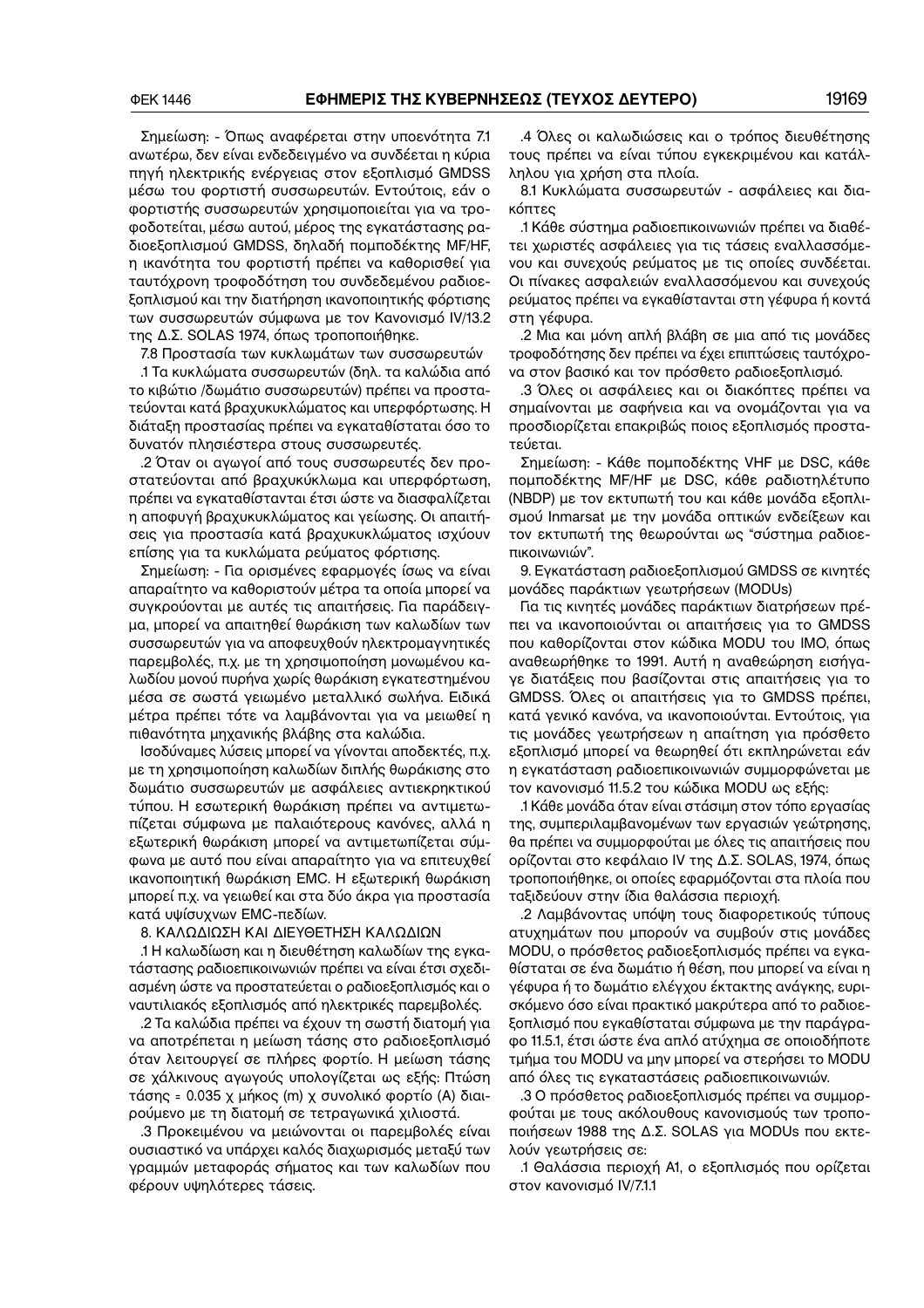.2 Θαλάσσια περιοχή A2, ο εξοπλισμός που ορίζεται από τους κανονισμούς IV/7.1.1 και IV/9.1.1

.3 Θαλάσσια περιοχή A3, ο εξοπλισμός που ορίζεται και από τους κανονισμούς IV/7.1.1 και IV/10.1.1, και IV/10.2 ή εναλλακτικά, όπως απαιτείται από τους κανονισμούς IV/7.1.1 και 10.2.1 και

.4 Θαλάσσια περιοχή A4, ο εξοπλισμός που ορίζεται από τους κανονισμούς IV/7.1.1 και IV/10.2.1.

4. Εάν το επίπεδο ακουστικού θορύβου σε ένα δωμά− τιο που είναι εγκαταστημένες οι μονάδες ελέγχου του ραδιοεξοπλισμού είναι πολύ υψηλό ή θα μπορούσε να είναι πολύ υψηλό, ιδιαίτερα υπό συνθήκες λειτουργίας, που θα μπορούσε να ενοχλεί ή να αποτρέπει την κατάλ− ληλη χρήση του ραδιοεξοπλισμού, πρέπει να παρέχεται επαρκής προστασία κατά του θορύβου με μηχανικά ή άλλα μέσα, σε συνδυασμό με τα όργανα ελέγχου της λειτουργίας του ραδιοεξοπλισμού.

Σημείωση: − Όλες οι απαιτήσεις των τροποποιήσεων 1988 του κεφαλαίου IV της Δ.Σ. SOLAS 1988 που αναφέρονται στον όρο "από τη θέση από την οποία κανονικά πλοηγείται το πλοίο" πρέπει να εφαρμόζονται υπό την

έννοια "από μια θέση (ή από τις θέσεις), η οποία είναι συνεχώς επανδρωμένη και από την οποία ελέγχεται το MODU". Η φυλακή με DSC και σε άλλους διαύλους έκτακτης ανάγκης και κλήσης πρέπει να τηρείται από θέση που είναι συνεχώς επανδρωμένη. Η φυλακή και η λειτουργία όλου του ραδιοεξοπλισμού που απαιτείται επί του MODU πρέπει να διενεργείται από πρόσωπο που είναι κάτοχος πιστοποιητικού Γενικού χειριστού GMDSS (GO) ή πιστοποιητικού περιορισμένου χειριστού GMDSS (ROC) (εάν η εγκατάσταση είναι μόνο Α1).

#### Άρθρο δεύτερο

Έναρξη ισχύος

Η ισχύς της απόφασης αυτής αρχίζει από τη δημοσί− ευσή της στην Εφημερίδα της Κυβερνήσεως.

Η απόφαση αυτή να δημοσιευθεί στην Εφημερίδα της Κυβερνήσεως.

Πειραιάς, 8 Aυγούστου 2006

Ο ΥΠΟΥΡΓΟΣ **ΜΑΝΩΛΗΣ Κ. ΚΕΦΑΛΟΓΙΑΝΝΗΣ**